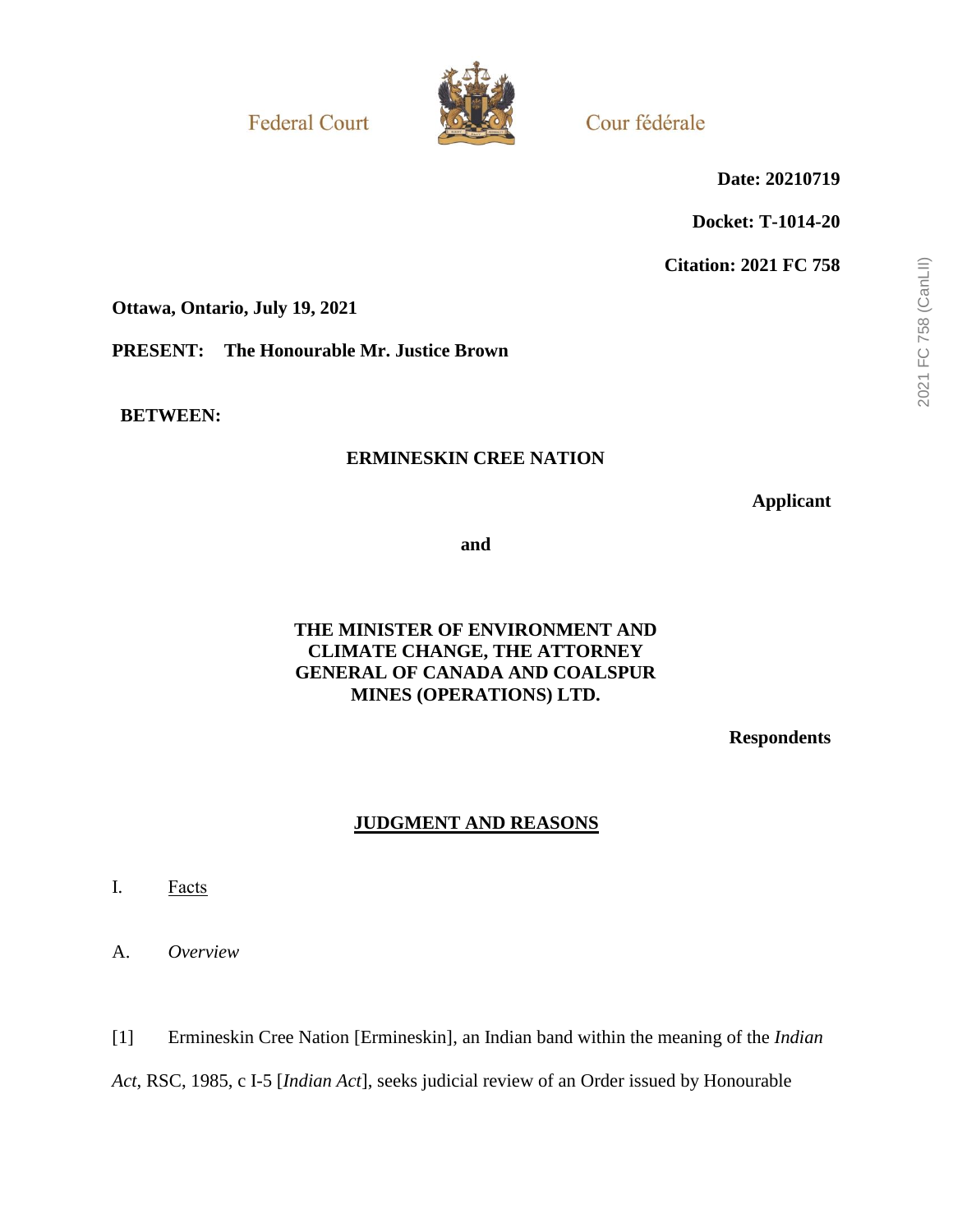Jonathan Wilkinson as Minister of Environment and Climate Change [Minister] dated July 30, 2020 [Designation Order]. The Designation Order designated the proposed Vista Coal Mine Phase II Expansion Project [Phase II], and a proposed limited scale Underground Test Mine [limited Underground Test Mine] added to the Vista Coal Mine [Phase I], which had been approved in 2014. The Designation Order was made under subsection 9(1) of the federal *Impact Assessment Act*, SC 2019, c 28, s 1 [*IAA*].

[2] This application is one of two concerning the Designation Order. The other is brought by Coalspur Mines (Operations) Ltd. [Coalspur]. Coalspur is the proponent of the mines in question, and brings its application in Court file T-1008-20. Both applications request the same relief, namely an Order quashing the Designation Order. Both were argued one after the other on May 19 and 20, 2021. I am quashing the Designation Order in this Ermineskin application Court file T-1014-20. Reasons will be issued shortly in connection with the Coalspur's application in T-1008-20.

[3] In addition to being a band under the *Indian Act*, Ermineskin is also a member of the Four Nations of Maskwacis, which is Alberta's largest Indigenous nation. Ermineskin is a signatory to Treaty 6 to which Canada is also an adherent. Ermineskin's traditional territory is known as the Bear Hills or Maskwacheesihk [Traditional Territory] and is approximately 25,000 acres in size.

[4] Ermineskin holds and exercises Aboriginal and Treaty rights [Aboriginal rights] throughout both the Treaty 6 territory and the Traditional Territory. These rights are recognized, affirmed and protected by section 35 of the *Constitution Act, 1982*. These Aboriginal rights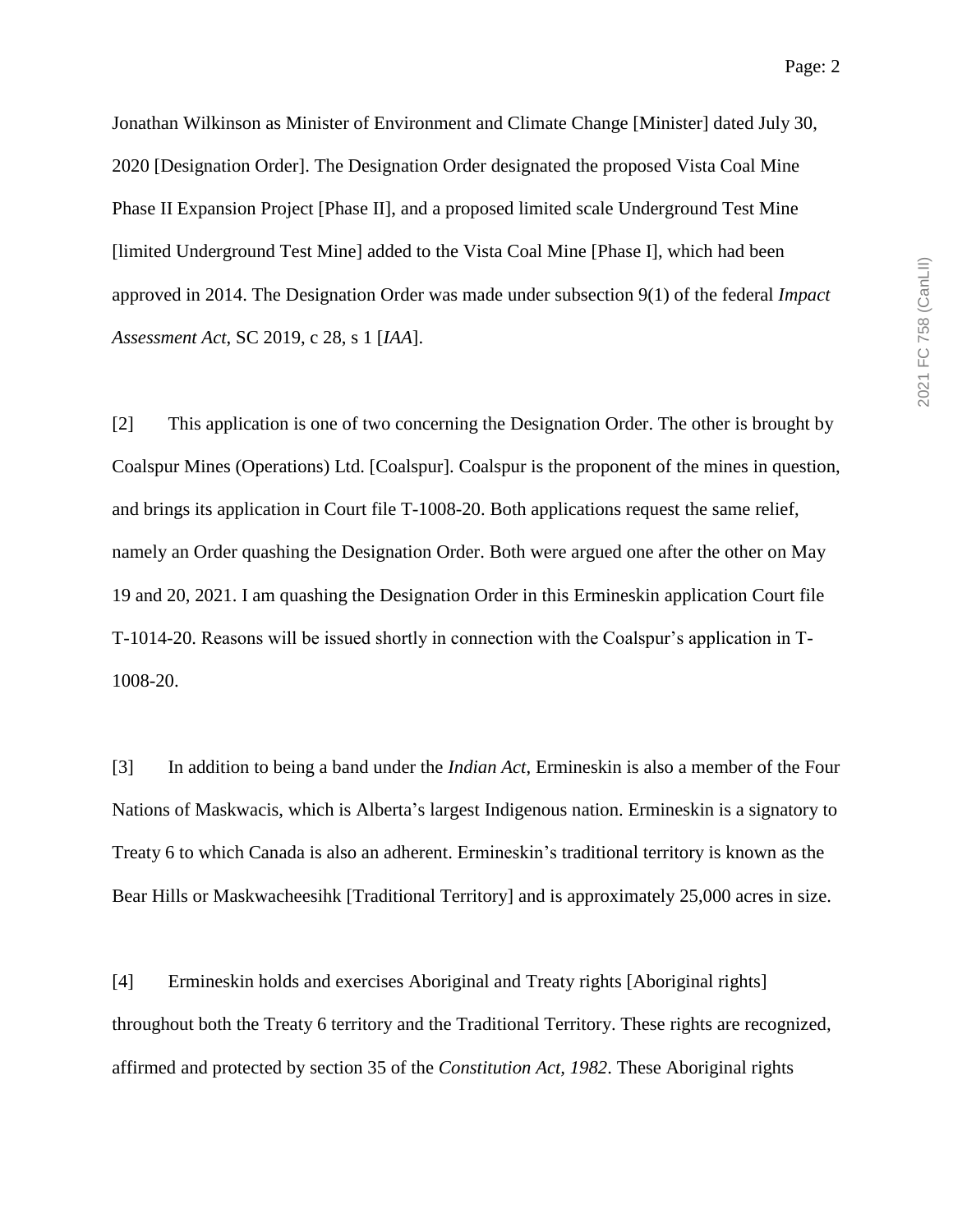include, but are not limited to the right to hunt, fish, trap and gather "on all unoccupied Crown lands and on any other lands to which the said Indians may have a right of access."

[5] Ermineskin has entered into an Impact Benefit Agreements [2019 IBA] with Coalspur by which Coalspur will provide valuable economic, community and social benefits to Ermineskin. This agreement was entered into after consultation occurred regarding Phase II. Ermineskin has a similar agreement with Coalspur in connection with the ongoing Phase I [2013 IBA]. Both are intended to compensate Ermineskin for potential impacts caused by natural resource development on the ability of Ermineskin members to exercise Aboriginal rights within their Traditional Territory. Phase II also entails a taking up of lands covered by Treaty 6.

[6] Lying at the heart of this Application is Ermineskin's submission the Designation Order will adversely impact Aboriginal and Treaty rights including economic opportunities created by its contractual relationship with Coalspur pursuant to the 2019 IBA. If it does, the honour of the Crown imposes a duty to consult with Ermineskin on the Minister before making the Designation Order. Ermineskin argues the Designation Order will "delay, lessen, or eliminate Ermineskin's economic interest" in Phase II and the limited Underground Test Mine. The Respondent Minister rejects this submission. He says (at paragraph 68 of Respondent Minister's Memorandum) such loss of economic, social and community benefits is not an adverse impact related to an Aboriginal or Treaty right, and does not relate either to Aboriginal title to the land that may be developed, or to the ownership of the coal resource. The only connection is indirect, in relation to a third party, speculative and contingent compensation for potential adverse impacts to the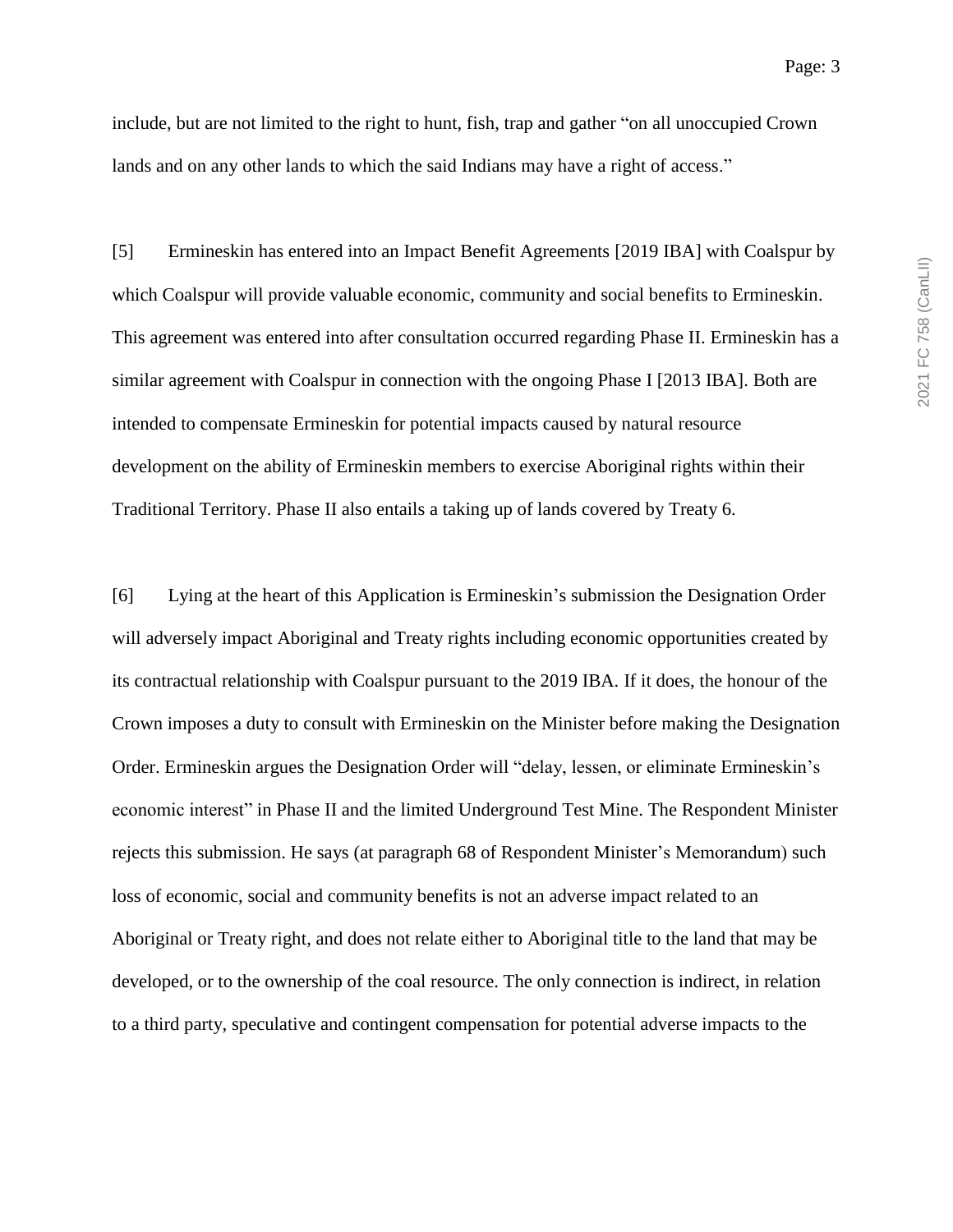asserted rights should Phase II and the limited Underground Test Mine go ahead. Therefore, the Minister claims there is no duty to consult Ermineskin.

[7] With respect, I disagree.

[8] Well-established jurisprudence requires a generous and purposive approach to the constitutionalized doctrine of the honour of the Crown and its corollary, the duty to consult. This flows from relevant and important objectives including reconciliation between Canada and First Nations. The jurisprudence now extends the duty to consult to include economic rights and benefits closely related to and derivative from Aboriginal rights as discussed below. Thus, rights that are closely related to and derivative from Aboriginal rights are protected by the duty to consult which of course flows from the constitutionalized doctrine of the honour of the Crown.

[9] In my view, given the uncontroverted evidence in this case, the 2019 IBA negotiated by Ermineskin contains valuable economic rights and benefits that are closely related to and derivative from Aboriginal rights, and as such give rise to the duty to consult. So too does the taking up of land contemplated.

[10] It is not disputed the Minister did not consult with or even give notice to Ermineskin before making the Designation Order. The only Indigenous groups consulted by the Minister were those requesting the Designation Order. In my respectful view, the Minister had a duty to consult Ermineskin, which he completely breached.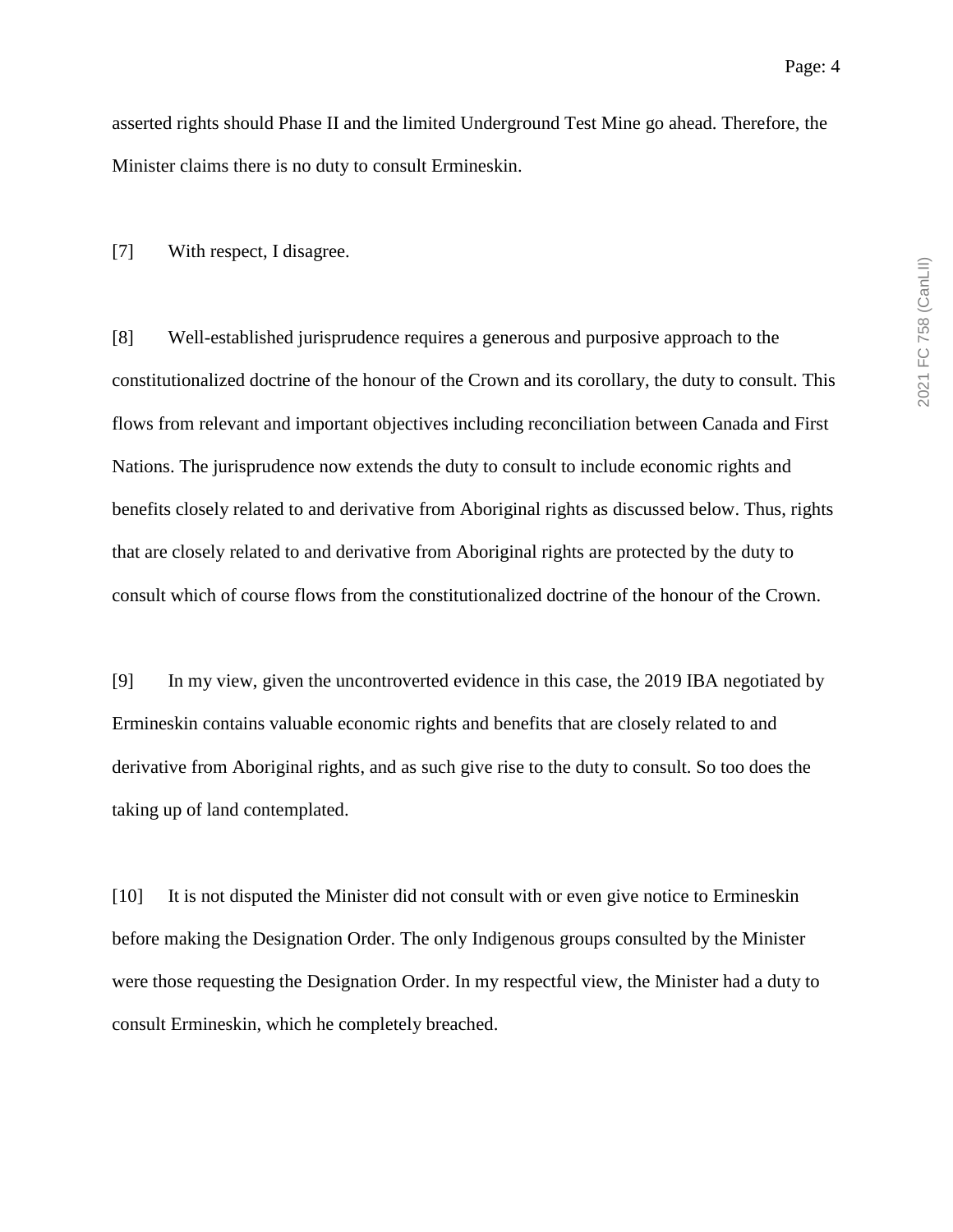[11] Therefore, judicial review will be granted. It will not be necessary to deal with procedural fairness or the reasonableness of the Designation Order.

B. *The mines and negligible impact of the limited Underground Test Mine on Phase II*

[12] Three contiguous coal-mining activities are referred to in this proceeding. All are owned by the Respondent Coalspur:

- 1. First is the existing Phase I. It was proposed in 2012, approved in 2014, and delivered its first shipment in 2019. It produces approximately 6 million tonnes of coal per year and occupies approximately 1,435 hectares. The approval of Phase I is not in issue in this proceeding. It was provincially approved in early 2014; it was not subject to a federal environmental impact assessment. Federal issues including Aboriginal and Indigenous issues were considered by the provincial Alberta Energy Regulator [AER] with input from federal departments and agencies such as the federal department Fisheries and Oceans Canada in relation to water quality and fish habitat;
- 2. The second is Phase II, a proposed expansion of Phase I. Phase II would increase maximum production by 4.2 million tonnes per year, and the area of its expansion is approximately 633.6 hectares. Prior to the Designation Order it was undergoing environmental assessments by the AER, as had been the case with Phase I. The AER will consider potential adverse effects on the environment and exercise of Aboriginal and Treaty rights. The Alberta Consultation Office [ACO], a branch of the Government of Alberta responsible for ensuring Alberta's duty to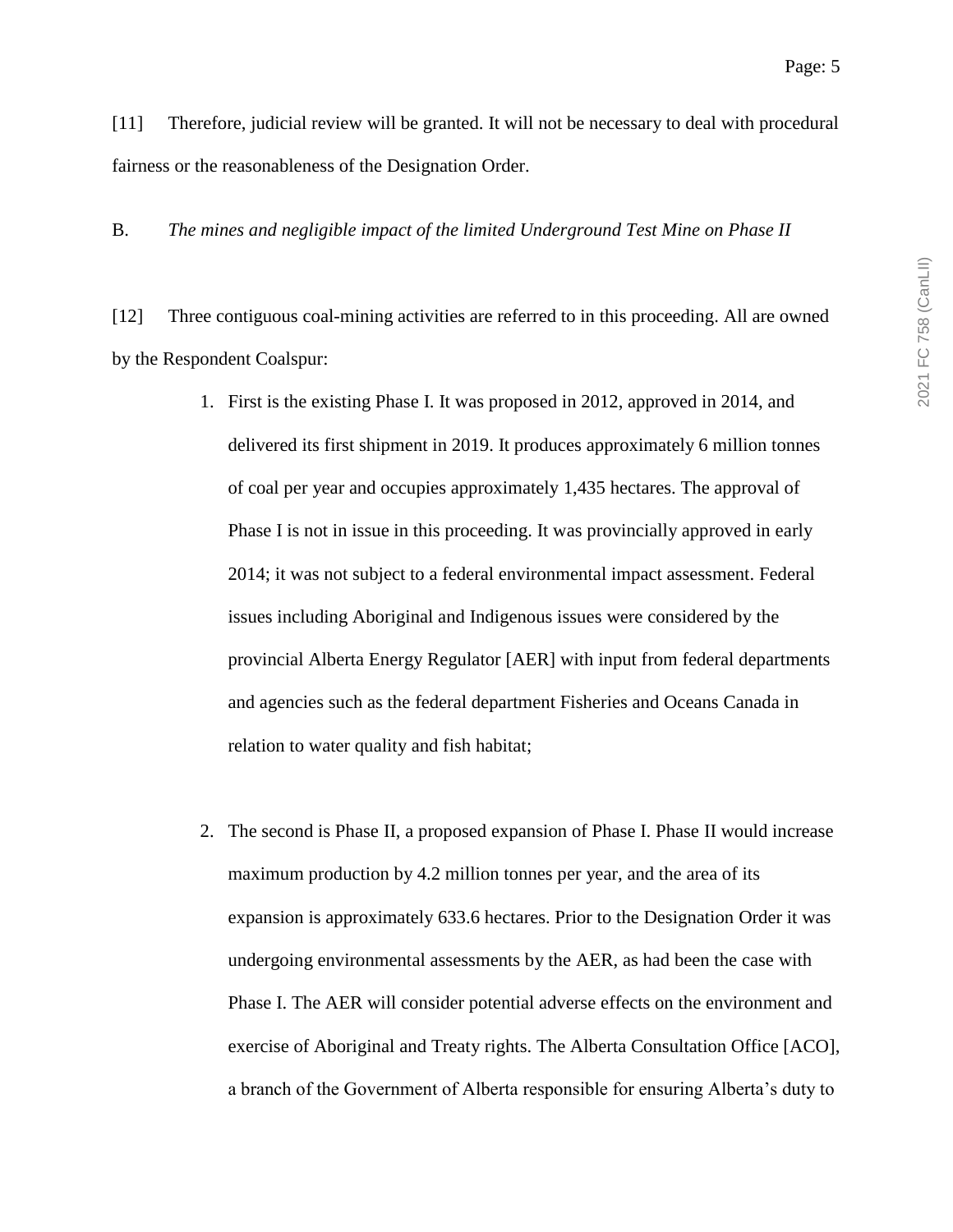consult is met, had directed Coalspur to consult with six First Nations – including Ermineskin – regarding Phase II. Coalspur had been engaging with Ermineskin on Phase II since early 2019.The Minister decided *not* to designate Phase II in December 2019, but reversed himself in issuing the Designation Order in July 2020. The Impact Assessment Agency [Agency] recommended against designation in 2019, and again in 2020;

3. The third is a much smaller limited Underground Test Mine. It is located entirely within the footprint of previously approved Phase I. Its new surface disturbance is only 2.52 hectares, or about 0.2% of the surface area of Phase I. Its production volume is limited to approximately 10% of the production of Phase II. Prior to the Designation Order the AER had determined it did not require an additional assessment over and above that conducted and approved in 2014 for Phase I. The Agency considered its impact negligible in relation to Phase II, and recommended against the Designation Order.

[13] I deliberately refer to the limited Underground Test Mine using the word "limited". The Agency concluded the difference between Phase II without the limited Underground Test Mine, and Phase II with it was "limited" and "negligible". The Agency found that: "the incremental impacts of the [the Underground Test Mine] would be negligible in comparison with to those of Phase II given that there is almost no new land disturbance…" (Agency Memorandum to Minister, Certified Tribunal Record [CTR] page 5). To emphasize, the Minister had determined Phase II alone did *not* warrant designation in December 2019.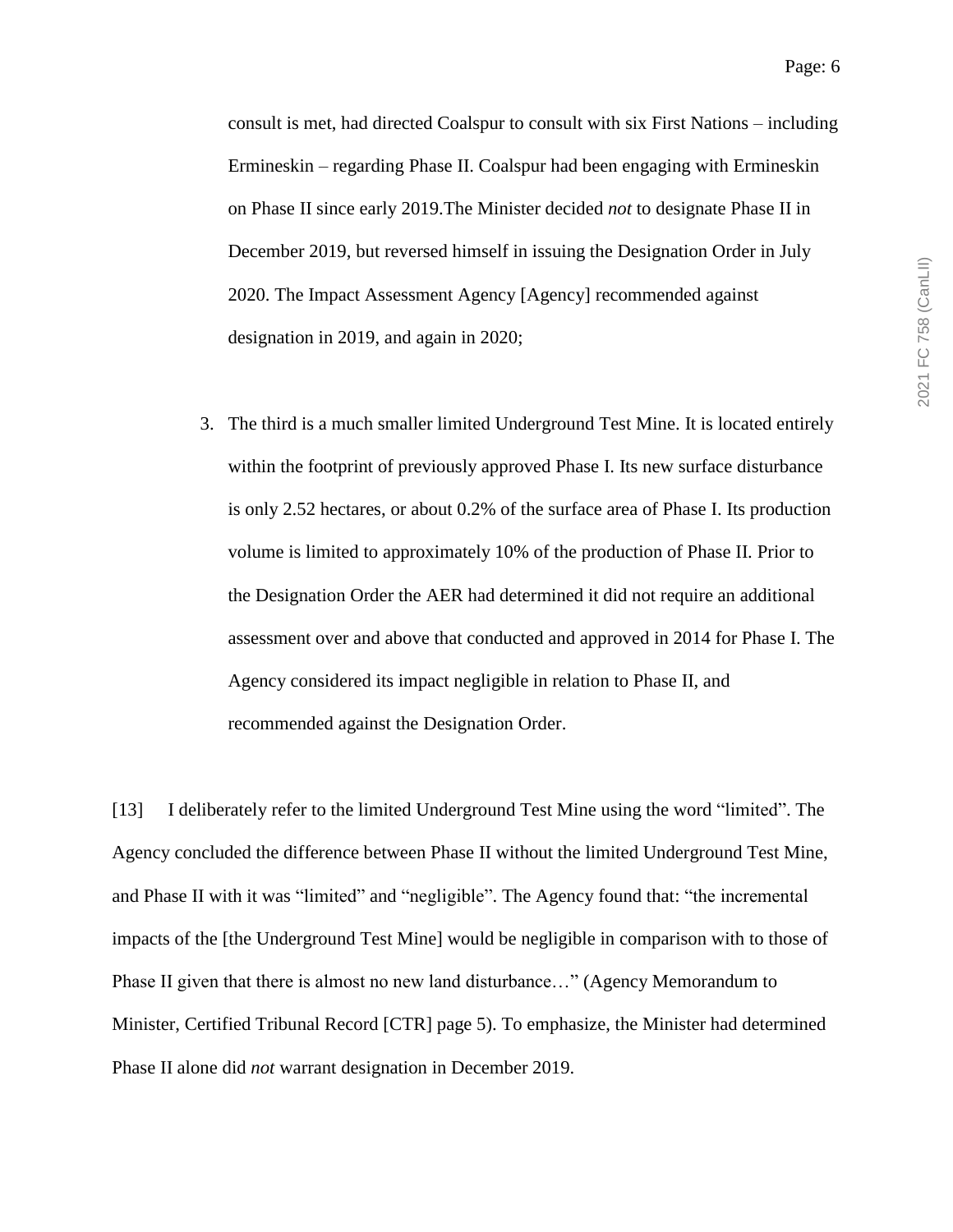Significantly, Stoney Nakoda Nations, one of the groups that requested a Designation Order, is located much further away from the mines than Ermineskin. In addition, some 161 Ermineskin Citizens live at the Mountain Cree/Smallboy Camp, located only 55 km from the mines.

Ermineskin's Traditional Territory. Ermineskin is the third nearest reserve to the Project.

[15] At the time of the Designation Order in July 2020, Phase II was in the process of being assessed by the AER. Ermineskin and other First Nations were involved in that assessment, as were others including provincial and federal departments and agencies.

C. *Impact of delays has already and will delay, lessen, and may eliminate Ermineskin's economic interest in the developments as negotiated under the 2019 IBA*

[16] The Designation Order of July 2020, which is subject to this judicial review, had several immediate effects on the progress of Phase II and the limited Underground Test Mine. First, by operation of the *IAA* the Designation Order brought an immediate statutory halt to all work on both. Otherwise, the intended start dates were 2020 for the limited Underground Test Mine and 2022 for Phase II.

[17] In addition to delays from the date of the Designation Order to date (amounting to almost a year), if Phase II and the limited Underground Test Mine become subject to full federal impact assessments, the undisputed evidence is they could be delayed by four and a half more years or they could be lost entirely. The Minister correctly notes a designation order does not mean an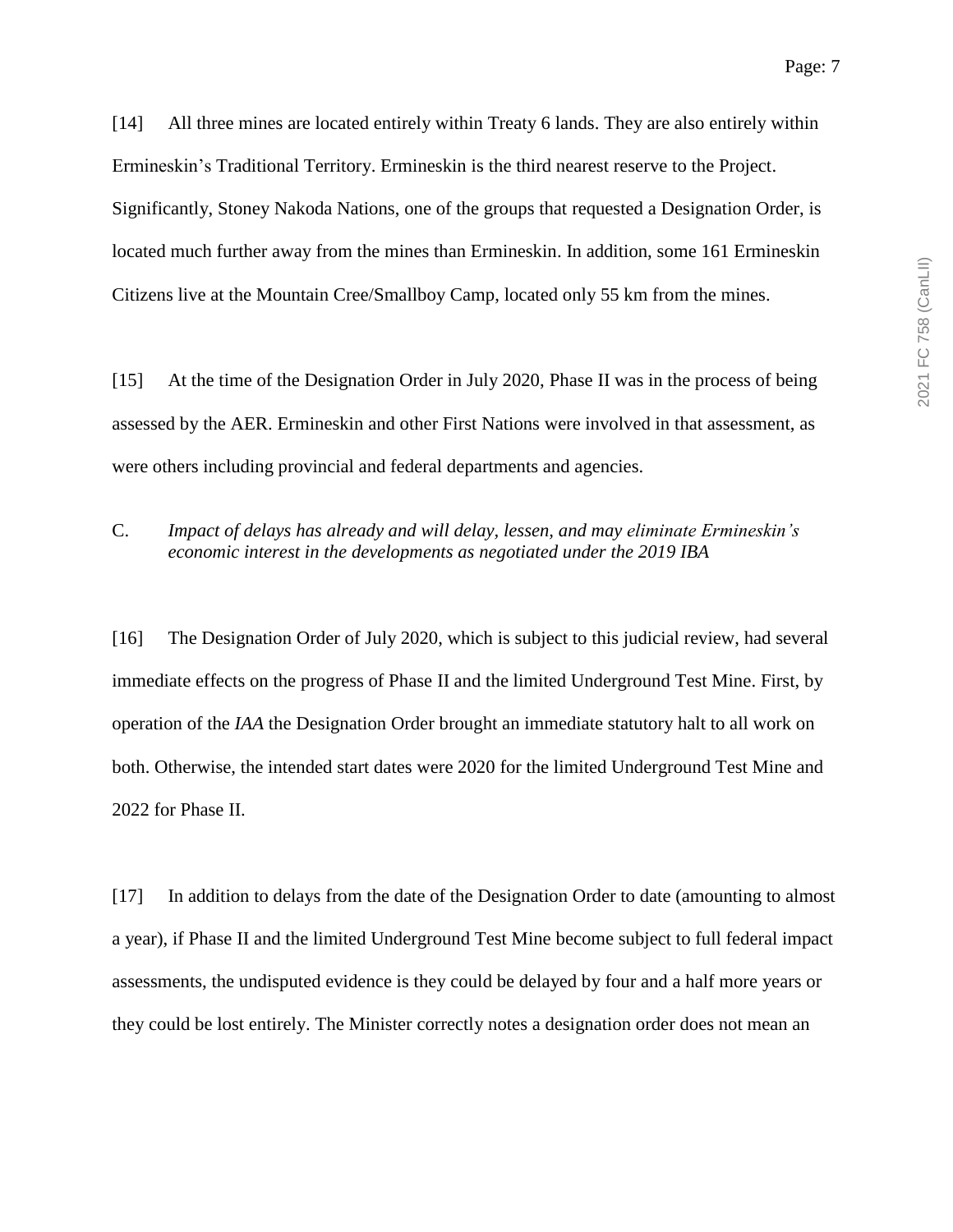impact assessment will be conducted and that no decision has yet to be made in that regard. However, the Minister does not specifically dispute all work is on hold.

[18] The Designation Order has already delayed, could delay further and may entirely end the valuable economic, community and social benefits accruing to Ermineskin under the 2019 IBA.

D. *About face from December 2019 to July 2020*

[19] It is important to note the Designation Order constitutes a complete about face by the Minister from the Minister's decision seven months previously. In December 2019, the Minister went through a fairly extensive designation review process and decided *not* to designate Phase II. This process was initiated by requests from certain parties including the Keepers of the Water, Keepers of the Athabasca Watershed Society and the West Athabasca Watershed Bioregional Society. The Agency assisted the Minister in considering the designation request and sought input and assistance from 31 Indigenous groups, and others including federal and provincial agencies.

[20] The Minister agrees Ermineskin was notified of the 2019 designation process and invited to comment. Four Indigenous groups responded and indicated Phase II would adversely affect the exercise of their rights.

[21] It is also undisputed that Coalspur specifically notified the Agency on September 10, 2019 it was "consulting and engaging with" First Nations – including Ermineskin. At that time,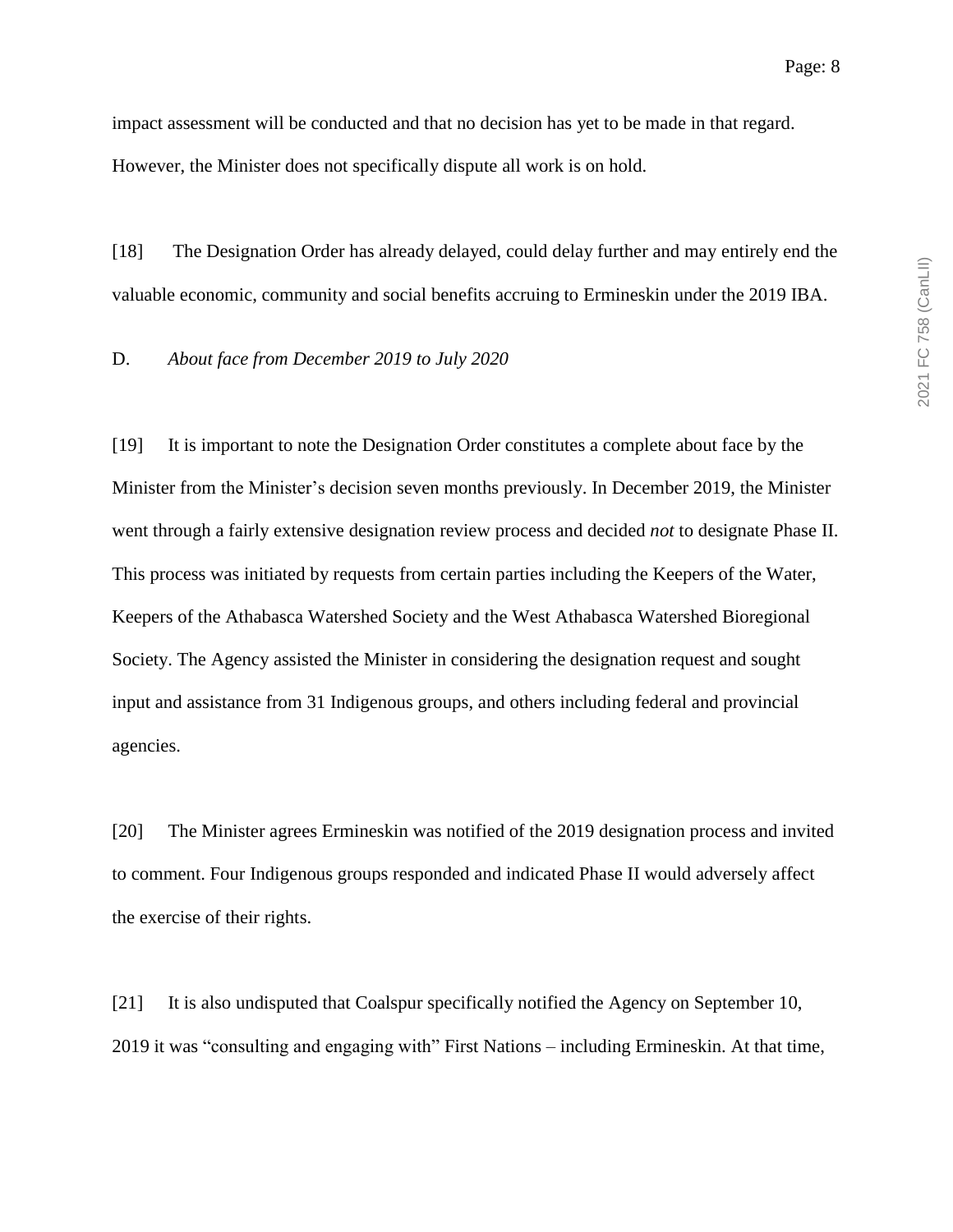Ermineskin's 2013 IBA with Coalspur had been in place for six years and the 2019 IBA between Coalspur and Ermineskin would be signed a month later in October 2019.

[22] The Agency recommended the Minister not designate Phase II because any potential adverse effects to areas of federal jurisdiction would be comprehensively managed through processes provided by existing federal and provincial regulatory requirements. This was the same process followed leading to provincial approval of Phase 1 in 2014. For example, Fisheries and Oceans Canada would be responsible for conducting consultation with potentially affected Indigenous groups in relation to any authorizations applied for under the *Fisheries Act*, RSC 1985, c F-14 affecting water quality and fish habitat. At the provincial level, the AER's terms of reference for Phase II already required consideration of the rights of Indigenous peoples, and required Coalspur to "describe benefits of the Project including to Indigenous communities and constraints to development including Indigenous traditional land and water use; and include an Indigenous receptor type in the public health assessment."

[23] On December 20, 2019, the Minister determined Phase II did not warrant designation.

E. *Consultation and duty to consult – Ermineskin not consulted – Crown alleges no duty to consult*

[24] In contrast, while Ermineskin was given notice and the opportunity to provide submissions to the Agency and Minister in the December 2019 decision not to designate, Ermineskin was not given notice of nor was it consulted in any way during the process leading to the Designation Order in July 2020.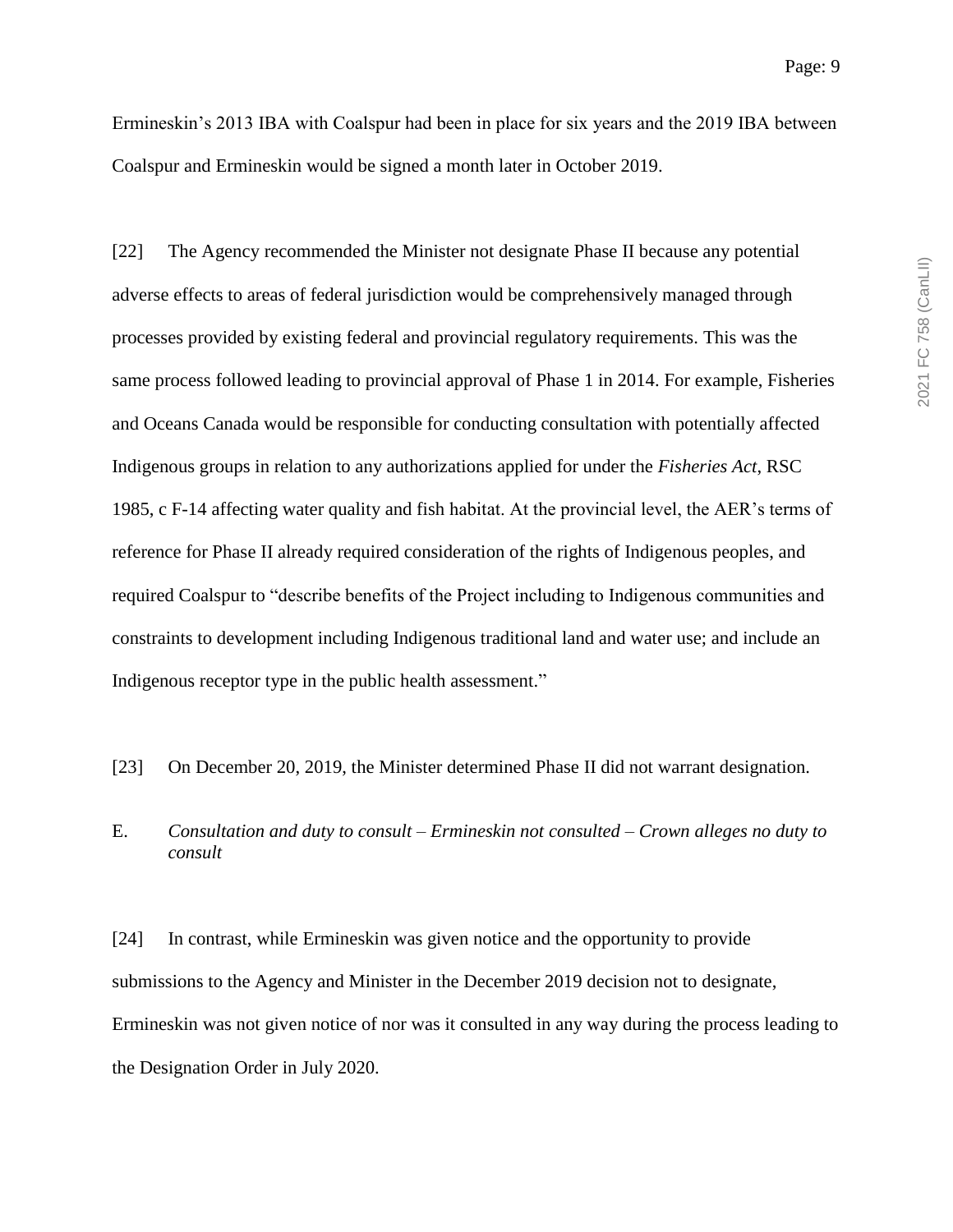[25] In fact, in terms of Indigenous and First Nation issues, the 2020 designation process was one-sided. The Agency and Minister decided to and heard only from Indigenous and First Nations seeking the impugned Designation Order.

[26] It is fair to say Ermineskin was frozen out of the process leading to the Designation Order. The Minister agrees neither he nor the Agency consulted with Ermineskin.

[27] This application concerns the duty to consult. It is noteworthy the record contains no evidence either the Agency or the Minister considered whether the Crown's duty to consult was even triggered. Nor is there any evidence the Minister or Agency considered whether the duty to consult was fulfilled.

[28] Simply put there was no consultation in this case. In fact, the Minister's position is that he had no duty to consult with or to accommodate Ermineskin (paragraph 3, Respondent Minister's Memorandum). However, as will be seen, I am unable to accept the Minister's submission.

F. *Agency opposes and advised against designation in 2019 and again in 2020*

[29] The Agency in both its 2019 report and 2019 recommendation to the Minister recommended against designating Phase II. The Minister accepted the Agency's recommendation in December 2019.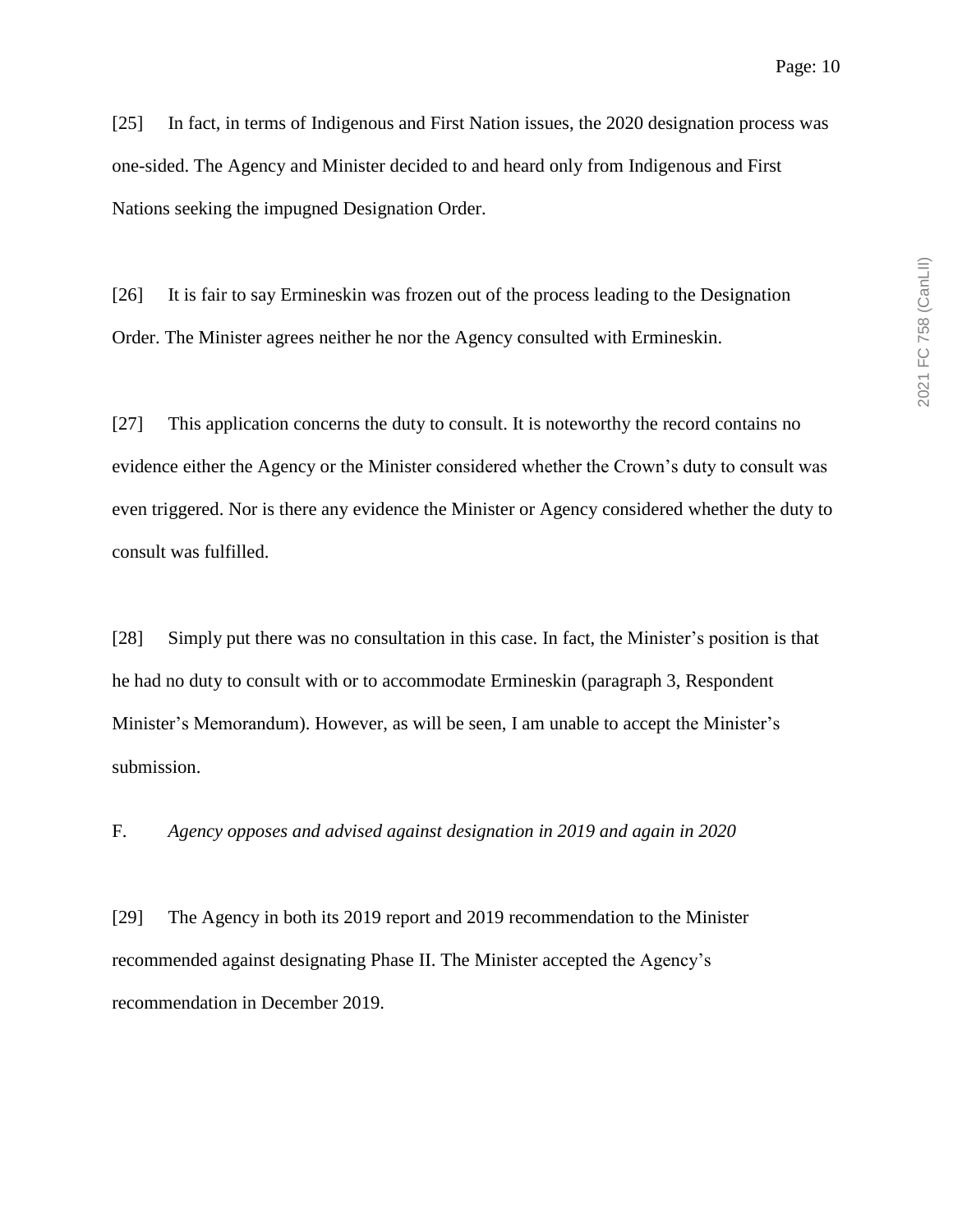[30] In 2019, the Minister determined designation was not warranted because the existing provincial regulatory processes would comprehensively consider and address any adverse effects within federal jurisdiction including any adverse impacts to Aboriginal rights.

[31] In 2020, the Agency again recommended against designating Phase II and the limited Underground Test Mine. The Agency pointedly advised: "[t]he proponent has indicated that the [limited Underground Test Mine] is distinct and not dependent on the Phase II expansion moving forward. Therefore, they would likely argue that considering the two projects together could be seen as being unreasonable or arbitrary." Notwithstanding, the Minister proceeded to unilaterally designate, despite clear advice from the Agency established by the *IAA* to advise Ministers in such matters.

#### G. *The 2020 designation process*

[32] The second designation process was initiated in 2020 by letters from two other First Nation communities: Louis Bull Tribe and Stoney Nakoda Nations. Letters supporting a reversal were also received from Keepers of the Water Council, Keepers of the Athabasca Watershed Society and The West Athabasca Watershed Bioregional Society [collectively, the Requesting Groups] in and around May 1, 2020. They argued Coalspur's application for AER approval of the limited Underground Test Mine constituted a change in circumstances and asked that Phase II and the limited Underground Test Mine be considered together and that both be designated.

[33] In connection with the earlier designation consideration, on September 10, 2019, Coalspur had advised the Agency of its consultation with Indigenous groups which specifically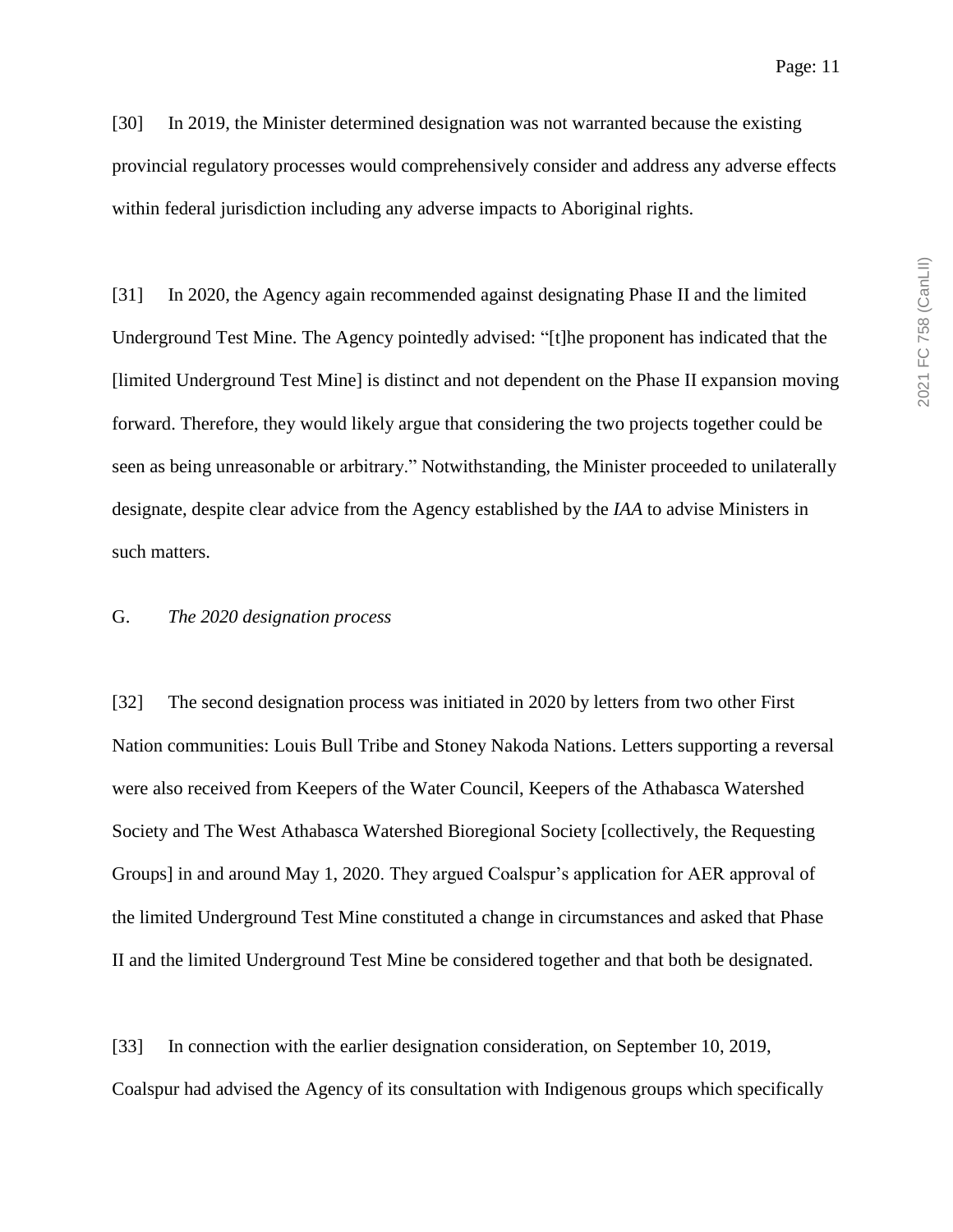included consulting and engaging with Ermineskin, including its remote community of Mountain

Cree/Smallboy Camp where some 161 of its Citizens lived, located some 55 km from Phase II:

Coalspur has been directed to engage with five First Nation communities, four of which we currently have working agreements with and meet regularly. In addition, Coalspur notes that it has agreements with two additional First Nation groups who we have not been directed to engage with, with whom we meet regularly. Coalspur received an information request from a Metis Settlement and has since responded to their information request and met on two occasions.

The communities Coalspur is consulting and engaging with are: Ermineskin Cree Nation, including their remote community of Mountain Cree, Whitefish Lake First Nation, O'Chiese First Nation and the Aseniwuche Winewak Nation. ….

[Emphasis added]

[34] Despite this recently acquired and in my view highly relevant information known to the Agency, for reasons not in the record, the Agency and Minister decided not to notify or seek any input from Ermineskin or for that matter, from any additional Indigenous groups. In addition, not only did the Requesting Groups initiate the request for reconsideration, they were given the opportunity to reply to Coalspur's responding submissions.

[35] In contrast, the Agency and Minister excluded Ermineskin from the process leading to the Designation Order. I find as a fact Ermineskin was given not an opportunity to have any input and was unable to comment on the submissions of the Requesting Groups or Coalspur's response.

[36] While it is not contested by the Respondent Minister, I also base my findings that Ermineskin was excluded, and that the Agency was aware of potential adverse impact on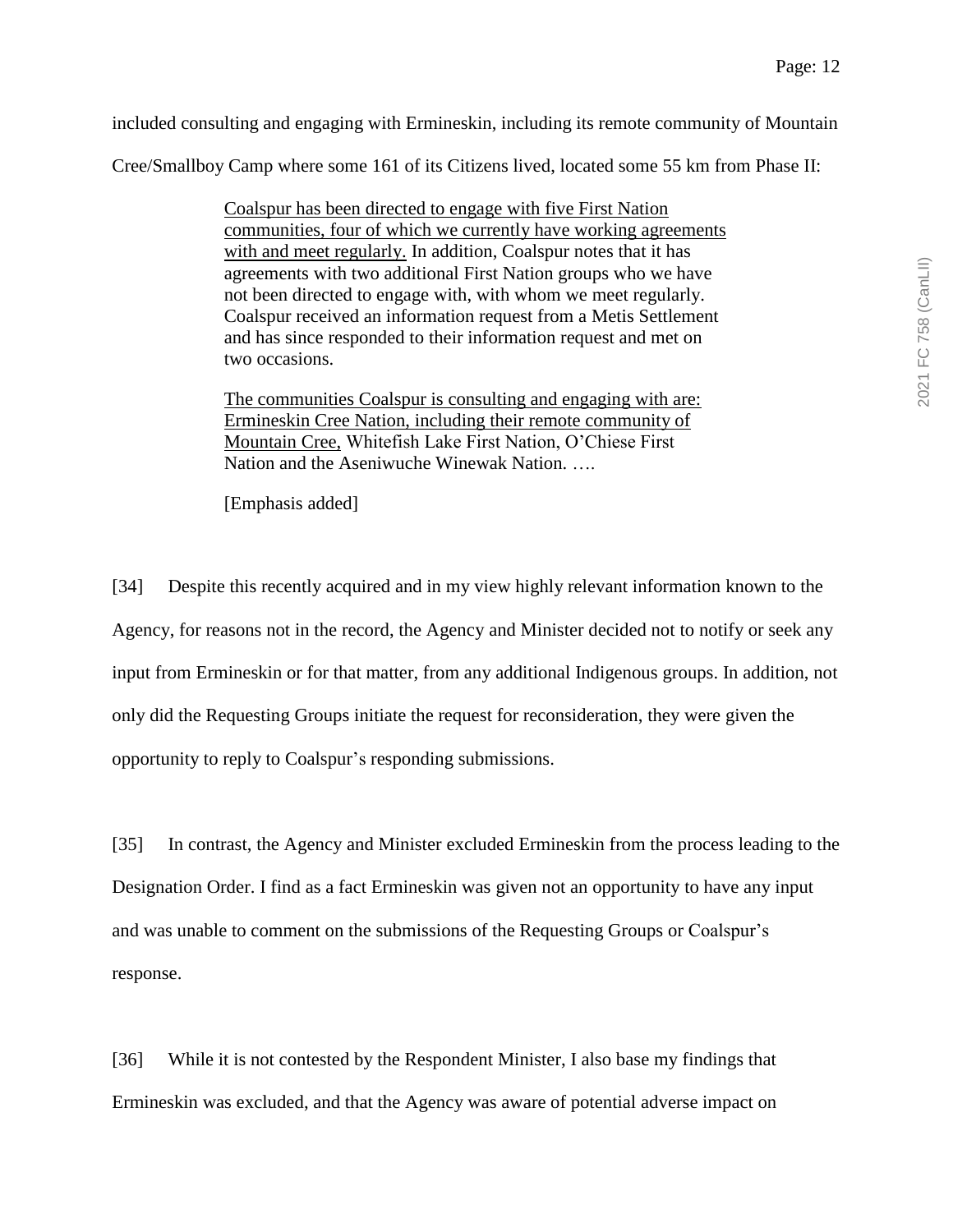Ermineskin's Aboriginal and Treaty rights, on the informative and uncontested affidavit

evidence of Ermineskin's Carol Wildcat, its Consultation Director [Wildcat Affidavit I]:

#### **Ermineskin not notified of second request and decision to designate**

27. In mid-August 2020, I was advised by an employee of Coalspur that the Minister issued an order designating the Underground Test Mine and Phase II pursuant to his discretion under the Impact Assessment Act (the "Designation Order"). A draft of the Designation Order is found at page 275 of the Certified Record, and a copy of Designation Order is enclosed as Exhibit H to the Austen Affidavit.

28. Prior to that date, I was not aware that a new request had been made to designate the Underground Test Mine or to reconsider the decision to designate Phase II. As far as I am aware, neither the Agency nor the Minister notified, provided information to, sought input from, or consulted Ermineskin in respect of the Designation Order.

29. I have reviewed Ermineskin's records to confirm this.

30. The Chief of Ermineskin or I typically receive referrals or notification of any statutory decisions to be taken by federal government departments which may have adverse impacts on Ermineskin Aboriginal and Treaty rights. The typical process is that referrals and notifications are emailed directly to the Chief or me ("Referral Email"). If a Referral Email is sent to the Chief, s/he forwards the Referral Email to me to manage the consultation process. The Referral Email typically contains a formal cover letter outlining the referral details as well as a copy of the relevant materials submitted by the project proponent, government agencies, and/or other relevant third parties.

31. In some cases, federal government departments will send a duplicate of the Referral Email by mail. Any mail received by Ermineskin is sorted by our mail clerk, and any mail related to consultation is provided to me. Any mail which is addressed to the Chief, but related to consultation, is also provided to me.

32. I have reviewed my emails and records from May 1, 2020 to July 30, 2020 for any federal government referrals related to the designation of the Vista Coal Mine. No referrals were received regarding Phase I, Phase II, or the Underground Test Mine during this period.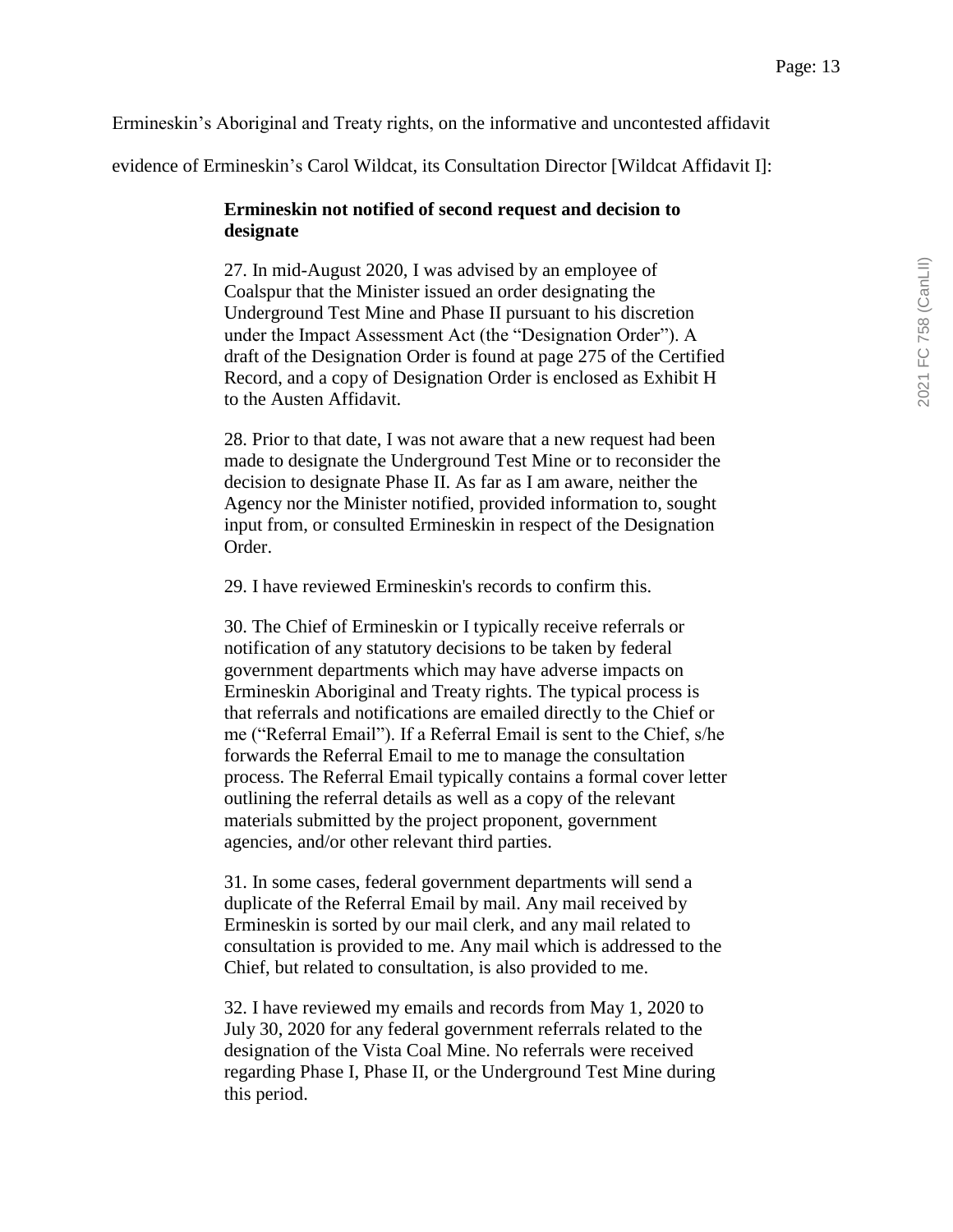33. I have also consulted former Chief Craig Makinaw (who was Chief of Ermineskin from October 2017 to October 2020) and my team, Danny Bellerose (Consultation Liaison) and Janice Ermineskin (Consultation Assistant), and to determine if any federal government referrals related to the Vista Coal Mine were received by Ermineskin via email or mail from May 1, 2020 to July 30, 2020 which were not in my records. I am advised by Chief Makinaw, Mr. Bellerose, and Ms. Ermineskin, and do verily believe, that no referrals were received by Ermineskin regarding Phase 1, Phase II, or the Underground Test Mine during this period.

#### **Agency was aware of the potential impact to Aboriginal and Treaty Rights**

34. 1 have reviewed the materials related to the Designation Order made available in the Agency's online registry, at: https://iaacaeic.gc.ca/050/evaluations/proj/80731 and attached to the Austen Affidavit as Exhibits C, D, E, F, and G.

35. From these materials, I am aware that the Agency made a request for federal expert advice from various federal agencies regarding the "potential impacts to Aboriginal and Treaty Rights" posed by the Underground Test Mine. I am also aware that Coalspur notified the Agency that Ermineskin is one of the Indigenous communities whom Coalspur had been actively engaging with in respect of Phase II.

[37] No party to this proceeding contradicted deponent Ms. Wildcat's evidence as set out above, nor for that matter, any aspect of her evidence. She was not cross-examined. Nor was Rule 229 of the *Federal Courts Rules*, SOR/98-106 concerning production of documents engaged by any party. I have considered and accept the accuracy of her testimony and facts deposed, finding on a balance of probabilities that her evidence is truthful.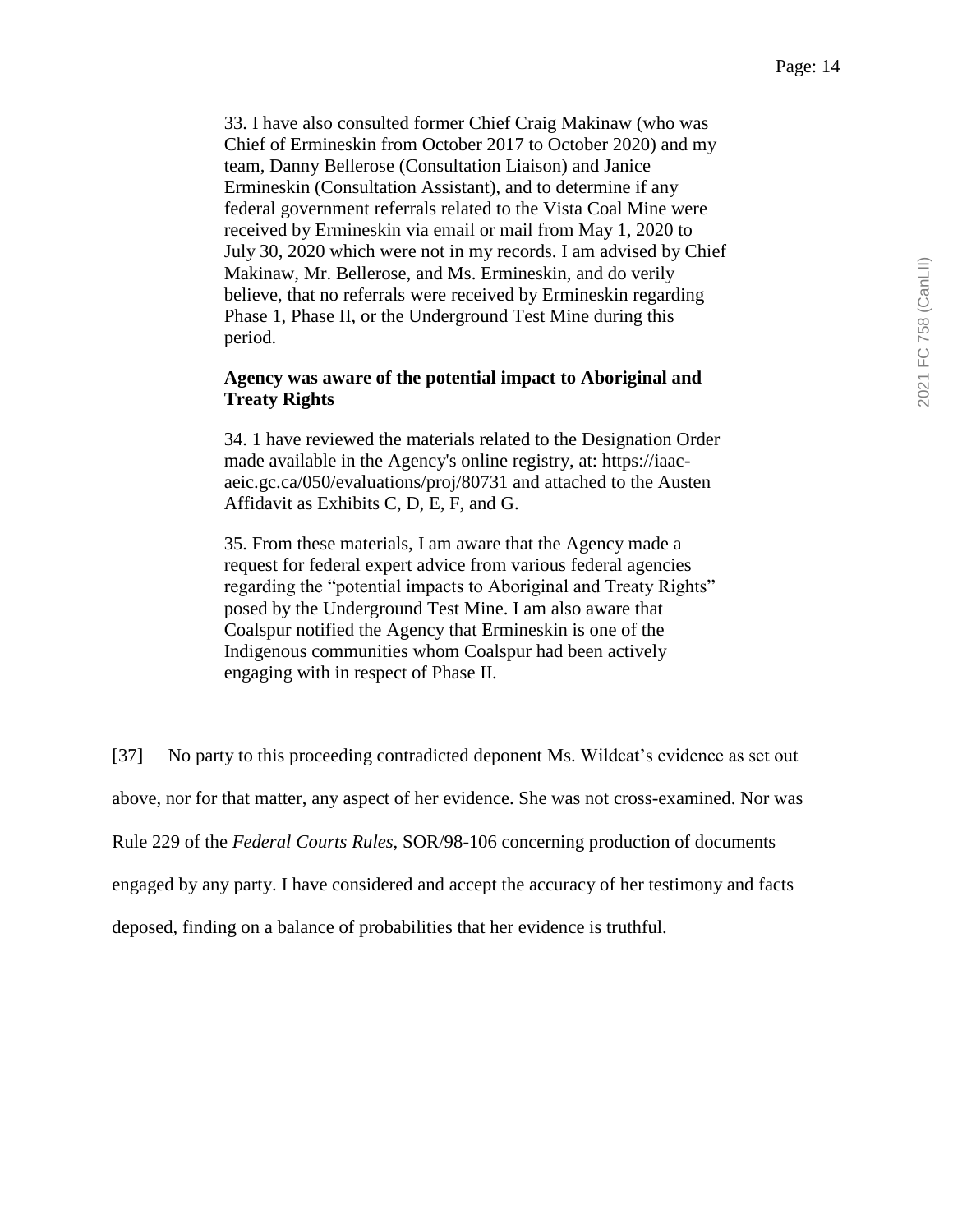H. *Constitutional validity of IAA not before this Court*

[38] This Court is not asked to rule on the constitutional validity of the *IAA* because that issue is before the Alberta Court of Appeal. I therefore make no determination in that regard.

I. *Recent matters arising after the Designation Order*

[39] Two matters arose after the Designation Order.

[40] First, on May 17, 2021, two days before the hearings commenced in these matters,

counsel for Coalspur brought to the Court's attention an Order of the Court of Queen's Bench of

Alberta dated May 6, 2021 under the *Companies' Creditors Arrangement Act*, RSC 1985, c C-36

[*CCAA* Order] concerning Coalspur. Paragraph 13 of the *CCAA* Order provides:

## NO PROCEEDINGS AGAINST THE APPLICANT OR THE PROPERTY

13. Until and including July 23, 2021, or such later date as this Court may order (the "**Stay Period**"), no proceeding or enforcement process in any court (each, a "**Proceeding**") shall be commenced or continued against or in respect of the Applicant or the Monitor, or affecting the Business or the Property, except with leave of this Court, and any and all Proceedings currently under way against or in respect of the Applicant or affecting the Business or the Property are hereby stayed and suspended pending further order of this Court.

[41] Coalspur is a party to this proceeding, as are the Attorney General of Canada for the Minister and Ermineskin. No party moved for a stay or an adjournment of the hearing of the applications for judicial review brought by Ermineskin or Coalspur. No affidavit or motion was filed seeking any form of order from this Court related to the *CCAA* Order.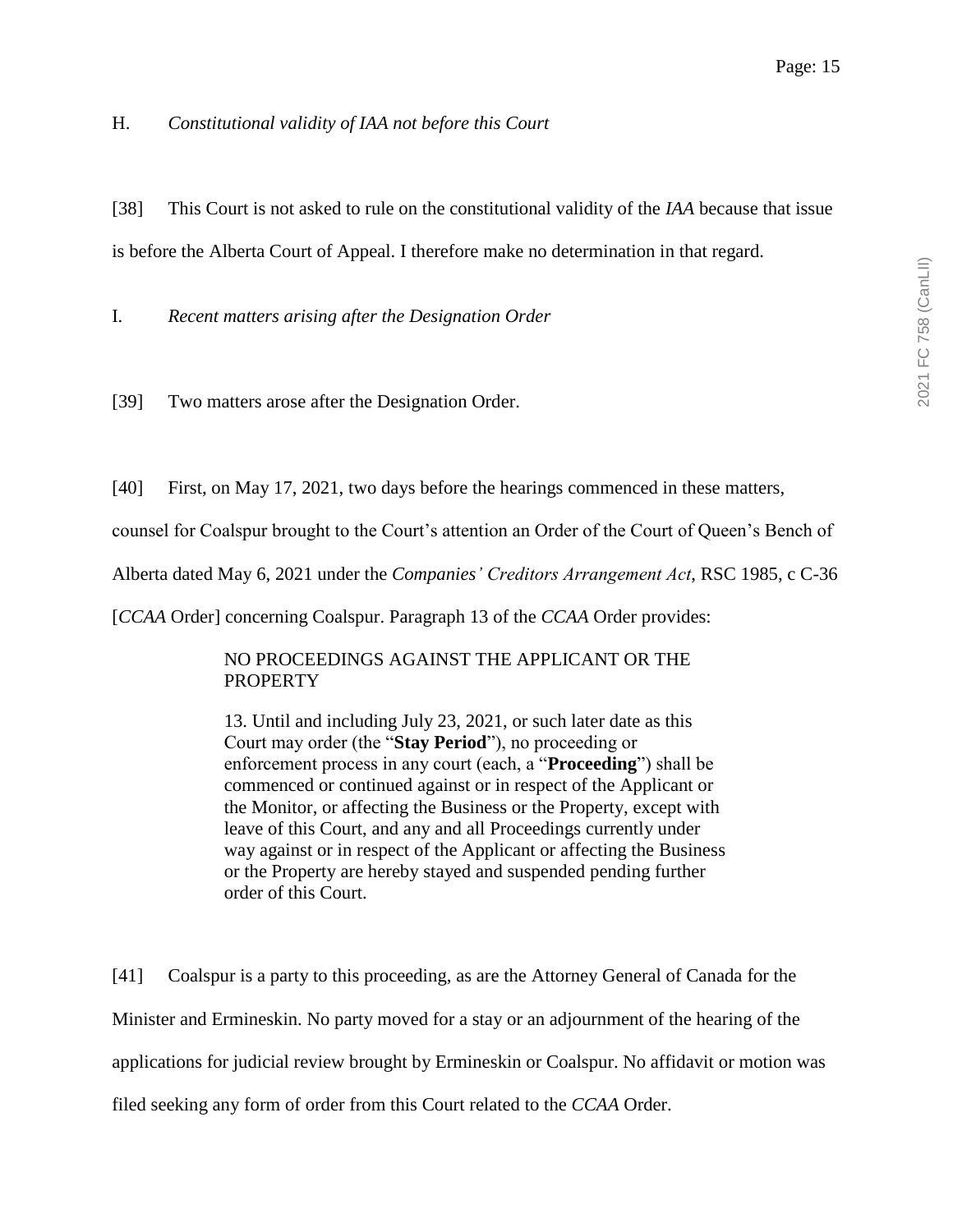[42] There was a request for a case management conference call to review the *CCAA* Order and its repercussions, which I held at the outset of the two-day hearing. The Court canvassed counsel for their positions. In effect, the parties advised that the *CCAA* Order did not impact proceedings in this case or in T-1008-20, except with respect to the possible financial implications of any cost order this Court might make.

[43] Second, on June 11, 2021, well after close of argument in these matters, two media statements were issued by the Government of Canada during its participation in the G7 meetings held in the United Kingdom. Each addressed clarification of the policies of the Government of Canada in terms of thermal coal mines such as those addressed by the Designation Order.

[44] A media release titled *Statement by the Government of Canada on thermal coal mining* states in part:

> The global phase-out of emissions from coal power is the most important initial step towards achieving Paris Agreement goals. To provide greater certainty to investors, the mining sector and Canadians generally, the Government of Canada is today clarifying its position on new thermal coal mines and expansion projects in this country.

> The continued mining and use of coal for energy production anywhere in the world is not environmentally sustainable and does not align with the Government of Canada's commitments, both domestically and internationally, with respect to combatting climate change. Accordingly, the Government of Canada considers that any new thermal coal mining projects, or expansions of existing thermal coal mines in Canada, are likely to cause unacceptable environmental effects. This position will inform federal decision making on thermal coal mining projects.

> Under the *Impact Assessment Act*, the Minister of Environment and Climate Change or Governor in Council must determine that the effects within federal jurisdiction likely to be caused by a project are in the public interest, if a project is to move forward. This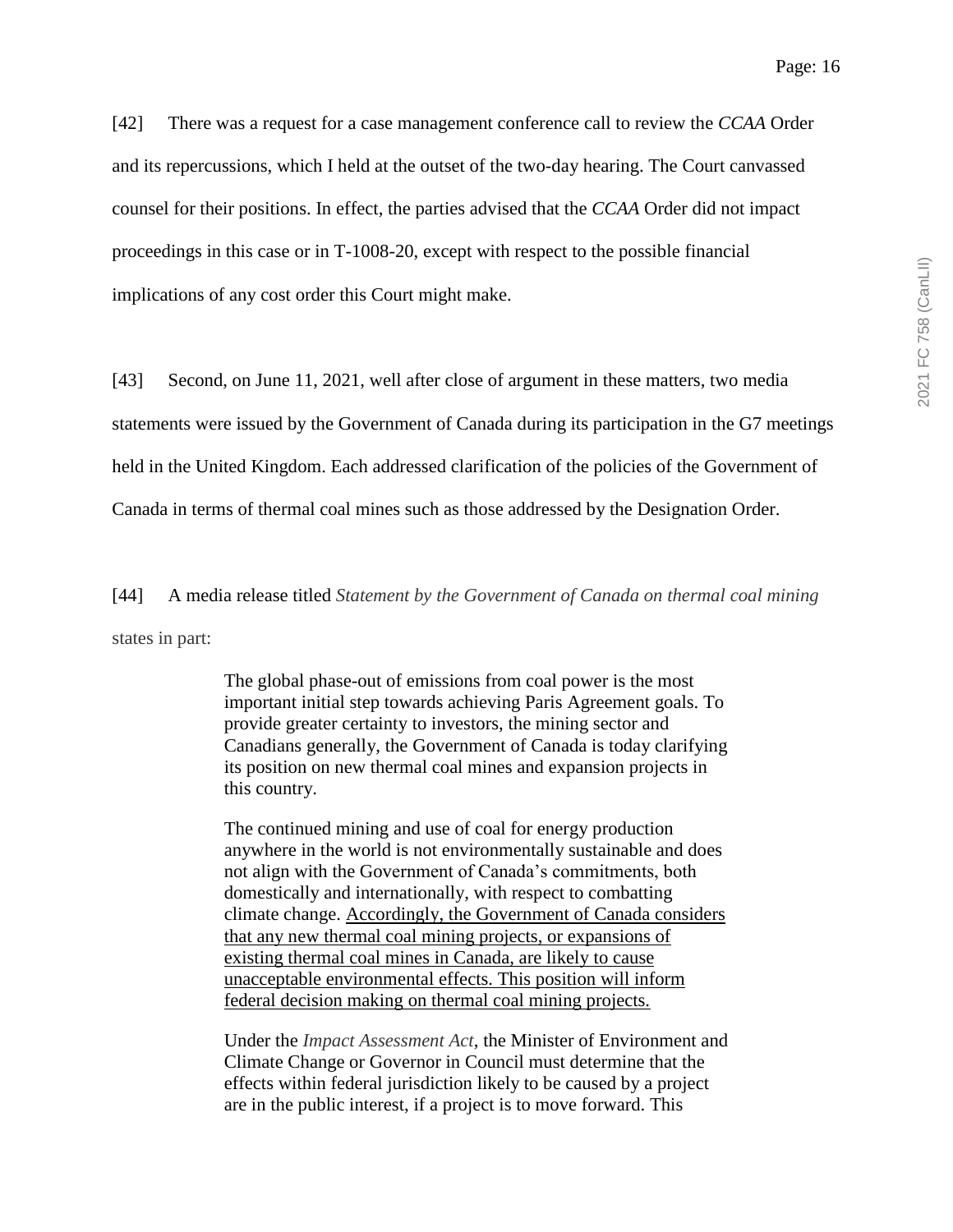decision is informed by whether the project contributes to sustainability, whether it hinders or contributes to Canada's ability to meet its commitments in respect of climate change, and other relevant matters.

This Policy Statement on thermal coal mining will be an important consideration in the Minister's or Governor in Council's determination under the Act, as to whether the effects within federal jurisdiction caused by proposed new thermal coal mines or expansions of existing coal mines are in the public interest of Canadians.

Similarly, this policy statement will inform the Minister's use of the discretionary authority under section 9 of the Act to designate any proposed new thermal coal project or expansion that is not listed in the *Physical Activities Regulations*, and the Minister's opinion, under section 17 of the Act, about whether a designated project would cause unacceptable environmental effects within federal jurisdiction before the commencement of an assessment.

[Emphasis added]

[45] A media statement entitled Government of Canada releases Policy Statement on future

thermal coal mining projects and project expansions states in part:

The best available science and economic analysis calls for countries around the world to address the global challenge that is climate change, and to fully seize the economic opportunities that it presents. For the good of the planet's health, the world is moving off thermal coal for energy production, and Canada is leading the way.

Burning thermal coal, the fuel that powered an industrial revolution in a previous century, is the single largest contributor to climate change and a major source of toxic pollution that harms human health. Since co-founding the Powering Past Coal Alliance in 2017 with the United Kingdom and introducing regulations to accelerate the phase-out of conventional coal-fired electricity, Canada has helped set the pace for domestic and international action in addressing this source of greenhouse gas emissions. Last month Canada, alongside other G7 countries, stressed the need to immediately end international investments in thermal coal power generation projects that emit carbon pollution.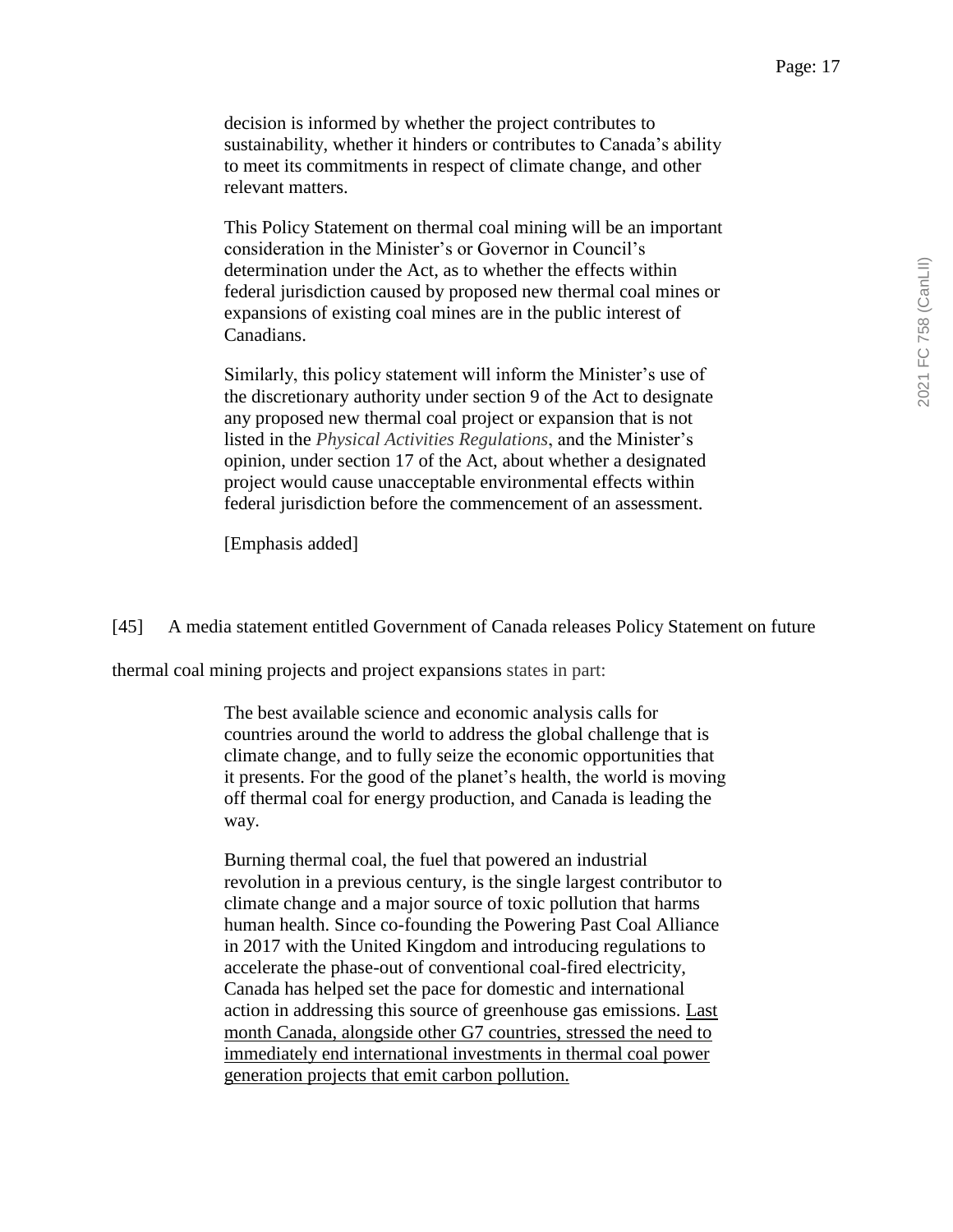As G7 world leaders gather in the U.K. to combat global challenges, including climate change, and as the next step in Canada's commitment to addressing harmful GHG emissions from coal, the Honorable Jonathan Wilkinson, Minister of Environment and Climate Change, today announced the Government of Canada's public policy statement on new thermal coal mining or expansion projects. The statement indicates that the Government considers that these projects are likely to cause unacceptable environmental effects within federal jurisdiction and are not aligned with Canada's domestic and international climate change commitments. Accordingly, this position will inform federal decision making on thermal coal mining projects.

Today's policy announcement provides clarity and regulatory certainty for industry, investors and Canadians. It represents another critical step in our shared path to a cleaner and more prosperous future, and places Canada among the first G7 countries to adopt such a policy.

In parallel to today's announcement, Minister Wilkinson informed Coalspur Mines Ltd. that the policy announced today applies to the consideration of its proposed thermal coal mine expansions at the Vista Coal Mine near Hinton, Alberta.

Canada's abundant natural resources give this country a competitive advantage we have always used to support jobs and prosperity. In the global race to carbon-neutral economies by 2050, Canada continues to build on its long-term competitive advantage by focusing on environmental sustainability and clean growth while supporting workers and communities.

That is why, for example, Canada's strengthened climate plan—A Healthy Environment and a Healthy Economy—committed \$964 million over four years to advance smart renewable energy and grid modernization projects to enable the clean grid and jobs of the future. And that is why, to mitigate the impacts of the domestic phase out of coal-fired electricity, Budgets 2018 and 2019 provided \$185 million for skills development, economic diversification, and infrastructure to support coal workers and communities.

The evidence is clear: the continued mining and use of thermal coal for energy production in the world runs counter to what is needed to effectively combat climate change and seize the economic opportunities that it presents. It is in this context that the Government has announced this policy today and will continue to work with Canadians to deliver strong climate action.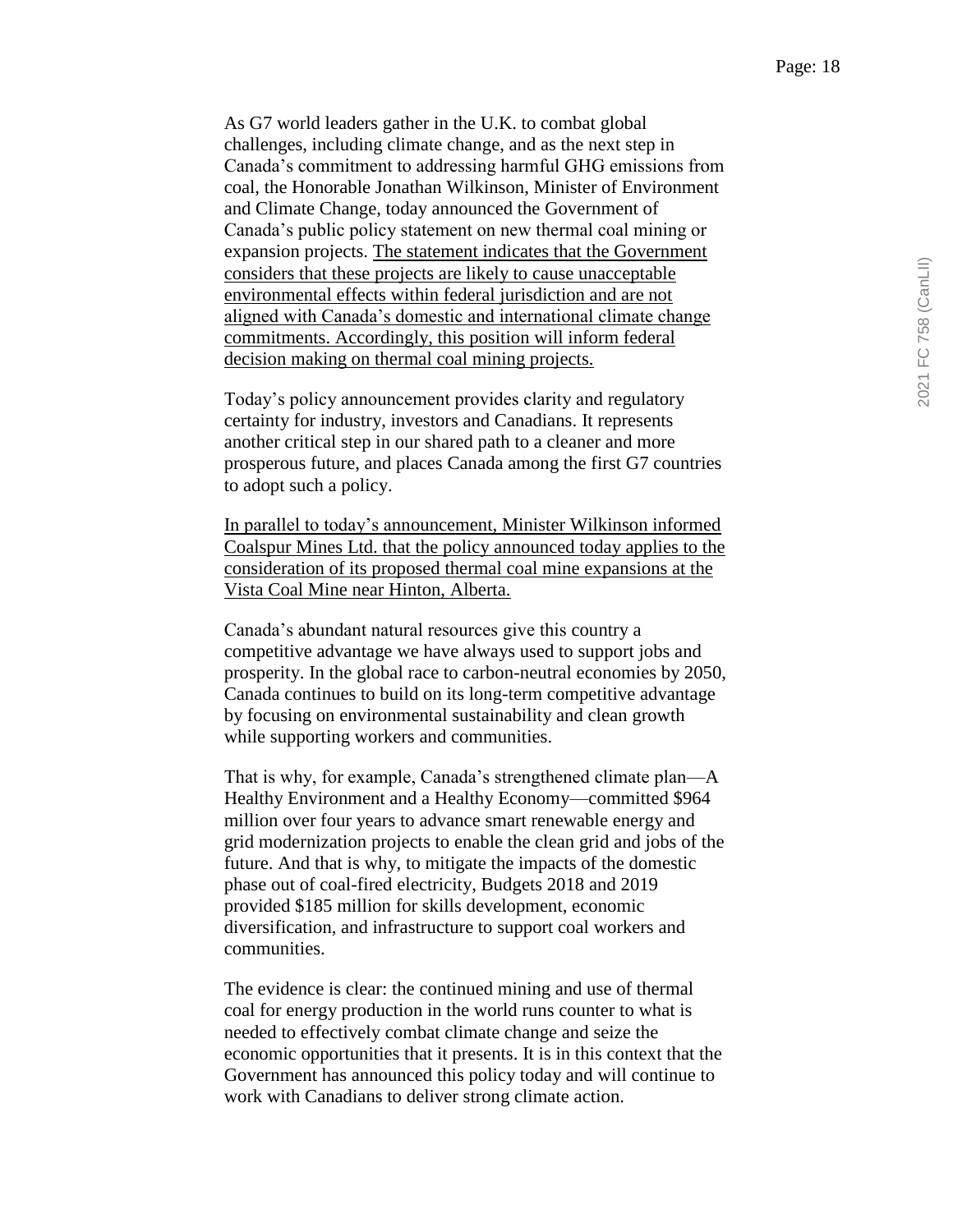#### [Emphasis added]

[46] Given the context of these announcements and the specific reference to Coalspur's Phase II and limited Underground Test Mine, I sent them to counsel, directing the Court "would like to hear from counsel as to whether these have any impact on my consideration and writing of the judgment in these two judicial reviews."

[47] The parties were unanimous in their responses which were to the effect the two announcements had or should have no impact on my consideration of or writing judgments in these matters.

#### J. *Statutory scheme for designation*

[48] All jurisdictions in Canada – including both Alberta and Canada – employ environmental impact assessment regimes to evaluate the potential for physical activities to cause significant adverse environmental effects, and to reconcile a "proponent's development desires with environmental protection and preservation" (*Friends of the Oldman River Society v Canada (Minister of Transport)*, [1992] 1 SCR 3 at para 71).

[49] In 2019, Parliament enacted the *IAA,* which replaced the *Canadian Environmental Assessment Act, 2012*, SC 2012, c 19 [*CEAA, 2012*].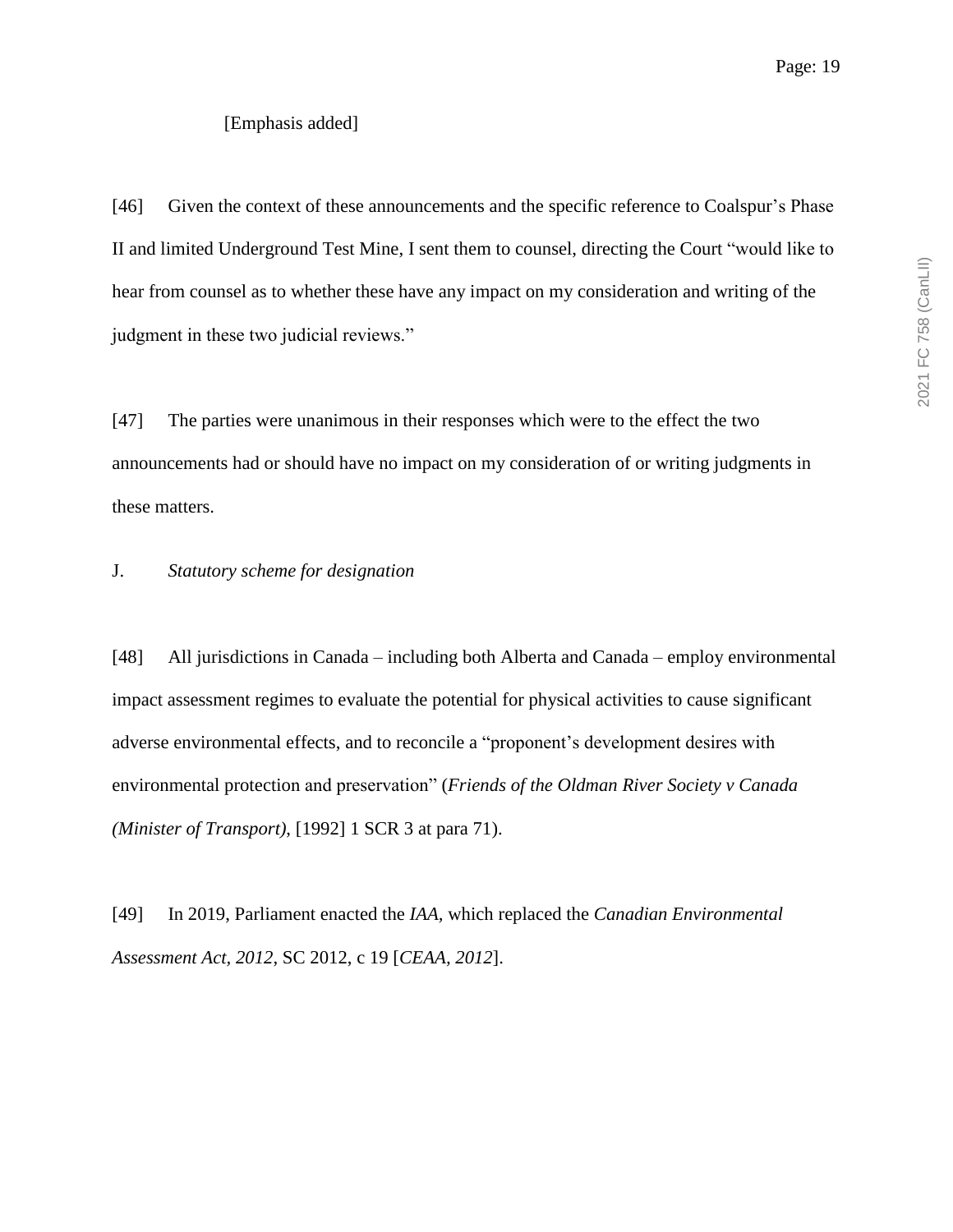[50] The *IAA* imposes federal decision-making and the possibility of a requirement for federal impact assessments on "designated projects" regardless of whether they might also be subject to provincial environmental assessment.

[51] Designation pursuant to the *IAA* applies to physical activities rather than projects.

Physical activities do not come within the scope of the *IAA* unless they, on their own or in

conjunction with other physical activities, meet the definition of a designated project set out in

the *IAA*.

[52] A designated project is defined in the *IAA*:

**designated project** means one or more physical activities that

(a) are carried out in Canada or on federal lands; and

(b) are designated by regulations made under paragraph 109(b) or designated in an order made by the Minister under subsection 9(1).

It includes any physical activity that is incidental to those physical activities, but it does not include a physical activity designated by regulations made under paragraph 112(1)(a.2).

[Emphasis added]

[53] As a result, there are two ways a physical activity may fall within the definition of a designated project under the *IAA*.

[54] The first is where a physical activity meets a threshold for either its area or its volume of coal production; if it does, it is automatically designated by operation of law. This is set out in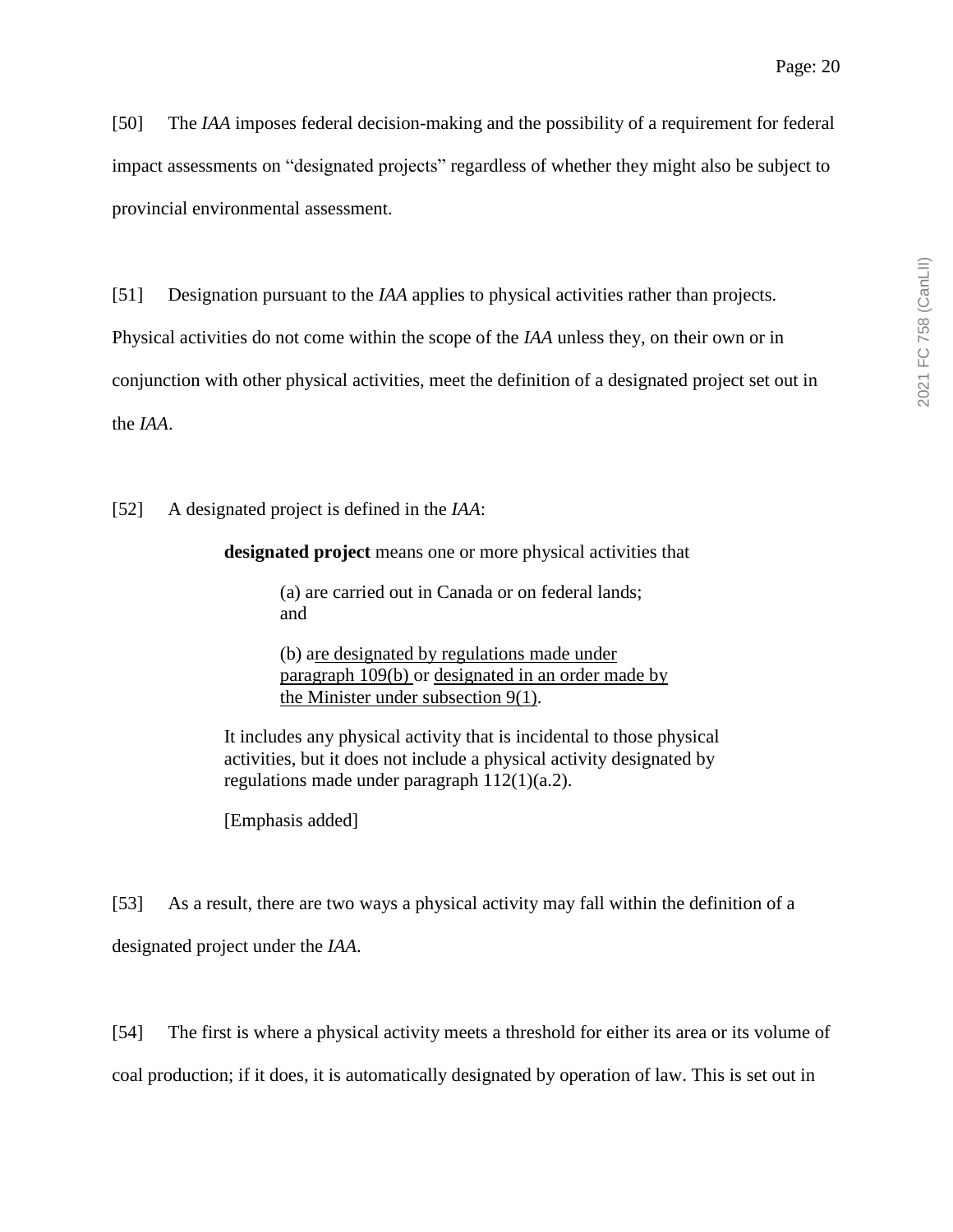subsection 19(a) of the schedule of the *Physical Activities Regulations*, SOR/2019-285

[*Regulations*]:

19 The expansion of an existing mine, mill, quarry or sand or gravel pit in one of the following circumstances:

> (a) in the case of an existing coal mine, if the expansion would result in an increase in the area of mining operations of 50% or more and the total coal production capacity would be 5 000 t/day or more after the expansion.

[Emphasis added]

#### [55] The second is when the Minister by Order designates an activity under subsection 9(1) of

the *IAA;* in which case the Minister must provide reasons per subsection 9(4):

| Minister's power to |  |
|---------------------|--|
| designate           |  |

## **Pouvoir du ministre de désigner**

**9 (1)** The Minister may, on request or on his or her own initiative, by order, designate a physical activity that is not prescribed by regulations made under paragraph 109(b) if, in his or her opinion, either the carrying out of that physical activity may cause adverse effects within federal jurisdiction or adverse direct or incidental effects, or public concerns related to those effects warrant the designation.

**9 (1)** Le ministre peut par arrêté, sur demande ou de sa propre initiative, désigner toute activité concrète qui n'est pas désignée par règlement pris en vertu de l'alinéa 109b), s'il estime que l'exercice de l'activité peut entraîner des effets relevant d'un domaine de compétence fédérale qui sont négatifs ou des effets directs ou accessoires négatifs, ou que les préoccupations du public concernant ces effets le justifient.

… …

**Minister's response — time limit**

**Réponse du ministre délai**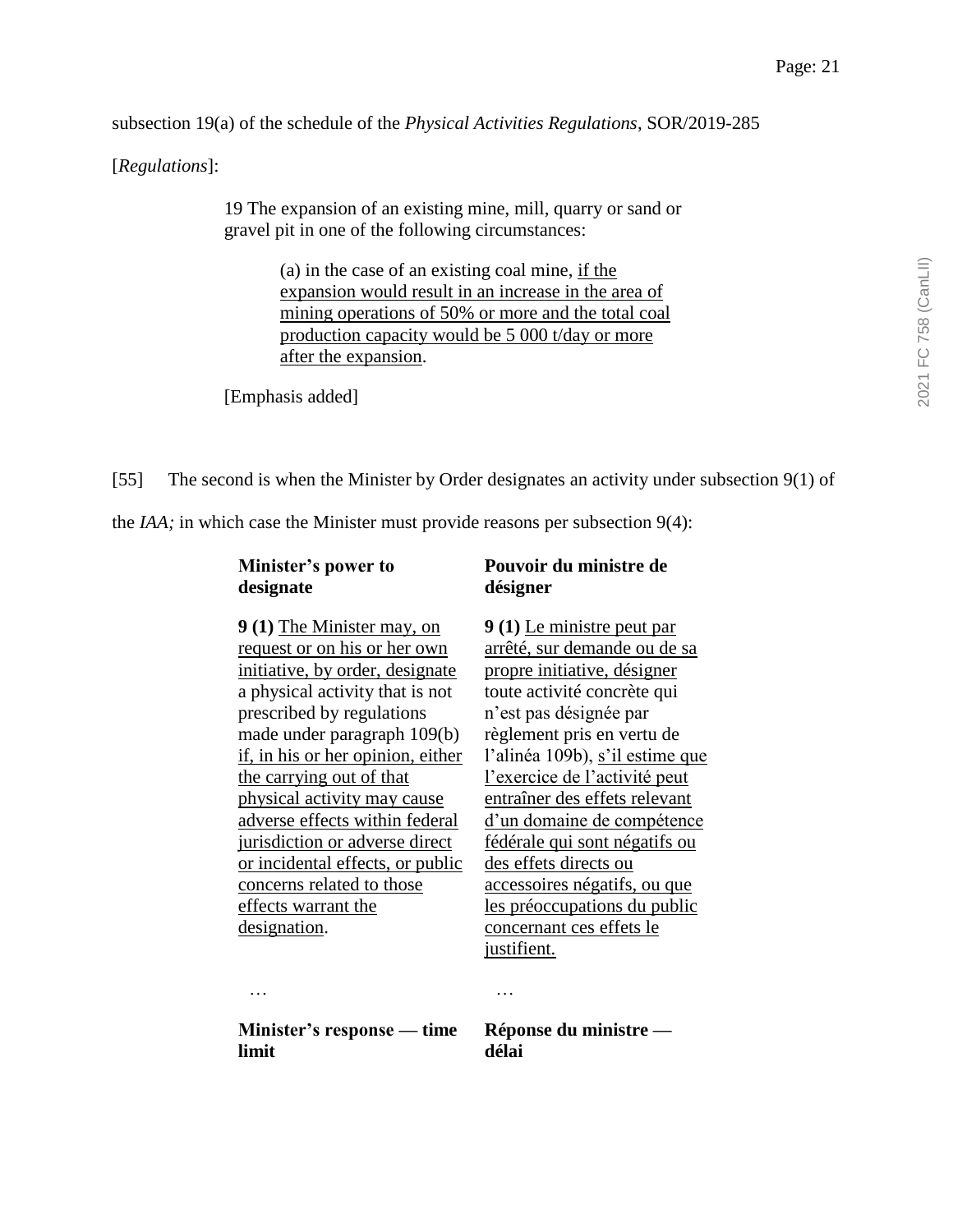| (4) The Minister must           | (4) Le ministre répond, motifs |
|---------------------------------|--------------------------------|
| respond, with reasons, to a     | à l'appui, à la demande visée  |
| request referred to in          | au paragraphe (1) dans les     |
| subsection (1) within 90 days   | quatre-vingt-dix jours suivant |
| after the day on which it is    | sa réception et, dans un tel   |
| received. The Minister must     | cas, il veille à ce que la     |
| ensure that his or her response | réponse soit affichée sur le   |
| is posted on the Internet site. | site Internet.                 |
|                                 |                                |

[56] Phase II could only be designated by Order of the Minister under subsection 9(1) of the *IAA.*

[Emphasis added] [Je souligne]

[57] Phase II did not meet the threshold for statutory designation under subsection 19(a) of the *Regulations* because – while it exceeded the production threshold – it did not meet the minimum area threshold.

## K. *Agency and Minister consideration of impact on Indigenous peoples required by Operational Guide and the IAA*

[58] The *IAA's* designation process may be initiated at the request of third parties and is designed to assess a wide range of impacts. This includes impacts on Indigenous peoples such as Ermineskin according to the Agency's *"Operational Guide: Designating a Project under the Impact Assessment Act,"* sanctioned by the Government of Canada and available on Canada's website at: https://www.canada.ca/en/impact-assessment-agency/services/policyguidance/designating-project-impact-assessment-act.html [*Operational Guide*].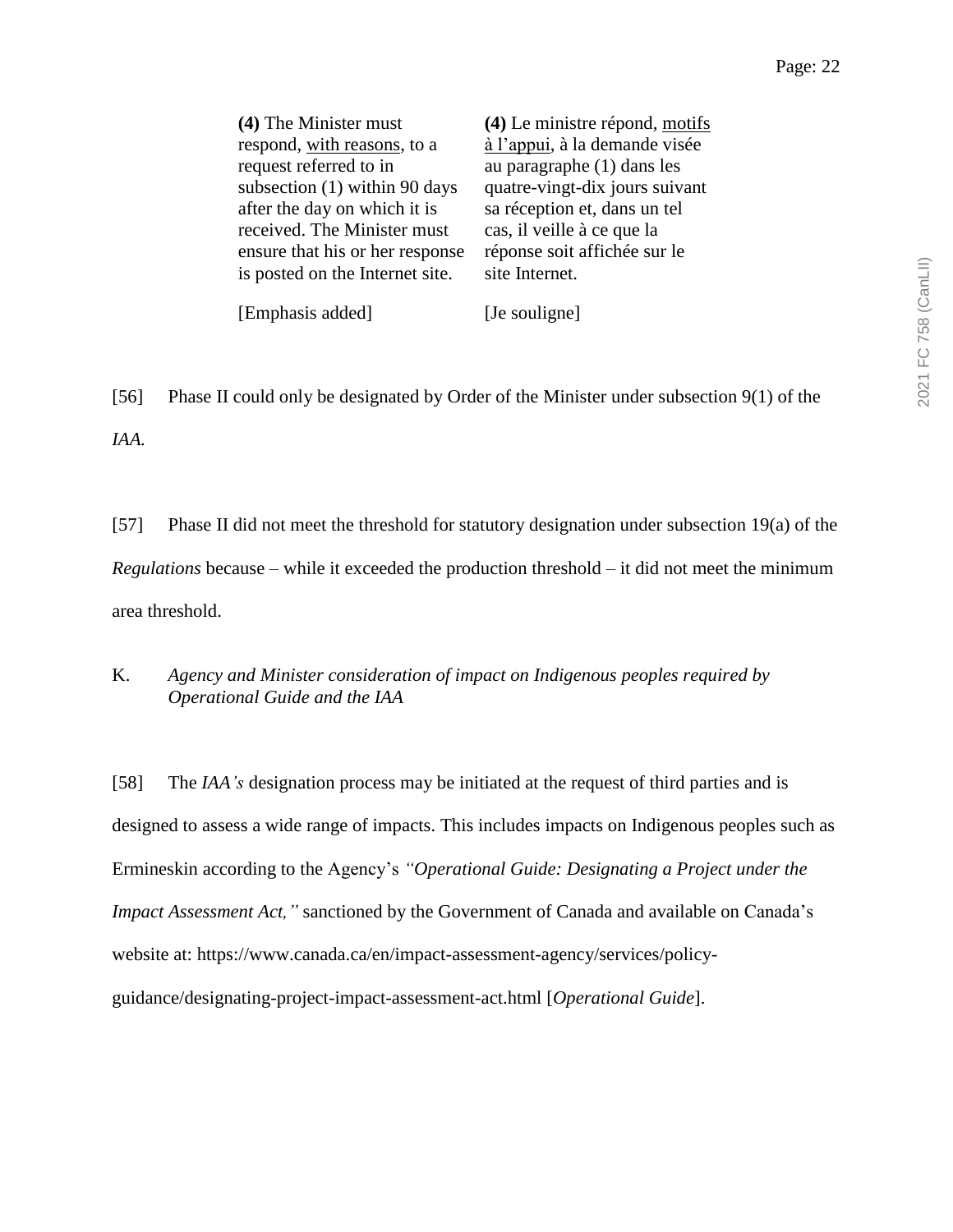[59] The purpose of the *Operational Guide* is set out on its introductory first page:

#### **Purpose**

This document describes the process for considering whether to designate a project **not identified** in the *Physical Activities Regulations*, also known as the Project List, under the *Impact Assessment Act* (the Act).

[Emphasis in original]

[60] The *Operational Guide* makes several references to the rights and interests of Indigenous peoples. It declares the Agency will consider, among other things, whether it requires further information from the requester(s), or from federal departments, other jurisdictions and "potentially affected Indigenous groups" to determine whether the physical activity has the potential to cause adverse effects on "the environment that could affect the Indigenous peoples of Canada" or "the health, social or economic conditions of the Indigenous peoples of Canada," and the potential of the physical activity to cause "adverse impacts on the section 35 rights" of Indigenous peoples.

[61] The *IAA* itself creates statutory obligations on the Agency and Minister to consider the interests of Indigenous peoples in several provisions including paragraphs  $6(1)(f)$  and  $6(1)(g)$  and subsection 6(2) setting out the Purposes of the *IAA* itself:

| <b>Purposes</b>                       | Objet                        |
|---------------------------------------|------------------------------|
| <b>6 (1)</b> The purposes of this Act | 6 (1) La présente loi a pour |
| are                                   | objet:                       |
|                                       | $\ddotsc$                    |
| (f) to promote                        | f) <u>de promouvoir la</u>   |
| communication and                     | communication et la          |
| cooperation with                      | collaboration avec les       |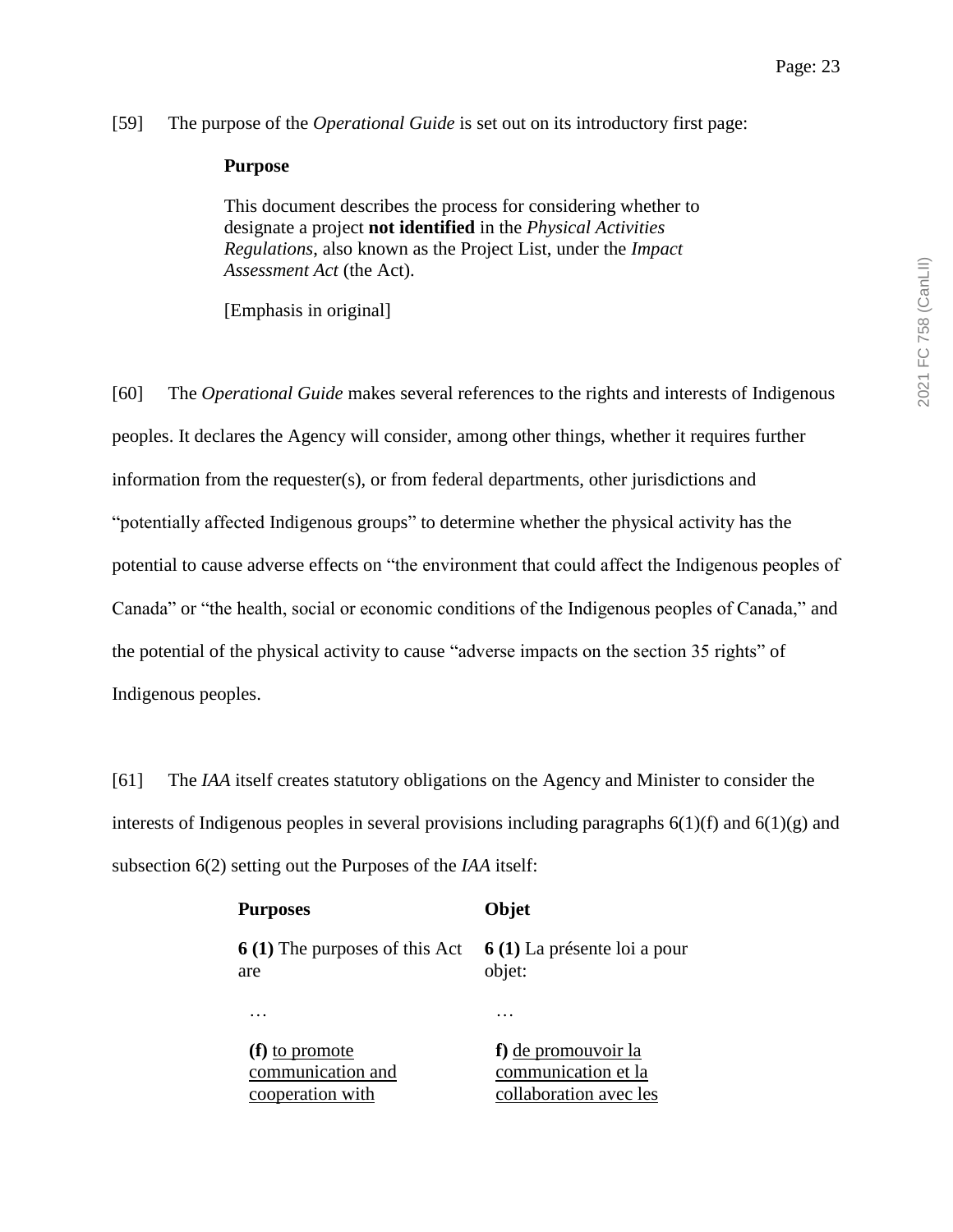Indigenous peoples of Canada with respect to impact assessments;

**(g)** to ensure respect for the rights of the Indigenous peoples of Canada recognized and affirmed by section 35 of the Constitution Act, 1982, in the course of impact assessments and decisionmaking under this Act;

peuples autochtones du Canada en ce qui touche les évaluations d'impact;

**g)** de veiller au respect des droits des peuples autochtones du Canada reconnus et confirmés par l'article 35 de la Loi constitutionnelle de 1982, dans le cadre des évaluations d'impact et de la prise de décisions sous le régime de la présente loi;

… … … … … … … … … … … … … … …

#### **Mandate Mission**

**(2)** The Government of Canada, the Minister, the Agency and federal authorities, in the administration of this Act, must exercise their powers in a manner that fosters sustainability, respects the Government's commitments with respect to the rights of the Indigenous peoples of Canada and applies the precautionary principle.

[Emphasis added] [Je souligne]

**(2)** Pour l'application de la présente loi, le gouvernement du Canada, le ministre, l'Agence et les autorités fédérales doivent exercer leurs pouvoirs de manière à favoriser la durabilité, à respecter les engagements du gouvernement à l'égard des droits des peuples autochtones du Canada et à appliquer le principe de précaution.

[62] In the normal course, the Agency receives a request, seeks input from those affected including "potentially affected Indigenous groups" and various government departments with relevant expertise and or jurisdiction, and others. It may seek further input from those it has already heard from. The Agency conducts an analysis and prepares both a written report and written recommendations for the Minister.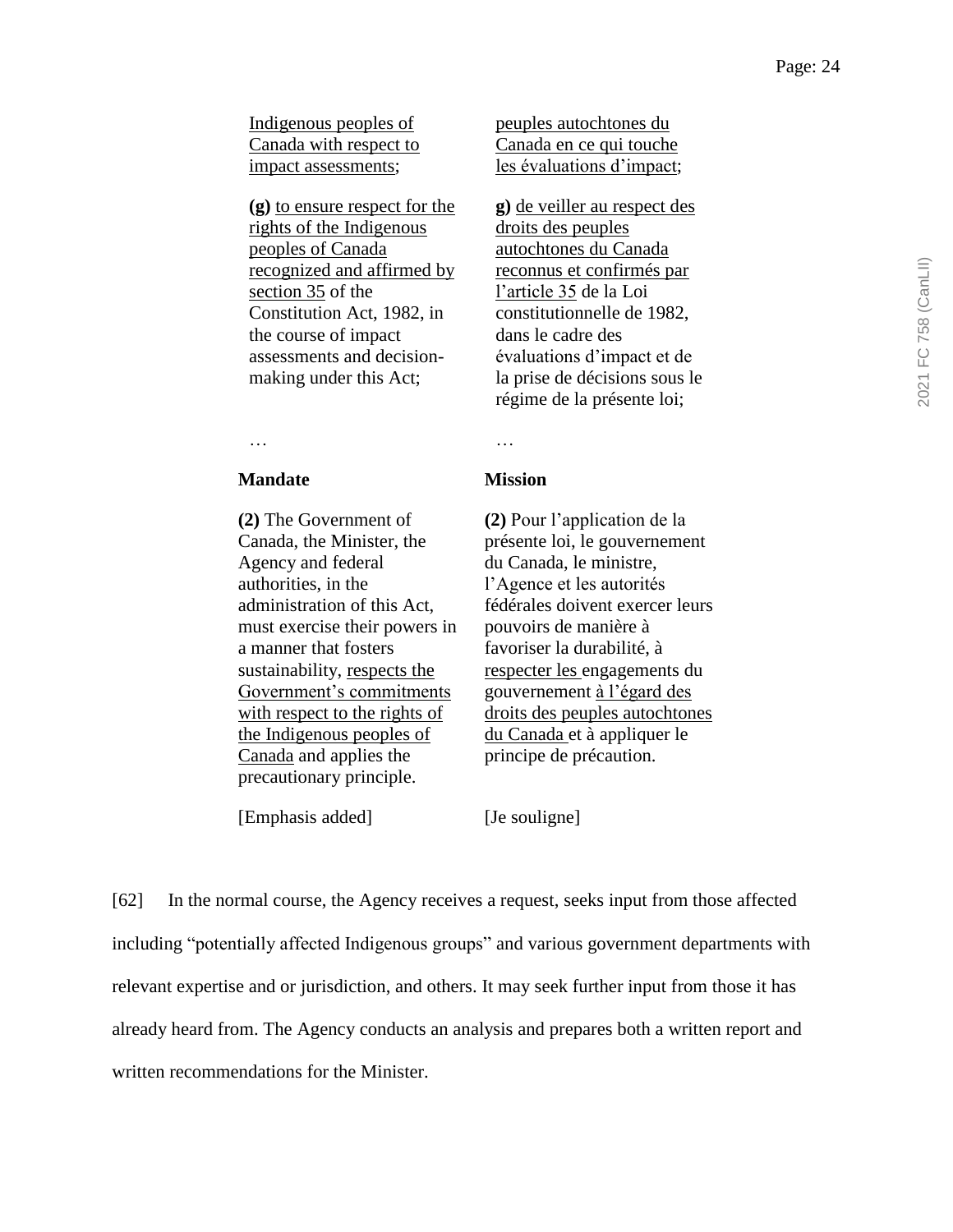[63] In this connection, and according to the *Operational Guide*, the Agency's recommendation to the Minister will "consider the potential impacts of the project on the rights of the Indigenous peoples of Canada as recognized and affirmed by section 35 of the *Constitution Act*, *1982*" and will be "informed by science, Indigenous and community knowledge, input from the proponent, and consultations with other jurisdictions, as applicable."

[64] Based on the Agency's report and recommendation to the Minister and submissions from the parties, the Minister considers the designation request and determines whether designation is warranted in light of the potential for adverse direct or incidental effects to areas of federal jurisdiction, or public concerns including rights of the Indigenous peoples such as Ermineskin.

[65] The Minister must provide reasons for his or her decision so that Canadians understand the "science, evidence, and knowledge" on which decision was based (*IAA*, ss 9(1) and 9(4)).

L. *Designation Order halts all work on Phase II and the limited Underground Test Mine*

[66] The designation of an activity by the Minister immediately and by statute prevents a proponent from advancing a project (see subsection 7(1)). This statutory stay of all work continues until the Agency decides a) that no impact assessment is required, or b) the proponent complies with conditions in a decision statement issued following a federal impact assessment, or c) the Agency permits the proponent to do take steps to provide the Agency or a review panel with information considered necessary to conduct an impact assessment (see subsection 7(3)):

| 7 (1) Subject to subsection |
|-----------------------------|
| (3), the proponent of a     |

**Proponent Promoteur**

**7 (1)** Sous réserve du paragraphe (3), le promoteur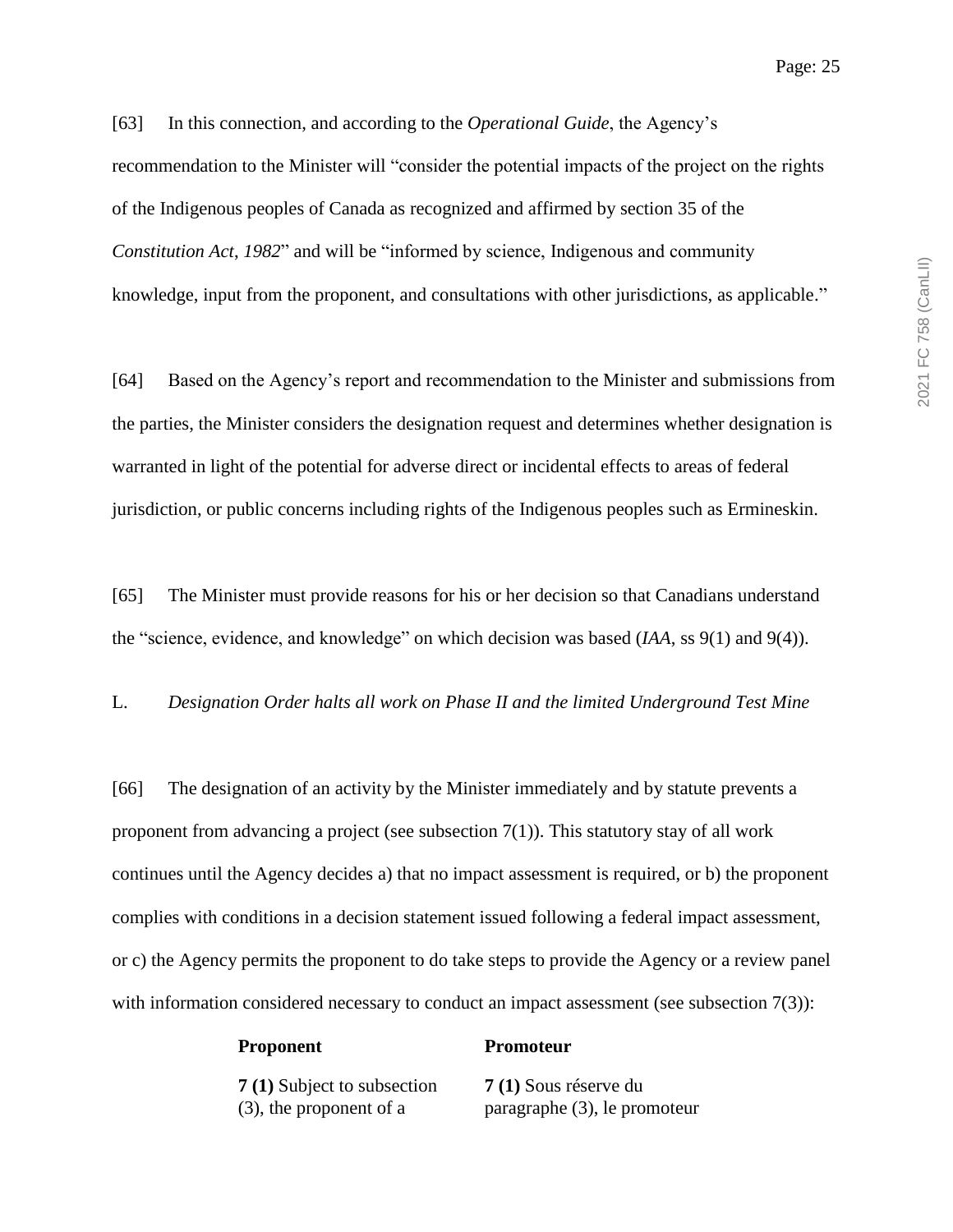designated project must not do any act or thing in connection with the carrying out of the designated project, in whole or in part, if that act or thing may cause any of the following effects:

**(a)** a change to the following components of the environment that are within the legislative authority of Parliament:

… …

**(b)** a change to the environment that would occur

**(i)** on federal lands, **(i)** sur le territoire

**(ii)** in a province other than the one in which the act or thing is done, or

**(iii)** outside Canada; **(iii)** à l'étranger;

**(c)** with respect to the Indigenous peoples of Canada, an impact occurring in Canada and resulting from any change to the environment — on

**(i)** physical and cultural heritage,

**(ii)** the current use of lands and resources for traditional purposes, or

**(iii)** any structure, site or thing that is of historical, archaeological, paleontological or

d'un projet désigné ne peut prendre de mesure qui se rapporte à la réalisation de tout ou partie du projet et qui peut entraîner les effets suivants:

**a)** des changements aux composantes ci-après de l'environnement qui relèvent de la compétence législative du Parlement:

**b)** des changements à l'environnement, selon le cas:

domanial,

**(ii)** dans une province autre que celle dans laquelle la mesure est prise,

**c)** s'agissant des peuples autochtones du Canada, les répercussions au Canada des changements à l'environnement, selon le cas:

**(i)** au patrimoine naturel et au patrimoine culturel,

**(ii)** à l'usage courant de terres et de ressources à des fins traditionnelles,

**(iii)** à une construction, à un emplacement ou à une chose d'importance sur le plan historique,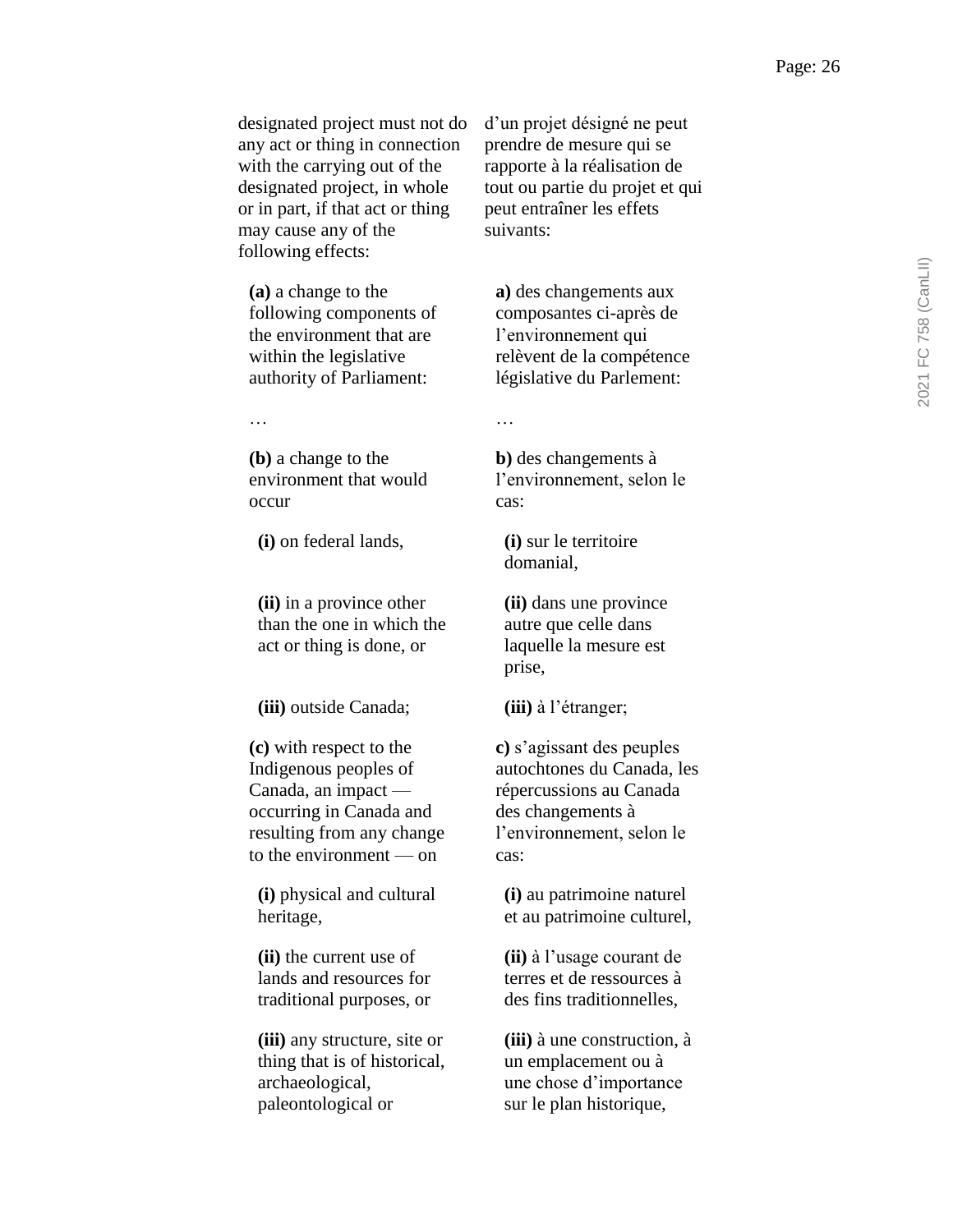architectural significance;

**(d)** any change occurring in Canada to the health, social or economic conditions of the Indigenous peoples of Canada; or

**(e)** any change to a health, social or economic matter within the legislative authority of Parliament that is set out in Schedule 3.

archéologique, paléontologique ou architectural;

**d)** des changements au Canada aux conditions sanitaires, sociales ou économiques des peuples autochtones du Canada;

**e)** des changements en toute matière sanitaire, sociale ou économique mentionnée à l'annexe 3 qui relèvent de la compétence législative du Parlement.

## … …

**(3)** The proponent of a designated project may do an act or thing in connection with the carrying out of the designated project, in whole or in part, that may cause any of the effects described in subsection (1) if

**(a)** the Agency makes a decision under subsection 16(1) that no impact assessment of the designated project is required and posts that decision on the Internet site;

**(b)** the proponent complies with the conditions included in the decision statement that is issued to the proponent under section 65 with respect to that designated project and

## **Conditions Conditions**

**(3)** Le promoteur d'un projet désigné peut prendre une mesure qui se rapporte à la réalisation de tout ou partie du projet et qui peut entraîner les effets prévus au paragraphe (1) dans les cas suivants :

**a)** l'Agence décide, au titre du paragraphe 16(1), qu'aucune évaluation d'impact du projet n'est requise et affiche sa décision sur le site Internet;

**b)** le promoteur prend la mesure en conformité avec les conditions qui sont énoncées dans la déclaration qui lui est remise au titre de l'article 65 relativement au projet et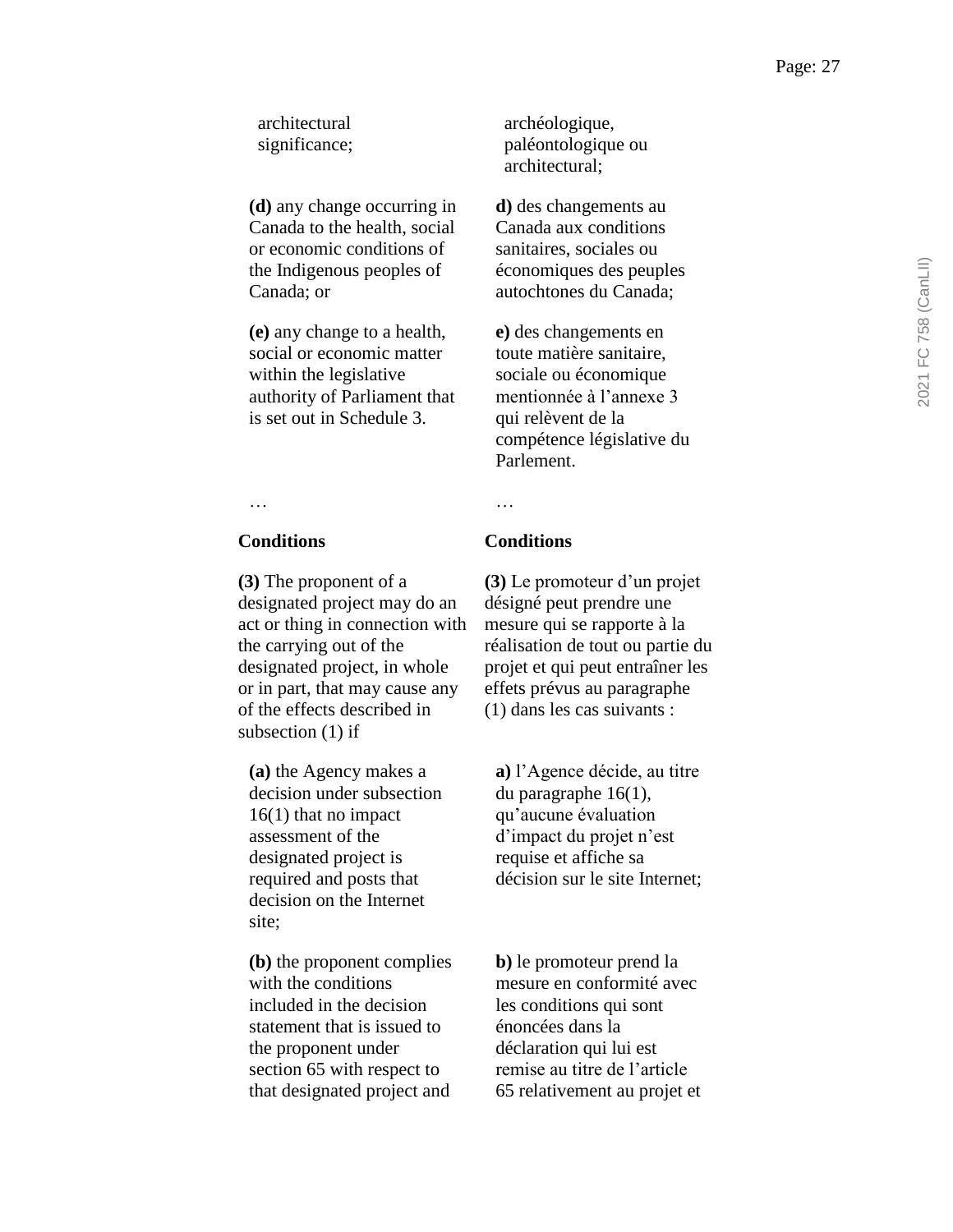is not expired or revoked; or

**(c)** the Agency permits the proponent to do that act or thing, subject to any conditions that it establishes, for the purpose of providing to the Agency the information or details that it requires in order to prepare for a possible impact assessment of that designated project or for the purpose of providing to the Agency or a review panel the information or studies that it considers necessary for it to conduct the impact assessment of that designated project.

celle-ci n'est ni expirée ni révoquée;

**c)** le promoteur est autorisé par l'Agence à prendre la mesure, sous réserve de toute condition qu'elle fixe, pour qu'il puisse lui fournir les renseignements ou les précisions qu'elle exige dans le cadre de la préparation à une évaluation d'impact éventuelle du projet ou qu'il puisse fournir à l'Agence ou à la commission les études ou les renseignements qu'elle estime nécessaires dans le cadre de l'évaluation d'impact.

M. *The two valuable Impact Benefit Agreements: 2013 IBA and 2019 IBA*

[67] The 2013 IBA was not filed in Court for confidentiality reasons. However, Wildcat Affidavit I deposes the 2013 IBA "formalized the relationship between the parties and created mutually beneficial opportunities for community development, infrastructure, and business opportunities, and ensured Ermineskin's participation in ongoing environmental monitoring of Coalspur's operations."

[68] Wildcat Affidavit I addresses the 2013 IBA and the 2019 IBA:

12. In December 2013, Ermineskin entered into an agreement with Coalspur in respect of its coal mine operations ("**2013 IBA**"). The agreement formalized the relationship between the parties and created mutually beneficial opportunities for community development, infrastructure, and business opportunities, and ensured Ermineskin's participation in ongoing environmental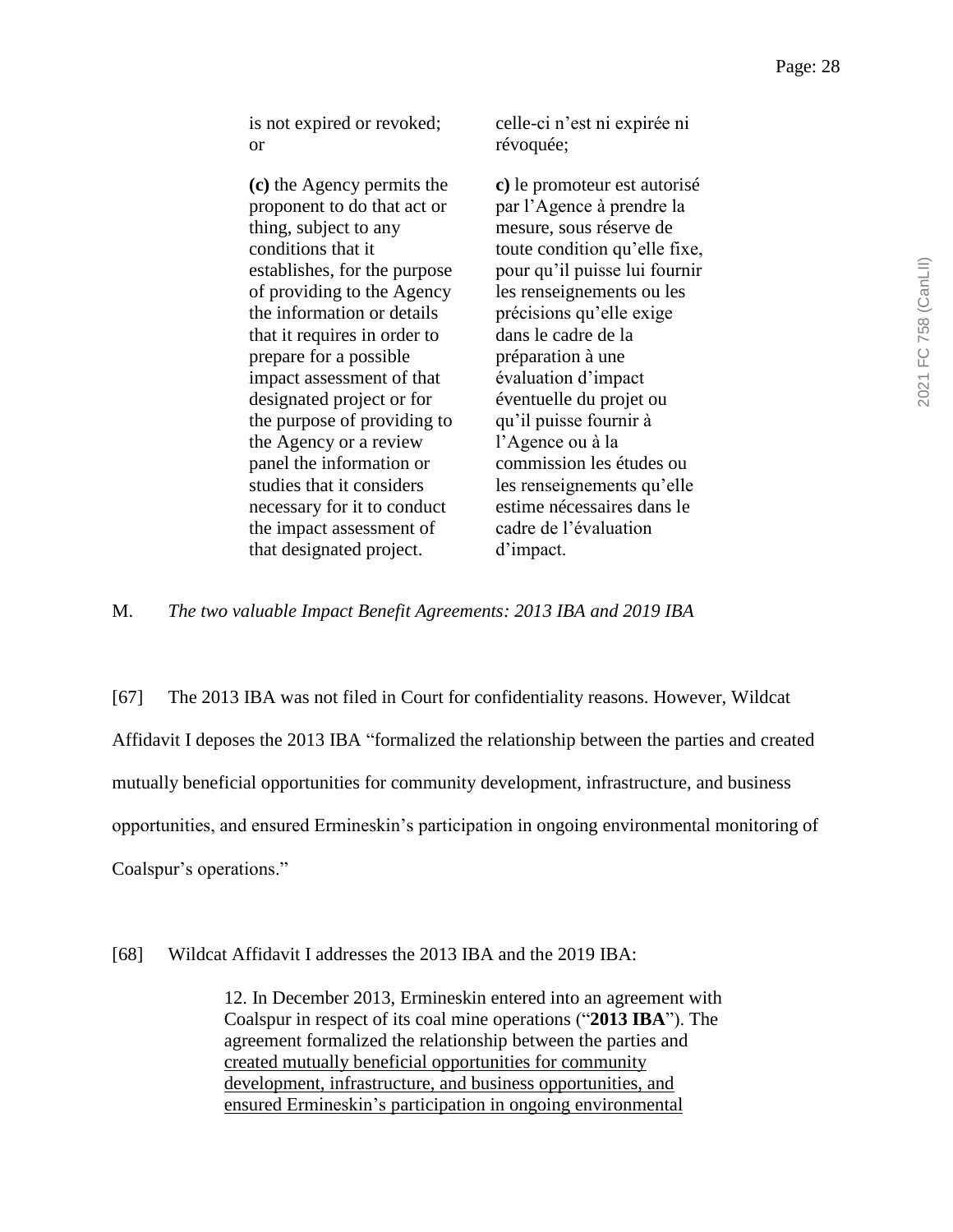monitoring of Coalspur's operations. A copy of the news release published by the parties is attached as Exhibit A to Affidavit #1 of Joanne Austen, dated October 29, 2020 ("Austen Affidavit").

13. The contents of the 2013 IBA are confidential. At that time, other members of Ermineskin and I were aware that Coalspur may expand the Vista Coal Mine beyond its current footprint.

14. In 2018, Coalspur proposed to expand the Phase I footprint westwards through the Vista Coal Mine Phase II Expansion Project ("**Phase II**"). Phase II will increase the volume of coal production and use existing Phase I infrastructure such as coal processing facilities, primary access roads, and a coal loadout facility. Construction of Phase 11 is proposed to commence in January 2022, with operations projected to commence in April 2022.

15. As far as I am aware, Coalspur has not yet filed an application with the AER for approval of Phase 11. However, Phase II will require a provincial environmental assessment and the Alberta Consultation Office ("**ACO**") has directed Coalspur to consult with Ermineskin and five other First Nations in respect of Phase II. Ermineskin has been actively engaging with Coalspur in respect of Phase 11 since early 2019.

16. In October 2019, Ermineskin entered into an updated agreement with Coalspur in respect of its existing and proposed coal mine operations ("**2019 IBA**"). Similar to the previous agreement, the 2019 IBA formalized the relationship between the parties, created mutually beneficial opportunities, and ensured Ermineskin's participation in ongoing environmental monitoring of Coalspur's operations.

17. Coalspur also proposed an exploratory underground mine located within the boundaries of existing Phase I permits and licenses (the "**Underground Test Mine**"). Coalspur commenced the provincial regulatory process for the Underground Test Mine by filing an application with the AER on April 17, 2019, and resubmitting the application on February 5, 2020. The AER has concluded that no provincial environmental assessment is required for the Underground Test Mine.

18. The existing Vista Coal Mine, the proposed Phase II, and the proposed Underground Test Mine are all located entirely within Treaty 6 lands and within Ermineskin's Traditional Territory. The construction and operation of these projects is a "taking up" of lands under Treaty 6 and has the potential to adversely impact Ermineskin hunting, trapping, fishing, and gathering rights.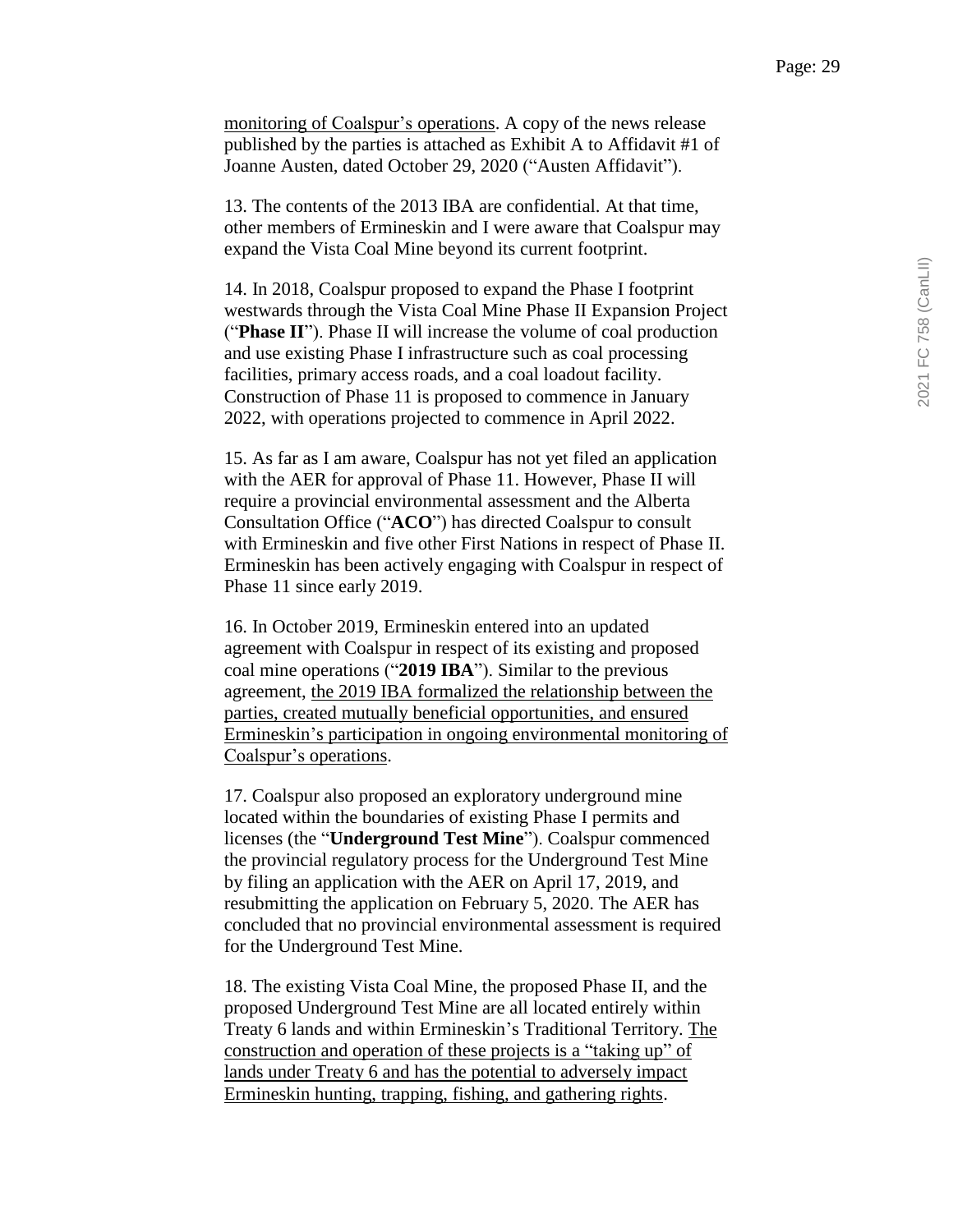19. Coalspur has acknowledged the potential for its operations to impact Ermineskin rights, and has regularly engaged with Ermineskin regarding its operations. Coalspur and Ermineskin have maintained a dialogue regarding Ermineskin's traditional activities in the area, our concerns about land use, water, wildlife, etc., and options to mitigate potential impacts. These discussions began during the Phase I environmental assessment and 2013 IBA negotiations, and have continued since that time.

20. The 2013 IBA and 2019 IBA were intended to compensate Ermineskin for the potential adverse impacts of Coalspur's operations on Ermineskin Aboriginal and Treaty rights, but those agreements do not derogate from Ermineskin's Aboriginal and Treaty rights and do not negate or replace the Crown's duty to consult Ermineskin.

[Emphasis added]

[69] This evidence was not contested or challenged, and as noted already, I accept it as true.

[70] Ms. Wildcat filed a second affidavit before this Court [Wildcat Affidavit II] which among

other things states:

10. In Affidavit #1, I stated that "Ermineskin is considered to be one of the more economically stable First Nation communities in Canada. Ermineskin has engaged in a pattern of robust consultation and negotiation with proponents in its territory, and revenues generated from economic development on Treaty 6 lands have been used to support community business, retain outside expertise, and to further develop the nation's infrastructure."

11. These revenues have been generated from, among other things, impact benefit and other agreements with proponents. Such agreements provide financial compensation and other benefits to Ermineskin to compensate for potential impacts caused by natural resource development on the ability of Ermineskin members to exercise Aboriginal rights within their Traditional Territory, including the right to hunt, fish, trap, and harvest.

12. In entering into such agreements, Ermineskin has balanced its concern for the taking up of lands under Treaty 6 and the adverse impacts of natural resource development on Ermineskin Aboriginal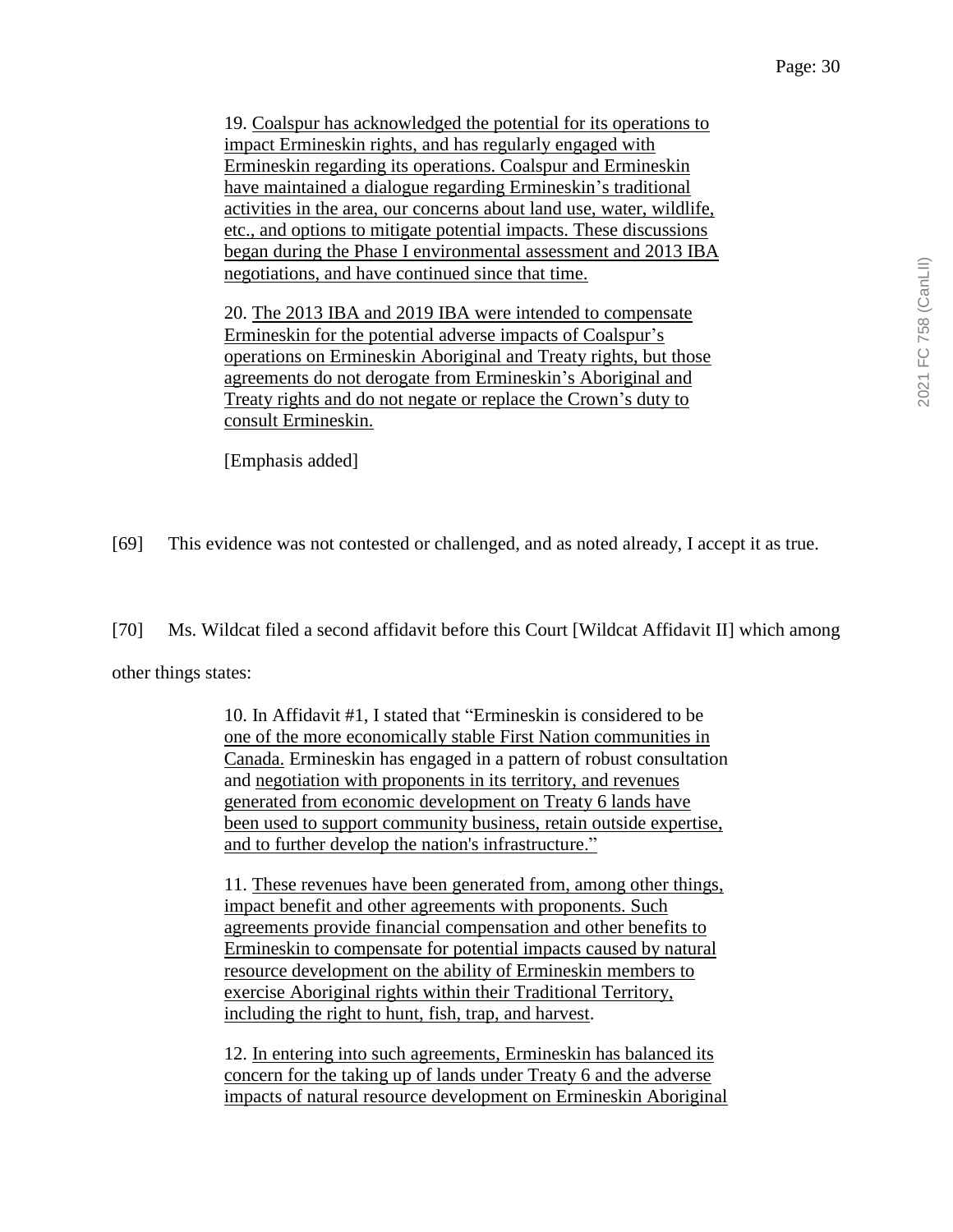rights, with a desire to promote the economic and social well-being of Ermineskin members within the Traditional Territory. These decisions are an exercise of Ermineskin's right of selfdetermination.

#### **Impact Benefit Agreements**

13. In Affidavit #1, I described the 2013 and 2019 impact benefit agreements which Ermineskin entered into with Coalspur in respect of its existing and proposed coal mine operations. The contents of those agreements are confidential.

14. By virtue of the 2013 IBA and the 2019 IBA, Ermineskin has chosen to support the Vista Coal Mine and the expansions in exchange for sharing in the economic benefits of these projects and, where applicable, minimizing potential adverse impacts. The agreements do not derogate from Ermineskin's Aboriginal and Treaty rights, including the right to participate in ongoing consultation and regulatory processes, and do not negate or replace the Crown's duty to consult Ermineskin.

[Emphasis added]

[71] This evidence was not contested or challenged, and as noted already, I also accept it as true.

[72] Importantly, for the purposes of the duty to consult, Wildcat Affidavit I (at para 18) and Wildcat Affidavit II (at para 12) depose the construction and operation of Phase II and the limited Underground Test Mine are a "taking up" of lands under Treaty 6 and have the potential to adversely impact Ermineskin's hunting, trapping, fishing, and gathering rights. I accept this as correct.

[73] It is also important for the duty to consult that Wildcat Affidavit I deposes the 2013 IBA and 2019 IBA were intended to compensate Ermineskin for the potential impacts of Coalspur's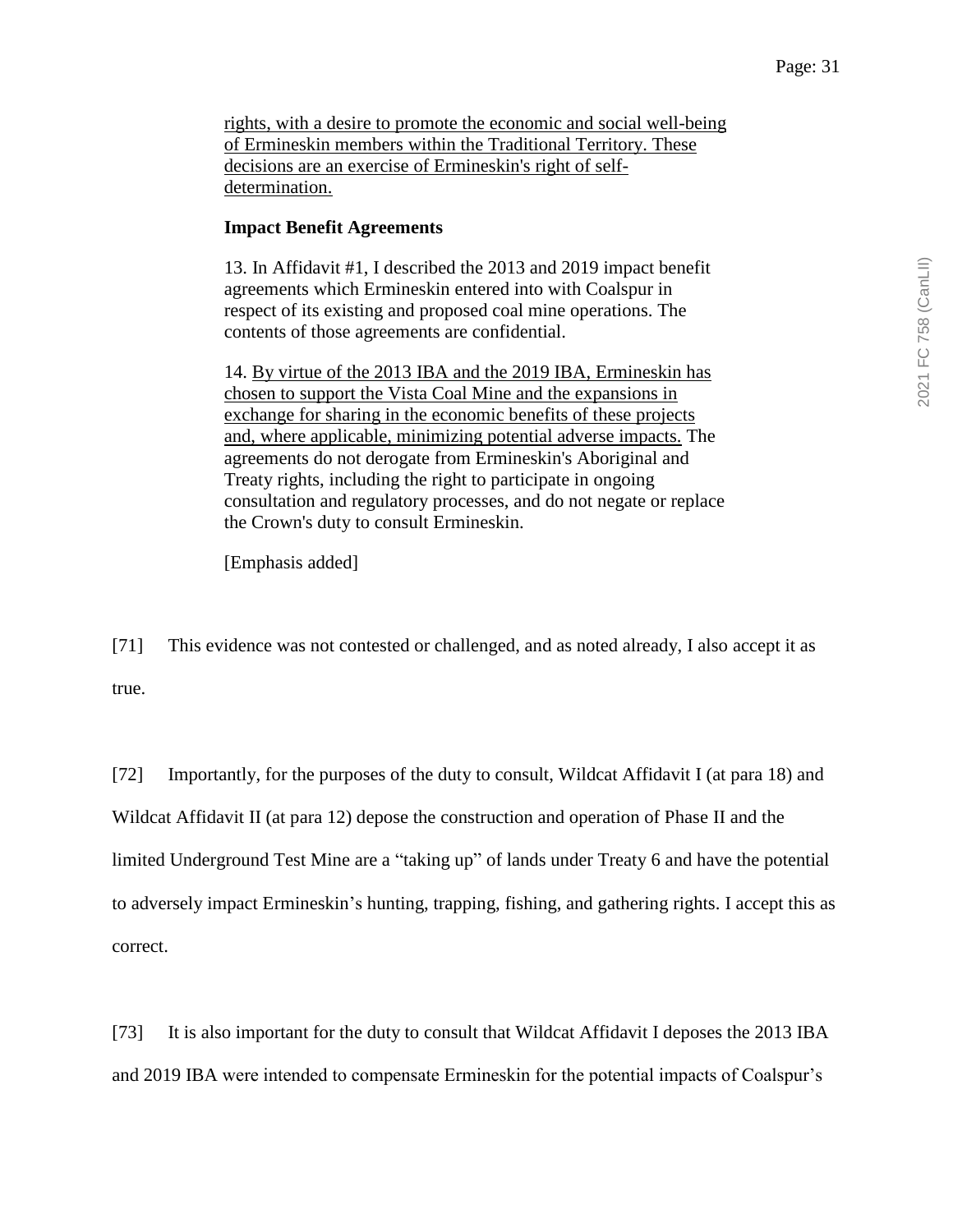operations on Ermineskin's Aboriginal and Treaty rights: "[t]he 2013 IBA and 2019 IBA were intended to compensate Ermineskin for the potential adverse impacts of Coalspur's operations on Ermineskin Aboriginal and Treaty rights, but those agreements do not derogate from Ermineskin's Aboriginal and Treaty rights and do not negate or replace the Crown's duty to consult." I accept this as correct.

N. *Designation Order – 2020*

[74] On July 30, 2020, a little over seven months after the decision not to designate Phase II on December 19, 2019, the Minister Ordered the Designation of Phase II and the limited Underground Test Mine as requested by the Requesting Groups.

[75] The Designation Order states:

In my role as the Minister of Environment and Climate Change, between May and July 2020 I received multiple requests to consider the proposed the Vista Underground Mine Project and Vista Coal Mine Phase II Expansion Project together for designation under subsection 9(1) of the Impact Assessment Act (the IAA).

After careful consideration of the information provided by Coalspur Mines (Operations) Ltd., advice from federal authorities, input from provincial ministries, the concerns expressed in the requesters' letters and other public concerns that are known to the Impact Assessment Agency of Canada (the Agency), I have decided that the Vista Underground Mine Project and the Vista Coal Mine Phase II Expansion Project warrant designation pursuant to subsection 9(1) of the IAA.

…

Order Designating Physical Activities

I, the undersigned Minister of Environment, pursuant to subsection 9(1) of the *Impact Assessment Act*, do hereby designate the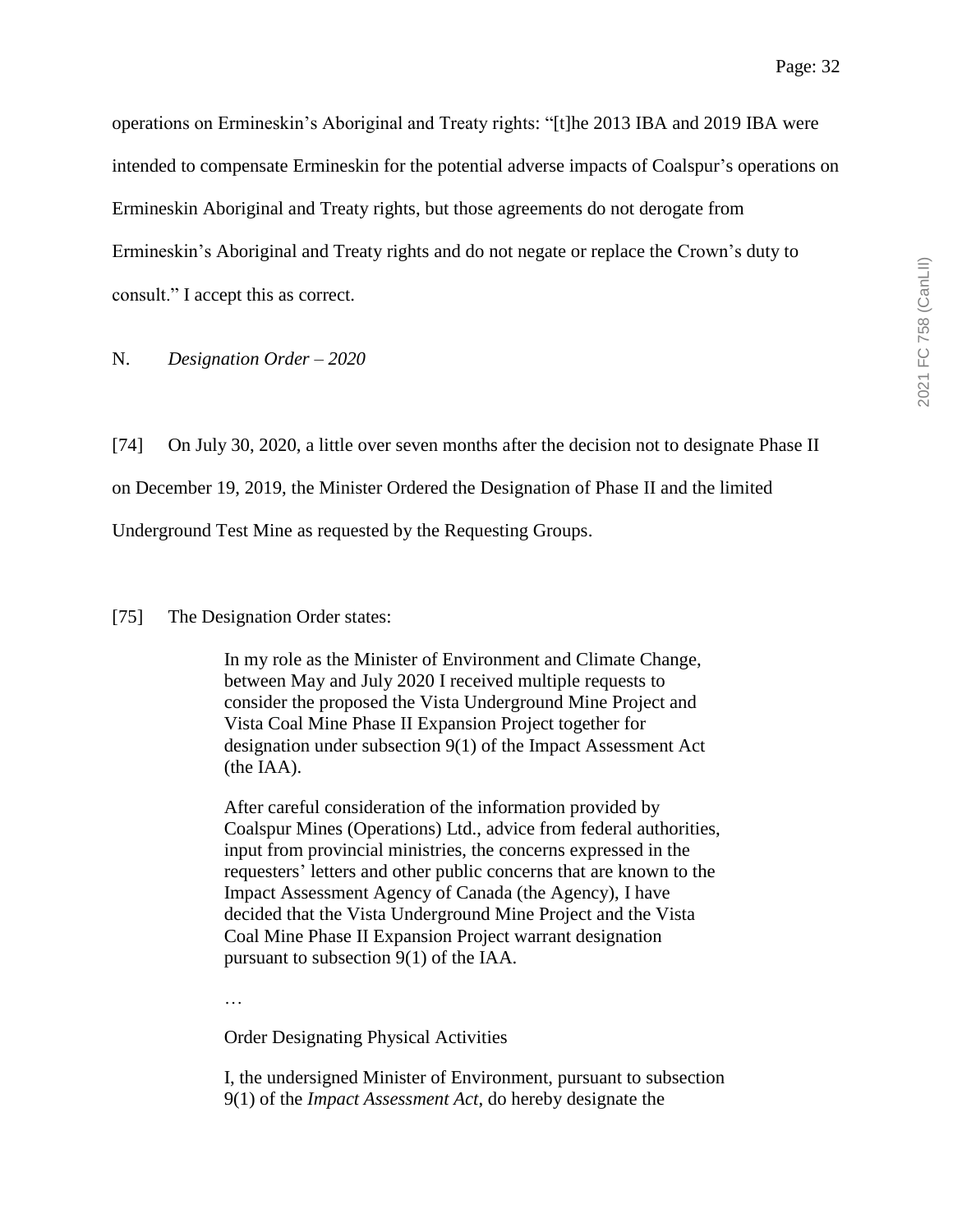physical activities known as the Vista Coal Underground Mine Project, as well as the Vista Coal Mine Phase II (two) Expansion Project, proposed by Coalspur Mine (Operations) Ltd. (Limited)

Signed at Ottawa on July 30, 2020

 $\leq$ Original signed by $>$ 

The Honourable Jonathan Wilkinson, P.C., M.P. Minister of Environment

…

Minister's Response

Date: July 30, 2020

Projects:

Coalspur Mine (Operations) Ltd. (Limited) proposes the Vista Coal Underground Mine Project and the Vista Coal Mine Phase II (two) Expansion Project, to expand the existing Vista Coal Mine Phase I (one) Project; an open-pit thermal coal mine. The expansions would be located approximately 10 kilometres east of Hinton, Alberta.

Decision:

The Minister previously considered the Vista Coal Mine Phase II (two) Expansion Project for designation pursuant to the *Impact Assessment Act*, and on December 20, 2019, determined that the Project did not warrant designation. In light of the reasons provided below, the Minister is reconsidering that decision and has decided to designate the physical activities associated with the Vista Coal Mine Phase II (two) Expansion Project along with the Vista Coal Underground Mine Project.

#### Reasons:

The Minister of Environment and Climate Change has considered the potential for the Projects to cause adverse effects within federal jurisdiction, adverse direct or incidental effects, public concern related to these effects, as well as adverse impacts on Aboriginal and Treaty rights. The Minister also considered the analysis of the Impact Assessment Agency of Canada.

The Minister has reached the decision that designation of the Projects is warranted for the following reasons: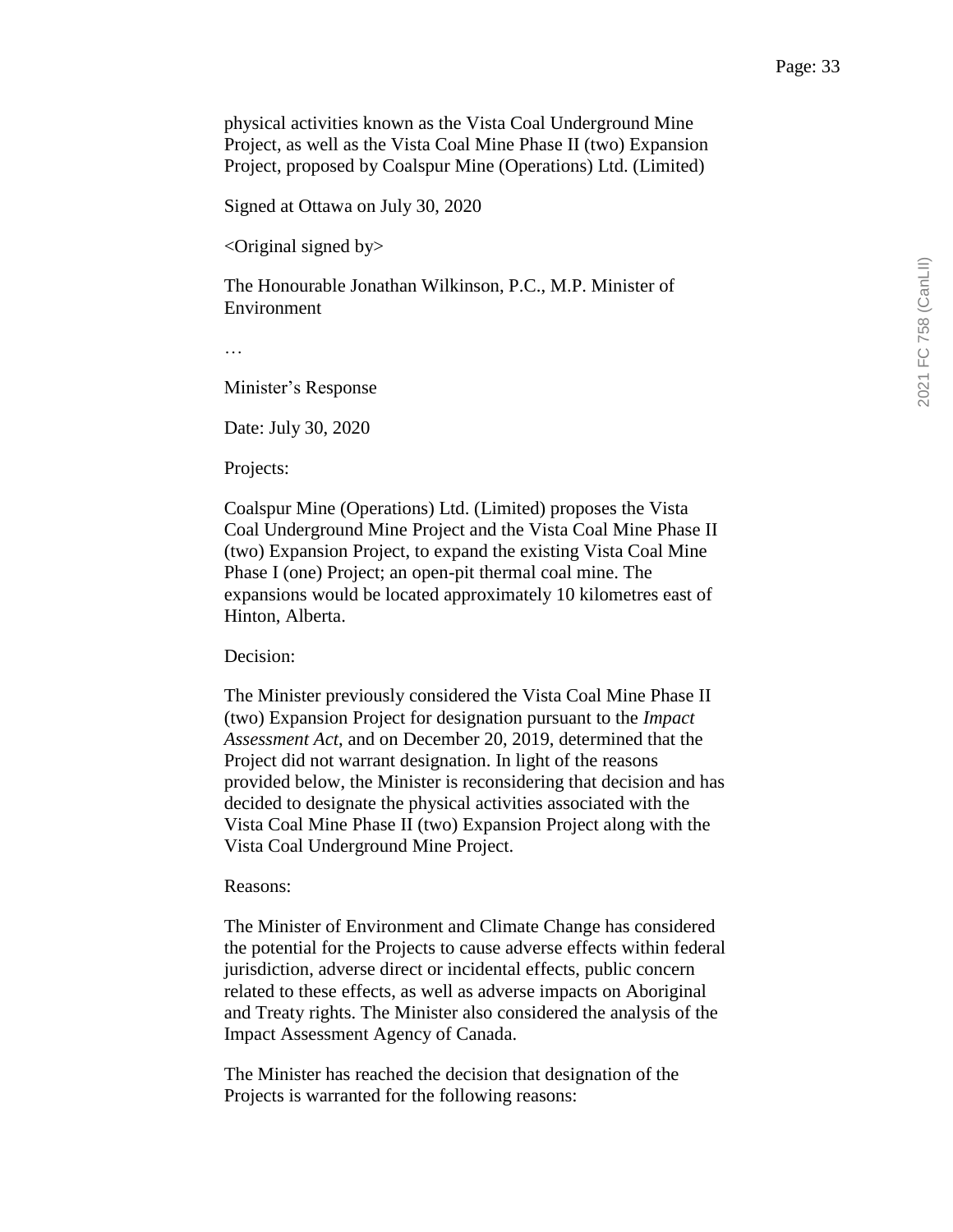• Considered together, the area of mining operations for the Projects would be just below the 50 percent threshold, and at 18,683 tonnes per day, well above the total coal production capacity threshold of 5,000 tonnes per day described in Item 19(a) of the *Physical Activities Regulations* ;

• The Minister considered his previous decision regarding the Vista Coal Mine Phase II (two) Expansion Project, the new information regarding plans for further expansion of the Vista Coal Mine Phase I (one) Project (the Vista Coal Underground Mine), and additional Indigenous and public concerns received regarding the Projects. The Minister acknowledges that, cumulatively, the Projects may result in adverse effects of greater magnitude to those previously considered. In particular:

- The Projects may cause adverse direct and cumulative effects to areas of federal jurisdiction (in particular to fish and fish habitat, species at risk, and Indigenous peoples) that may not be mitigated through project design or the application of standard mitigation measures;
- The concerns expressed by the requesters, Indigenous groups, federal authorities, and members of the public that, cumulatively, the Projects may cause potential adverse effects within federal jurisdiction or adverse direct or incidental effects (such as effects to fish and fish habitat, and Indigenous peoples); and,
- The Projects may cause adverse impacts on Aboriginal and Treaty rights (such as hunting, fishing and gathering) recognized and affirmed by section 35 of the *Constitution Act, 1982*, and matters related to Indigenous peoples within federal jurisdiction.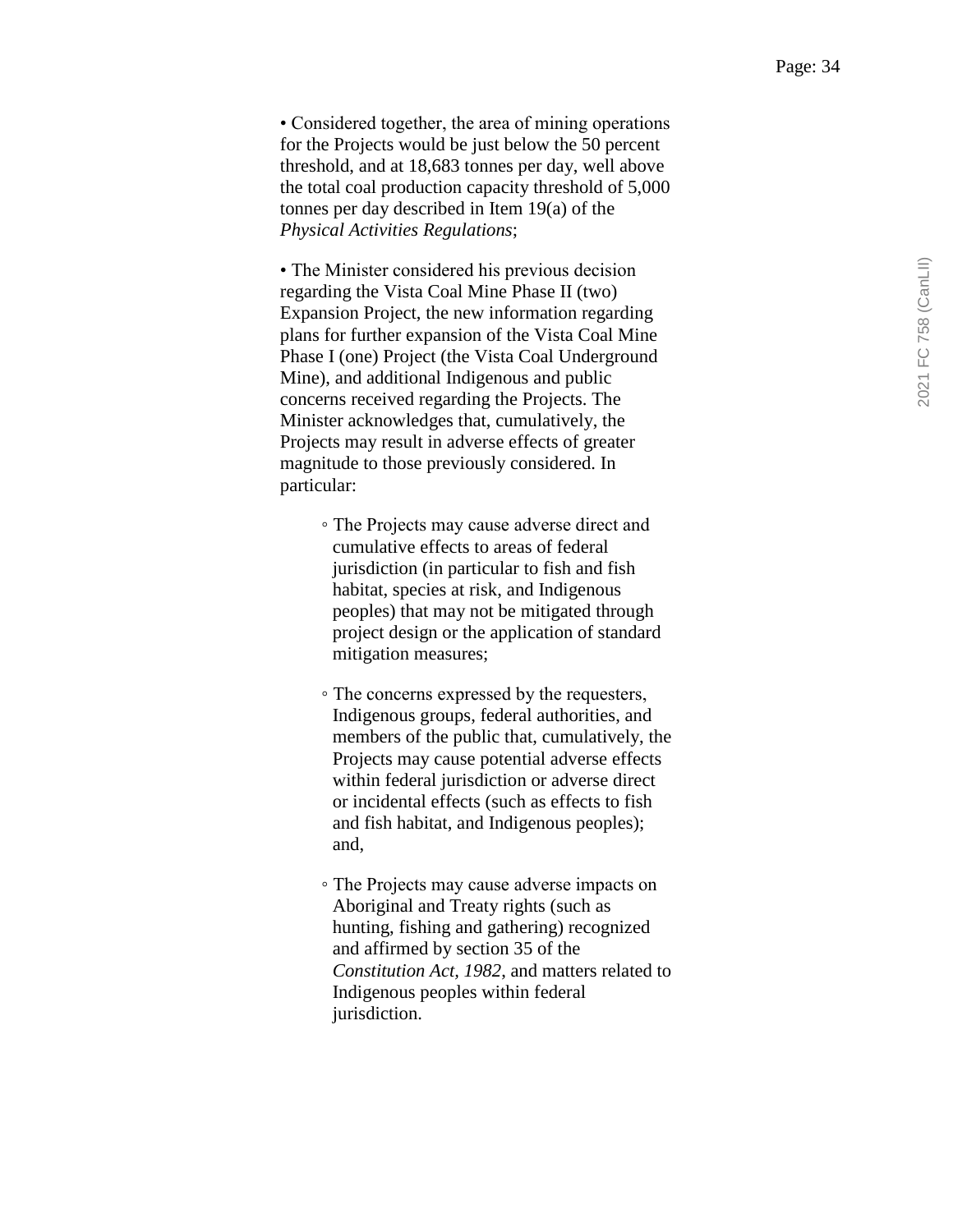#### O. *Effect of the Designation Order – Delay of economic, social and community benefits under IBA 2019 to date, and ongoing*

[76] The Designation Order had the immediate effect of prohibiting Coalspur from doing any act or thing in connection with carrying out Phase II and the limited Underground Test Mine. This is uncontested and derives from subsection 7(1) of the *IAA*.

[77] The Designation Order therefore pushed back, and continues to push back Coalspur's intended start dates of 2020 for the limited Underground Test Mine, and 2022 for Phase II. The Designation Order was made almost a year ago and by extension, I find on a balance of probabilities that delays in these dates have already occurred by as much as a year, and will further delay the economic, community and other benefits accruing to Ermineskin under the 2019 IBA, assuming Phase II and the limited Underground Test Mine are approved at all, until the activities are approved. If the mining activity is not approved, these valuable economic, community and social benefits will be lost to Ermineskin.

[78] The Respondent Minister submits designation under section 9 of the *IAA* is distinct from the stage of the *IAA* process that determines whether an impact assessment is actually required at all. This is because a designation order does not mean an impact assessment will be conducted, only that a full impact assessment may be ordered. Thus, the Minister argues that delay is not relevant.

[79] I am not persuaded. First, this argument is speculative. There is no evidence in support that construction of the limited Underground Test Mine was started before the end of 2020 as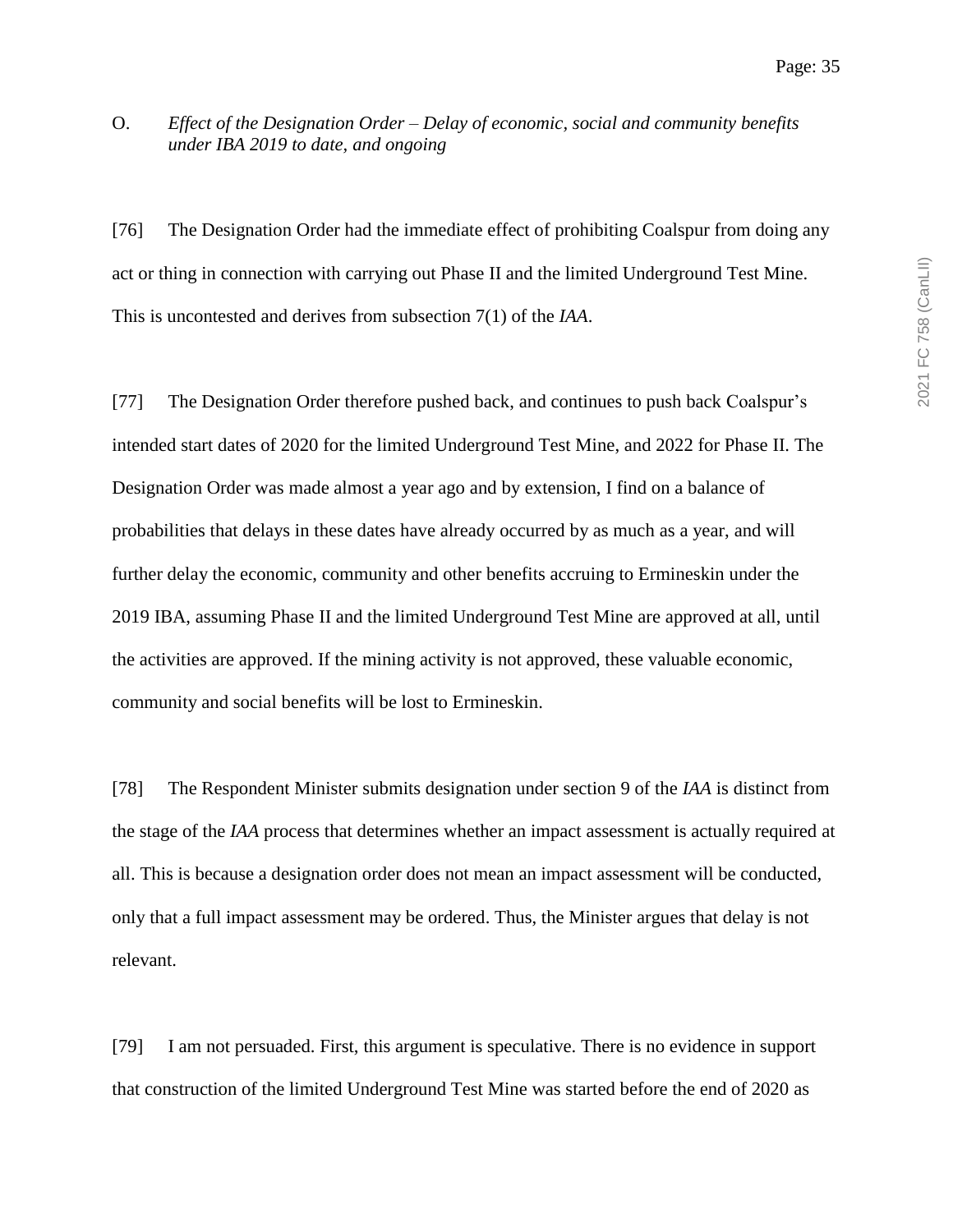planned, indeed there is no evidence it has started at all. In addition, there is no evidence the construction of Phase II will commence in January 2022, therefore as I have found, there has been delay which will continue until Phase II and the limited Underground Test Mine are given the green light, and which may be lost if they are turned down.

[80] I consider the fact of delay relevant to the issue of potential adverse impact on Aboriginal and Treaty rights and the duty to consult in this Application for judicial review, as will be seen.

II. Issues

[81] The following issues are to be resolved:

- A. Was the Crown's duty to consult triggered by the second designation request and the Designation Order?
- B. If so, what was the scope of that duty and was it fulfilled?
- C. Did the Minister owe Ermineskin a duty of procedural fairness in respect of the second designation request and the Designation Order?
- D. If so, what was the content of that duty and was it fulfilled?
- E. Was the Designation Order reasonable?

III. Standards of Review

[82] The existence, extent, and content of the duty to consult are legal questions reviewable on the standard of correctness. Whether or not the Minister fulfilled the duty to consult is reviewable on a standard of reasonableness. See *Ehattesaht First Nation v British Columbia (Minister of Forests, Lands and Natural Resource Operations)*, 2014 BCSC 849 at para 45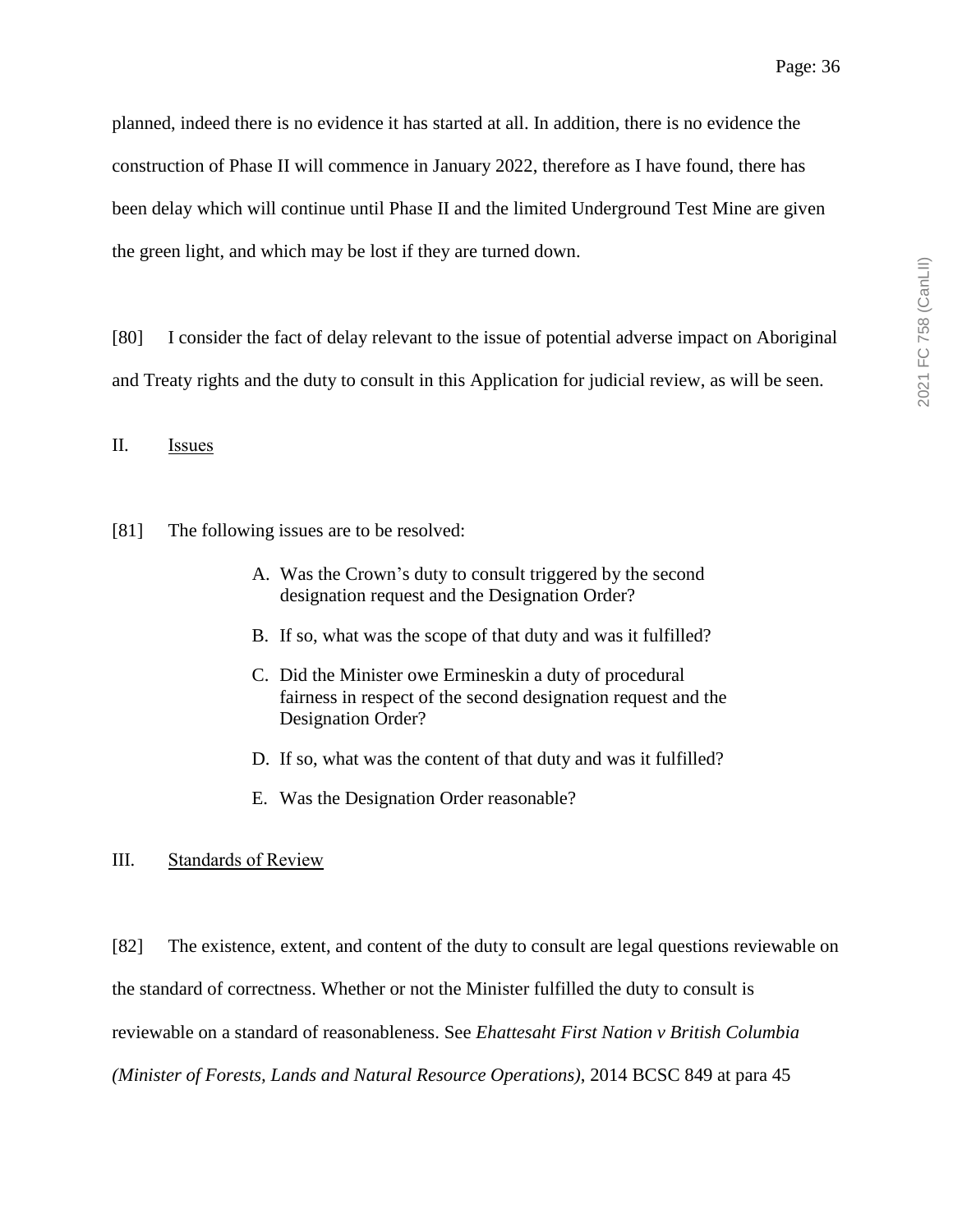[*Ehattesaht*] citing *Haida Nation v British Columbia (Minister of Forests)*, 2004 SCC 73 at para 61 [*Haida Nation*]; *Coldwater First Nation v Canada (Attorney General)*, 2020 FCA 34 at para 27 citing *Canada (Minister of Citizenship and Immigration) v Vavilov*, 2019 SCC 65 at para 55 [*Vavilov*].

[83] The Respondent Minister agrees, and says the scope of Aboriginal and Treaty rights under section 35 of the *Constitution*, is reviewable on the correctness standard (*Vavilov* at para 55). He says the duty to consult flows from the honour of the Crown and is constitutionalized by section 35 (*Ktunaxa Nation v British Columbia (Forests, Lands and Natural Resource Operations*), 2017 SCC 54 at para 78), and I agree. Therefore, whether a duty to consult exists in any particular case is a question of law reviewed on the standard of correctness (*Yellowknives Dene First Nation v Canada (Minister of Aboriginal Affairs and Northern Development)*, 2015 FCA 148 at paras 46-47. Whether the consultation provided was sufficient to meet that duty is reviewed on the standard of reasonableness (*Coldwater First Nation v Canada (Attorney General)*, 2020 FCA 34 at paras 24-25).

#### IV. Analysis

A. *Duty to consult and the honour of the Crown*

[84] I find that Ermineskin has Aboriginal and Treaty rights that are recognized and affirmed by section 35 of the *Constitution Act, 1982*. It is common ground these rights have explicit constitutional protection and, once established, may not be interfered with by any level of government without justification. Such rights include, but are not limited to, the right to hunt,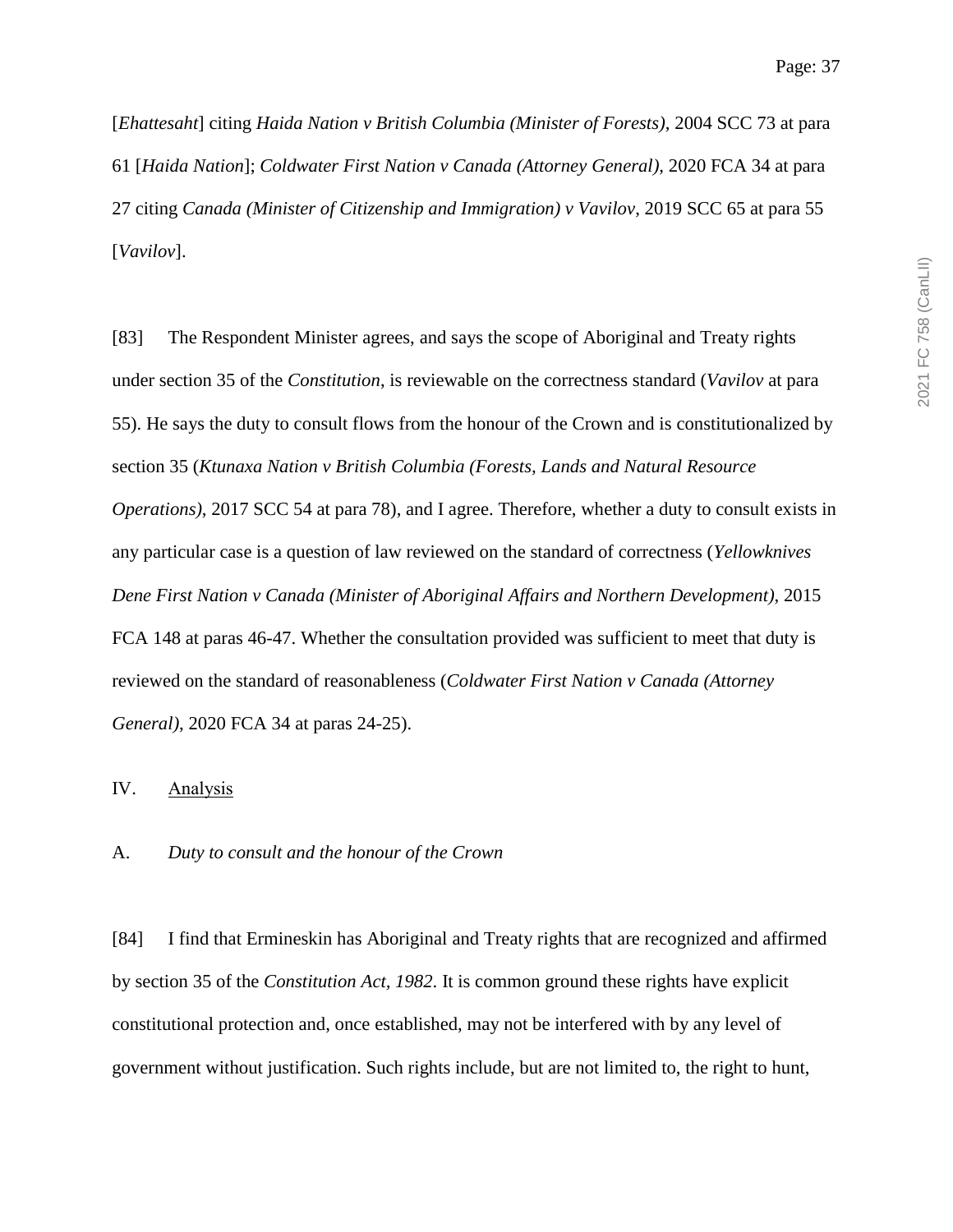fish, trap and gather "on all unoccupied Crown lands and on any other lands to which the said Indians may have a right of access" (*Sparrow* at para 76).

[85] I also note, as does Ermineskin, that Aboriginal rights are not absolute and the government may justify regulations or actions that infringe upon or deny Aboriginal rights in appropriate circumstances (*Sparrow* at para 62). *Sparrow* is not only a foundational case for the rights of Aboriginal people in Canada, it is a case defining Aboriginal rights in the absence of a Treaty with the First Nation concerned.

[86] In order to safeguard against unjustifiable infringement of Aboriginal rights, I also agree as does the Respondent Minister, that the Crown must consult with and, if appropriate, accommodate the interests of Indigenous communities where contemplated Crown conduct may impinge on an Aboriginal right.

[87] This is driven in part from a desire to bring about reconciliation between Canada and First Nations. The honour of the Crown and the duty to consult encourages reconciliation by better ensuring Aboriginal rights are protected and accommodated. I note our highest Court acknowledges the reality that often Aboriginal peoples are involved in exploiting the resource: hence its statement that the duty to consult "... also accommodates the reality that often Aboriginal peoples are involved in exploiting the resource" which the Supreme Court of Canada made in *Rio Tinto Alcan Inc. v Carrier Sekani Tribal Council*, 2010 SCC 43 at para 34 [*Rio Tinto*]. This too is part of reconciliation.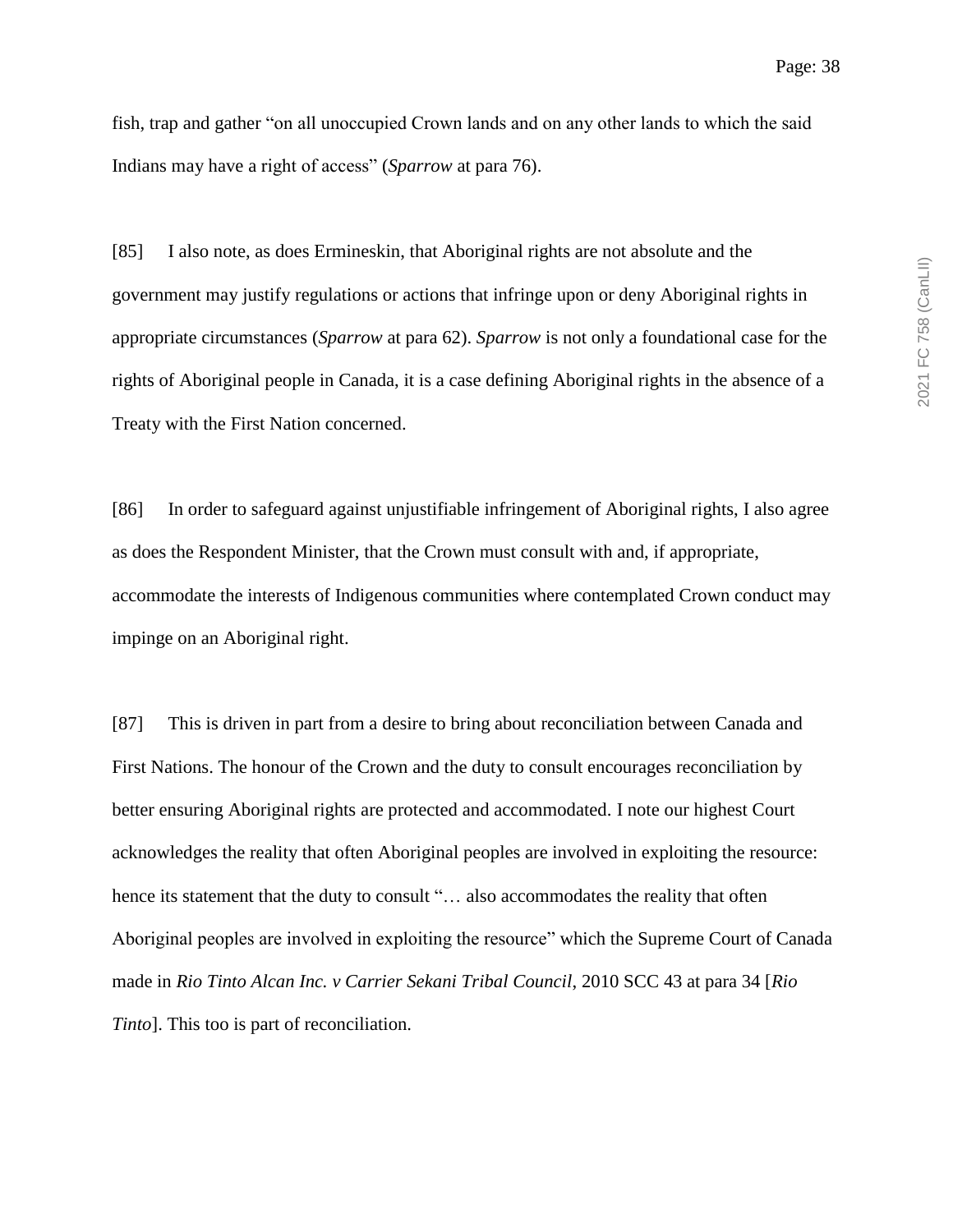[88] I also accept, as the parties agree, the duty to consult is grounded in the honour of the

Crown, which reflects the unique contemporary relationship, grounded in history and policy,

between the Crown and Canada's Indigenous peoples. The honour of the Crown is understood

generously and gives rise to different duties to Aboriginal peoples depending on the

circumstances of the potential infringement.

[89] I wish to review a number of leading cases in the jurisprudence concerning the honour of

the Crown and the duty to consult before turning to their application in the case at bar.

[90] A leading authority is from the Supreme Court of Canada in *Rio Tinto*:

[34] Grounded in the honour of the Crown, the duty has both a legal and a constitutional character: *R. v. Kapp*, 2008 SCC 41, [2008] 2 S.C.R. 483, at para. 6. The duty seeks to provide protection to Aboriginal and treaty rights while furthering the goals of reconciliation between Aboriginal peoples and the Crown. Rather than pitting Aboriginal peoples against the Crown in the litigation process, the duty recognizes that both must work together to reconcile their interests. It also accommodates the reality that often Aboriginal peoples are involved in exploiting the resource. Shutting down development by court injunction may serve the interest of no one. The honour of the Crown is therefore best reflected by a requirement for consultation with a view to reconciliation.

[35] *Haida Nation* sets the framework for dialogue prior to the final resolution of claims by requiring the Crown to take contested or established Aboriginal rights into account *before* making a decision that may have an adverse impact on them: J. Woodward, *Native Law*, vol. 1 (loose-leaf), at p. 5-35. The duty is *prospective*, fastening on rights yet to be proven.

[36] The nature of the duty varies with the situation. The richness of the required consultation increases with the strength of the *prima facie* Aboriginal claim and the seriousness of the impact on the underlying Aboriginal or treaty right: *Haida Nation*, at paras. 43-45, and *Taku River Tlingit First Nation v. British*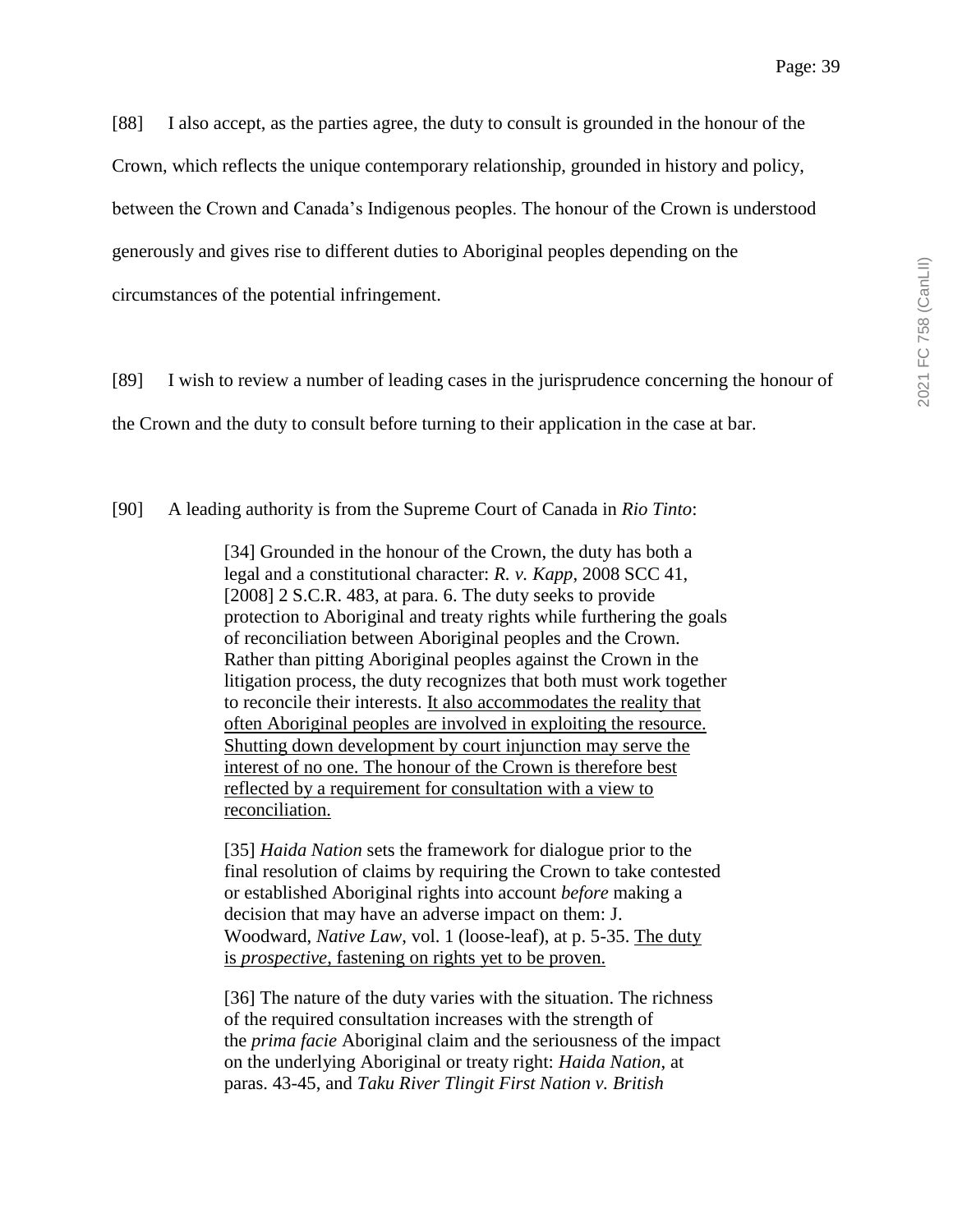*Columbia (Project Assessment Director)*, 2004 SCC 74, [2004] 3 S.C.R. 550, at para. 32.

…

[42] Second, for a duty to consult to arise, there must be Crown conduct or a Crown decision that engages a potential Aboriginal right. What is required is conduct that may adversely impact on the claim or right in question.

[43] This raises the question of what government action engages the duty to consult. It has been held that such action is not confined to government exercise of statutory powers: *Huu-Ay-Aht First Nation v. British Columbia (Minister of Forests)*, 2005 BCSC 697, [2005] 3 C.N.L.R. 74, at paras. 94 and 104; *Wii'litswx v. British Columbia (Minister of Forests)*, 2008 BCSC 1139, [2008] 4 C.N.L.R. 315, at paras. 11-15. This accords with the generous, purposive approach that must be brought to the duty to consult.

…

[45] The third element of a duty to consult is the possibility that the Crown conduct may affect the Aboriginal claim or right. The claimant must show a causal relationship between the proposed government conduct or decision and a potential for adverse impacts on pending Aboriginal claims or rights. Past wrongs, including previous breaches of the duty to consult, do not suffice.

[46] Again, a generous, purposive approach to this element is in order, given that the doctrine's purpose, as stated by Newman, is "to recognize that actions affecting unproven Aboriginal title or rights or treaty rights can have irreversible effects that are not in keeping with the honour of the Crown" (p. 30, citing *Haida Nation*, at paras. 27 and 33). Mere speculative impacts, however, will not suffice. As stated in *R. v. Douglas*, 2007 BCCA 265, 278 D.L.R. (4th) 653, at para. 44, there must an "appreciable adverse effect on the First Nations' ability to exercise their aboriginal right". The adverse effect must be on the future exercise of the right itself; an adverse effect on a First Nation's future negotiating position does not suffice.

[Emphasis added]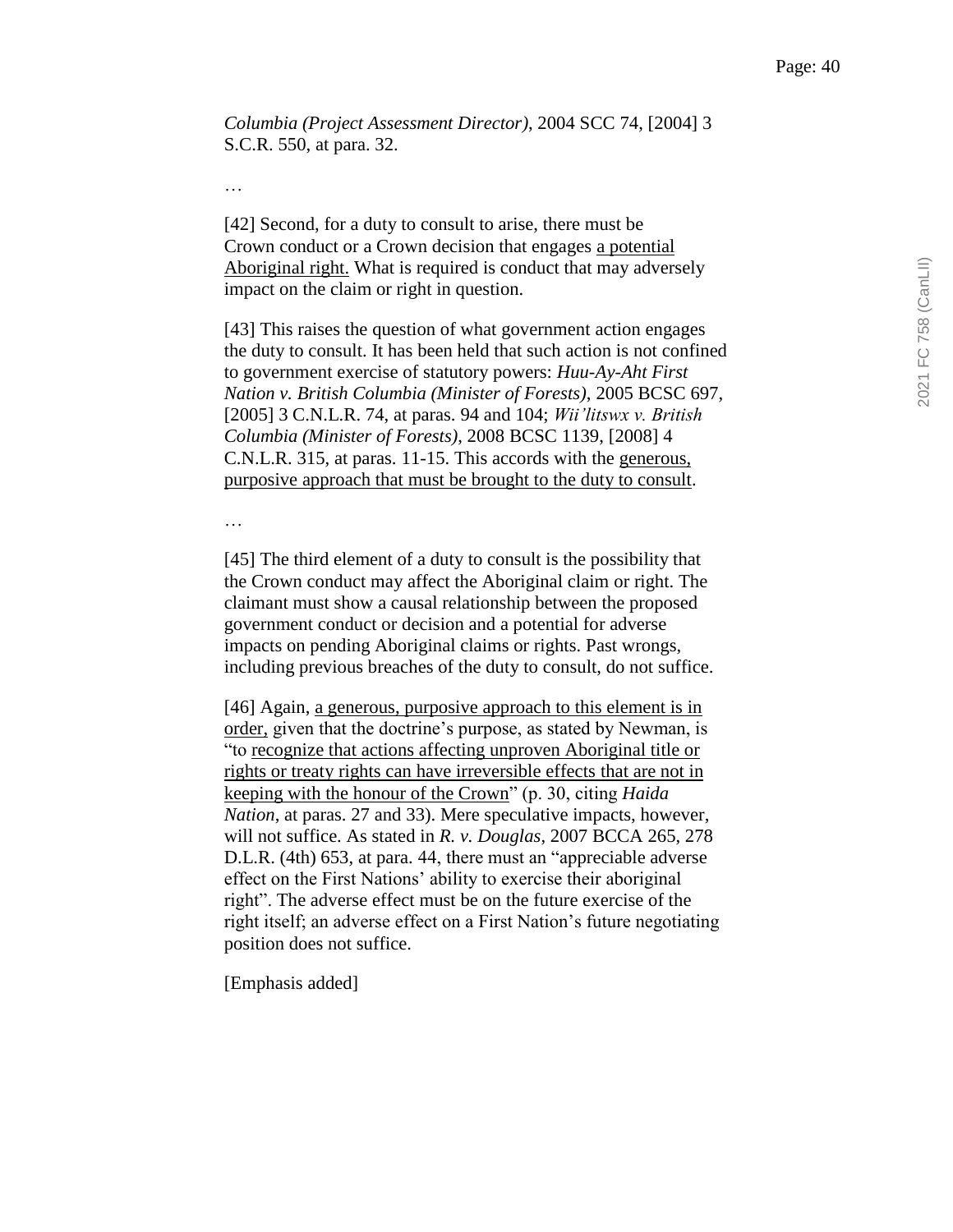#### [91] See also *Haida Nation*:

16 The government's duty to consult with Aboriginal peoples and accommodate their interests is grounded in the honour of the Crown. The honour of the Crown is always at stake in its dealings with Aboriginal peoples: see for example *R. v. Badger*, 1996 CanLII 236 (SCC), [1996] 1 S.C.R. 771, at para. 41; *R. v. Marshall*, 1999 CanLII 665 (SCC), [1999] 3 S.C.R. 456. It is not a mere incantation, but rather a core precept that finds its application in concrete practices.

17 The historical roots of the principle of the honour of the Crown suggest that it must be understood generously in order to reflect the underlying realities from which it stems. In all its dealings with Aboriginal peoples, from the assertion of sovereignty to the resolution of claims and the implementation of treaties, the Crown must act honourably. Nothing less is required if we are to achieve "the reconciliation of the pre-existence of aboriginal societies with the sovereignty of the Crown": *Delgamuukw*, *supra*, at para. 186, quoting *Van der Peet*, *supra*, at para. 31.

18 The honour of the Crown gives rise to different duties in different circumstances. Where the Crown has assumed discretionary control over specific Aboriginal interests, the honour of the Crown gives rise to a fiduciary duty: *Wewaykum Indian Band v. Canada*, [2002] 4 S.C.R. 245, 2002 SCC 79, at para. 79. The content of the fiduciary duty may vary to take into account the Crown's other, broader obligations. However, the duty's fulfilment requires that the Crown act with reference to the Aboriginal group's best interest in exercising discretionary control over the specific Aboriginal interest at stake. As explained in *Wewaykum*, at para. 81, the term "fiduciary duty" does not connote a universal trust relationship encompassing all aspects of the relationship between the Crown and Aboriginal peoples:

> ... "fiduciary duty" as a source of plenary Crown liability covering all aspects of the Crown-Indian band relationship ... overshoots the mark. The fiduciary duty imposed on the Crown does not exist at large but in relation to specific Indian interests.

> Here, Aboriginal rights and title have been asserted but have not been defined or proven. The Aboriginal interest in question is insufficiently specific for the honour of the Crown to mandate that the Crown act in the Aboriginal group's best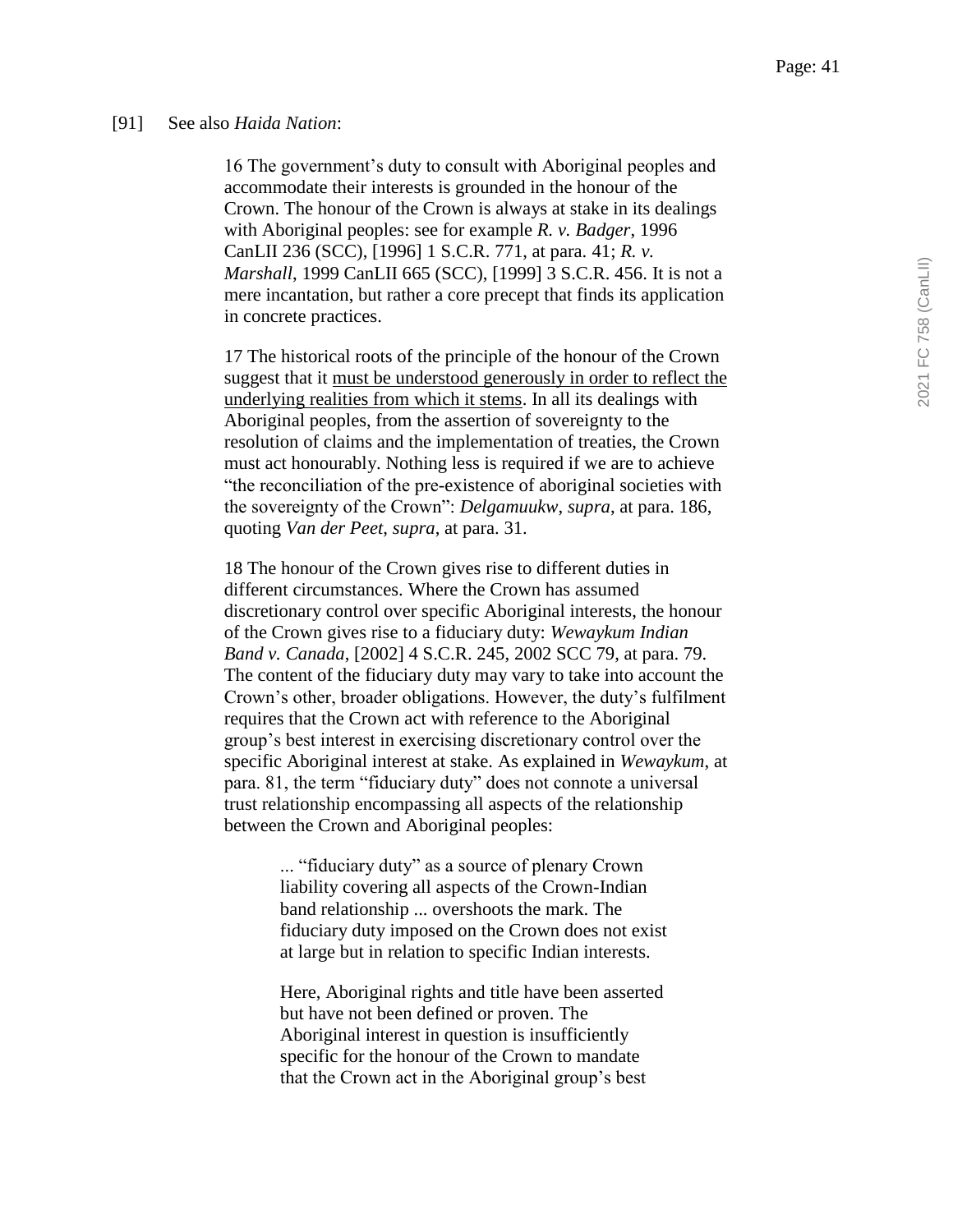interest, as a fiduciary, in exercising discretionary control over the subject of the right or title.

[Emphasis added]

#### [92] And see *Sparrow*:

64 Section 35(1) suggests that while regulation affecting aboriginal rights is not precluded, such regulation must be enacted according to a valid objective. Our history has shown, unfortunately all too well, that Canada's aboriginal peoples are justified in worrying about government objectives that may be superficially neutral but which constitute de facto threats to the existence of aboriginal rights and interests. By giving aboriginal rights constitutional status and priority, Parliament and the provinces have sanctioned challenges to social and economic policy objectives embodied in legislation to the extent that aboriginal rights are affected. Implicit in this constitutional scheme is the obligation of the legislature to satisfy the test of justification. The way in which a legislative objective is to be attained must uphold the honour of the Crown and must be in keeping with the unique contemporary relationship, grounded in history and policy, between the Crown and Canada's aboriginal peoples. The extent of legislative or regulatory impact on an existing aboriginal right may be scrutinized so as to ensure recognition and affirmation.

[Emphasis added]

[93] The duty to consult is ongoing and may be triggered when a decision maker reconsiders an earlier decision in light of new information or submissions (*Rio Tinto* at para 93); that is what happened in this case.

B. *Impact on Ermineskin's economic interests*

[94] In my respectful view, the key issue in this case is whether the duty to consult is triggered

by the 2020 designation requests and the process leading to the Designation Order. As noted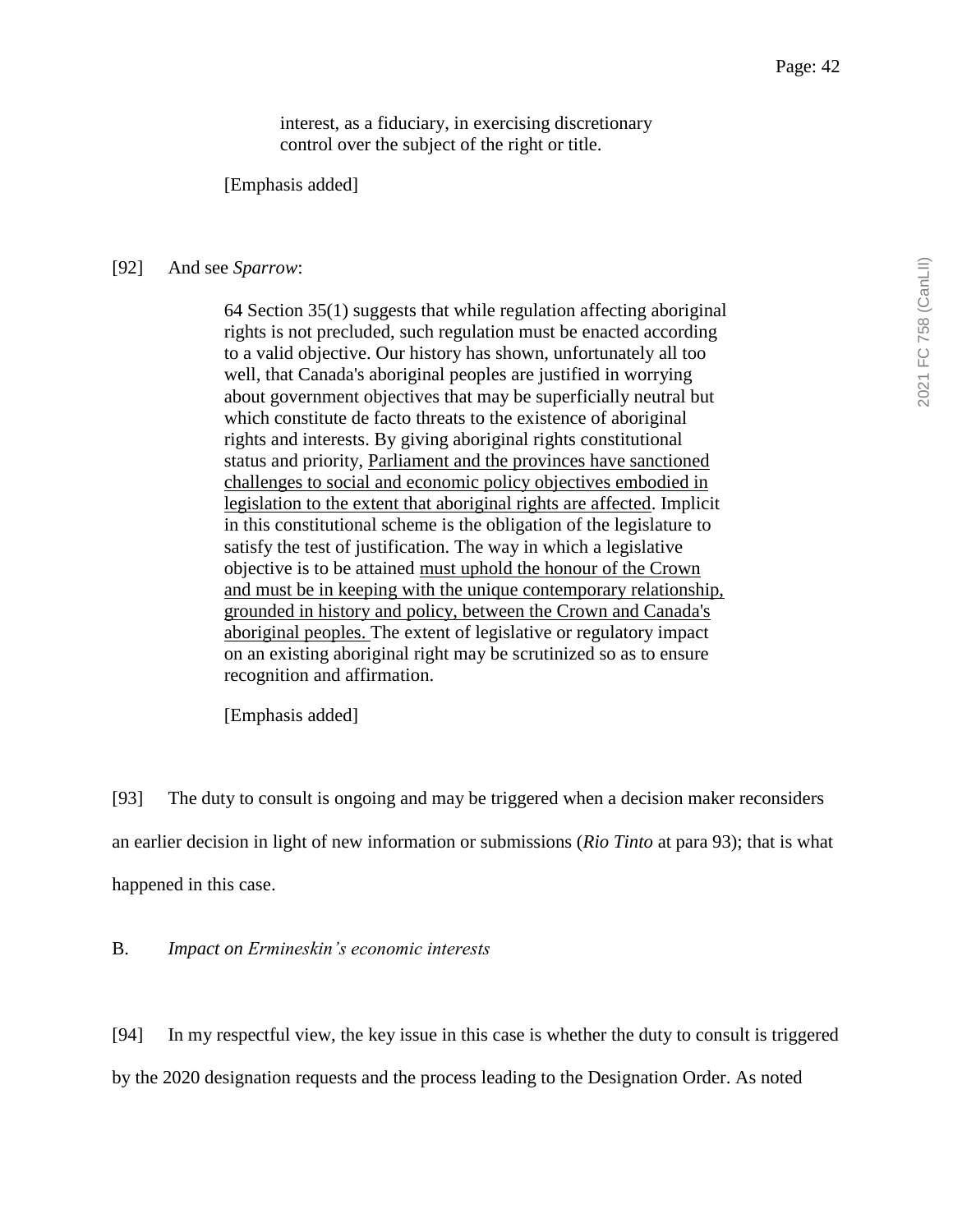already, the duty to consult is triggered when the Crown has knowledge of the potential existence of an Aboriginal right and contemplates conduct that might adversely affect it. The jurisprudence says this duty is triggered when three elements are met: (1) the Crown's knowledge, actual or constructive, of a potential Aboriginal claim or right; (2) the existence of contemplated Crown conduct; and (3) the potential that the contemplated conduct may adversely affect an Aboriginal claim or right (i.e. a causal relationship) (*Rio Tinto* at para 31 citing *Haida Nation* at para 35):

> [31] The Court in *Haida Nation* answered this question as follows: the duty to consult arises "when the Crown has knowledge, real or constructive, of the potential existence of the Aboriginal right or title and contemplates conduct that might adversely affect it" (para. 35). This test can be broken down into three elements: (1) the Crown's knowledge, actual or constructive, of a potential Aboriginal claim or right; (2) contemplated Crown conduct; and (3) the potential that the contemplated conduct may adversely affect an Aboriginal claim or right. I will discuss each of these elements in greater detail. First, some general comments on the source and nature of the duty to consult are in order.

[Emphasis added]

[95] On the first element, the Crown must have real or constructive knowledge of an Aboriginal claim or right to the resource or land to which it attaches. This element is satisfied where, as here, a Treaty right is involved, because the Crown always has notice of treaties to which it is a party (*Rio Tinto* at para 40; *Mikisew Cree First Nation v Canada (Minister of Canadian Heritage)*, 2005 SCC 69 at para 34; *Dene Tha' First Nation v Canada (Minister of Environment)*, 2006 FC 1354 at para 101 [*Dene Tha'*], aff'd 2008 FCA 20).

[96] In addition, Ermineskin corresponded with the Minister to participate or seek information about the provincial and federal assessment process. Further, the Agency was advised by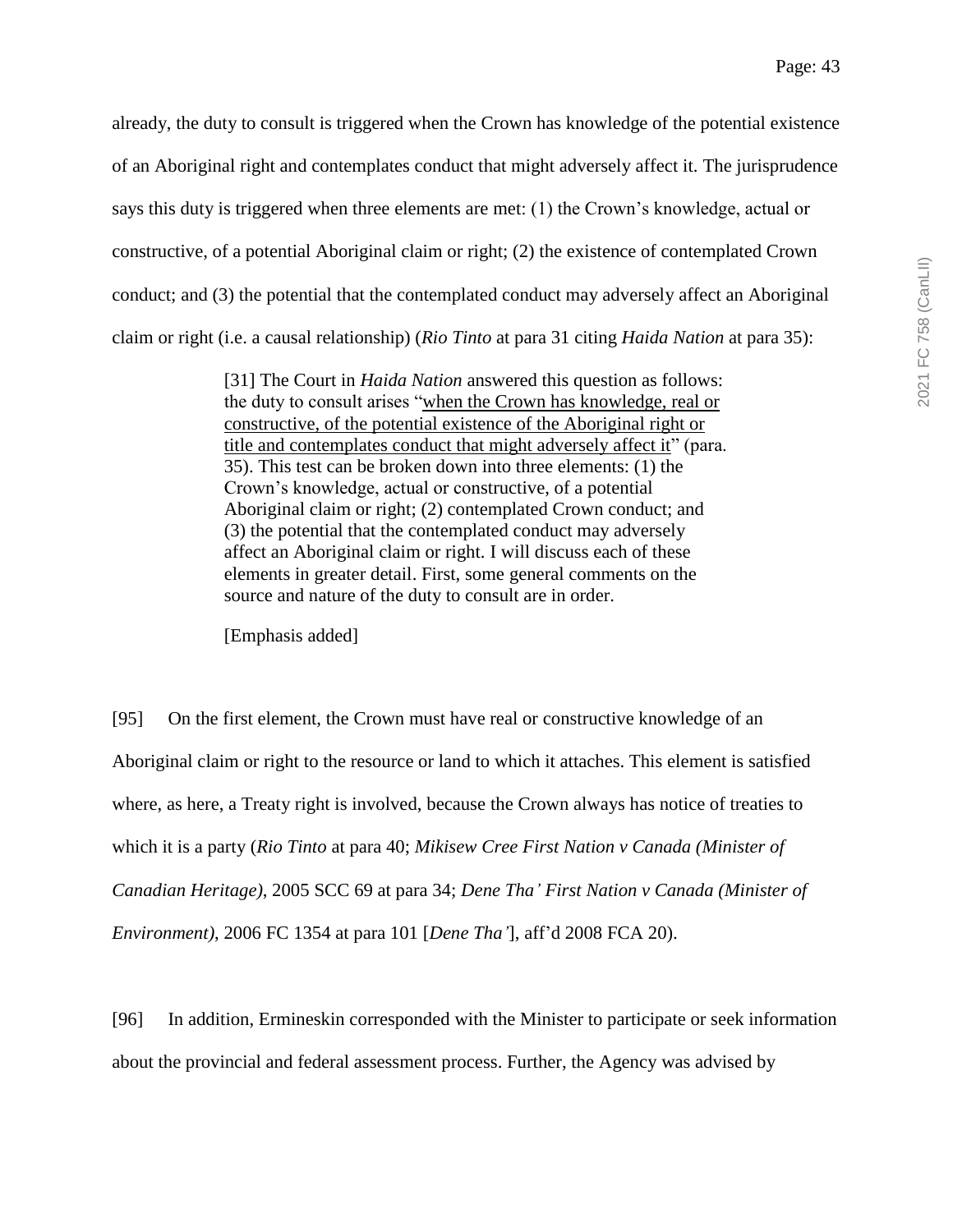Coalspur on September 10, 2019 that Coalspur had been directed by the ACO to engage with Ermineskin.

[97] The Respondent Minister agrees the first element is present, as do I. I find the Crown had ample notice of Ermineskin's Aboriginal and Treaty rights when it received the request to reconsider and engaged on its process leading to the 2020 Designation Order.

[98] Second, there must be Crown conduct that engages a potential Aboriginal or Treaty right. What is required is Crown conduct with the potential to adversely impact the Aboriginal claim or right in question. The conduct is not confined to conduct that has an immediate impact on lands, resources, or Aboriginal rights — a potential for adverse impact is sufficient to trigger the duty (*Rio Tinto* at paras 42, 44 citing *Dene Tha'*). The test for this second element is set out in *Rio Tinto*:

> [42] Second, for a duty to consult to arise, there must be Crown conduct or a Crown decision that engages a potential Aboriginal right. What is required is conduct that may adversely impact on the claim or right in question.

[99] I have no hesitation in concluding that the Minister's (i.e., the Crown's) consideration of a designation order as occurred in this case constitutes Crown conduct that engages a potential Aboriginal or Treaty right and may adversely impact on the claim or right in question. The Respondent Minister concedes the second element.

[100] There is a disagreement on the third element, which is the "possibility that the Crown" conduct may affect the Aboriginal claim or right" requiring the claimant show a "causal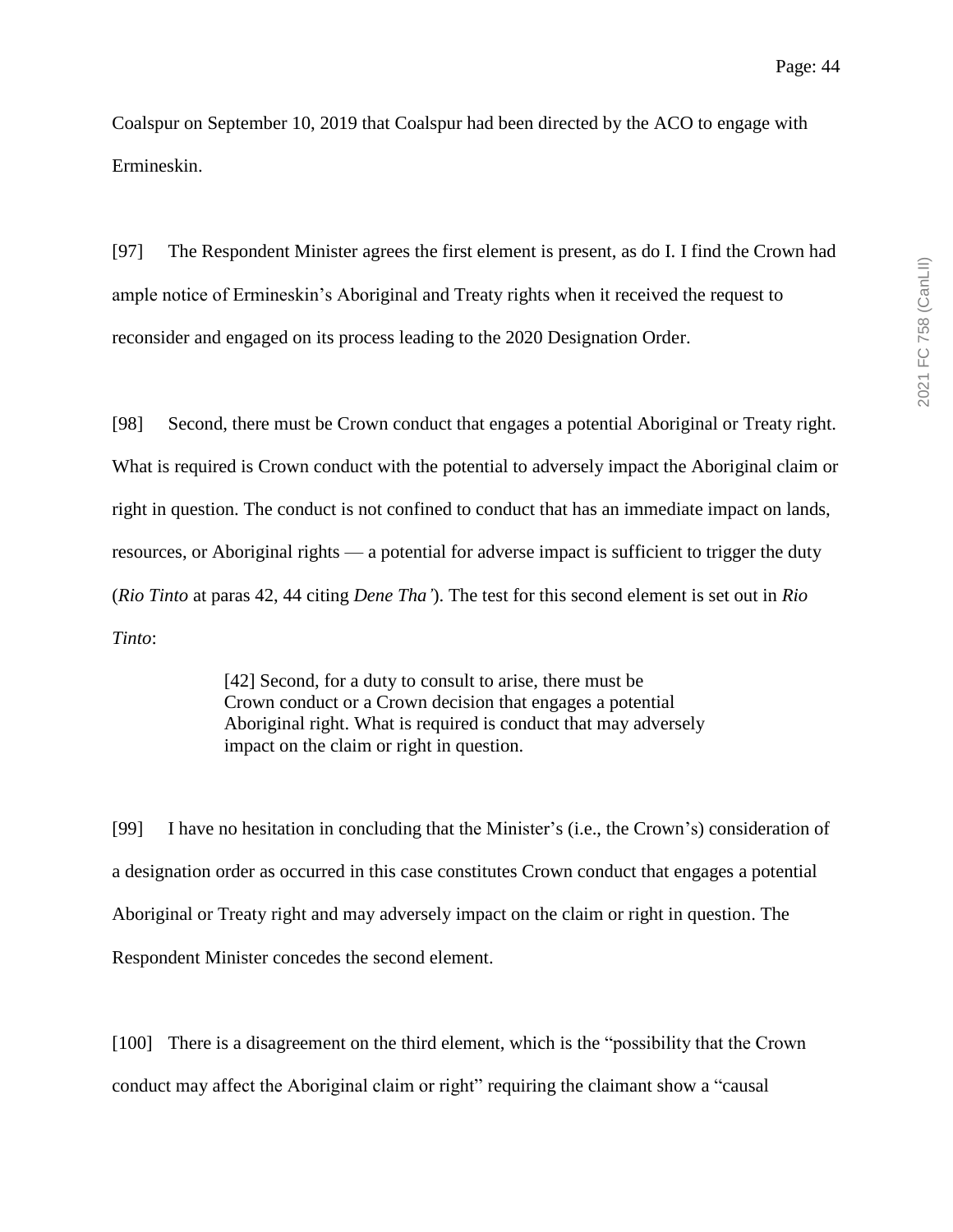relationship" (*Rio Tinto* at para 45). Adverse impacts extend to any effect that may prejudice an Aboriginal right. Although adverse effects are often physical in nature, the Supreme Court of Canada is clear that adverse effects may extend to high-level policy decisions or changes to resource management, which do not have an immediate impact on lands and resources. "This is because such structural changes to the resources management may set the stage for further decisions that will have a direct adverse impact on land and resources" (*Rio Tinto* para 47). As discussed above, a generous, purposive approach is required (*Rio Tinto* at paras 45-47).

[101] Ermineskin argues, and I refer to Wildcat Affidavit I at para 18 and Wildcat Affidavit II at para 12, that the construction and operation of Phase II and the limited Underground Test Mine are "taking up" of lands under Treaty 6 and have the potential to adversely impact Ermineskin's hunting, trapping, fishing, and gathering rights. I agree, noting as Ermineskin submits that not every "taking up" of land automatically triggers the duty to consult and a contextual analysis will be required to determine if the taking up has, or potentially has, an adverse effect on the Aboriginal or Treaty rights exercised within the area. Here I find it does or potentially has such an adverse effect. Therefore, in my respectful view, the duty to consult is triggered (*Athabasca Chipewyan First Nation v Alberta*, 2019 ABCA 401 at paras 57-61).

[102] In this connection, the Supreme Court of Canada in *Haida Nation* says the honour of the Crown must be understood generously: that nothing less is required. This may also be said of the duty to consult flowing from that same honour of the Crown:

> 16 The government's duty to consult with Aboriginal peoples and accommodate their interests is grounded in the honour of the Crown. The honour of the Crown is always at stake in its dealings with Aboriginal peoples: see for example *R. v. Badger*, 1996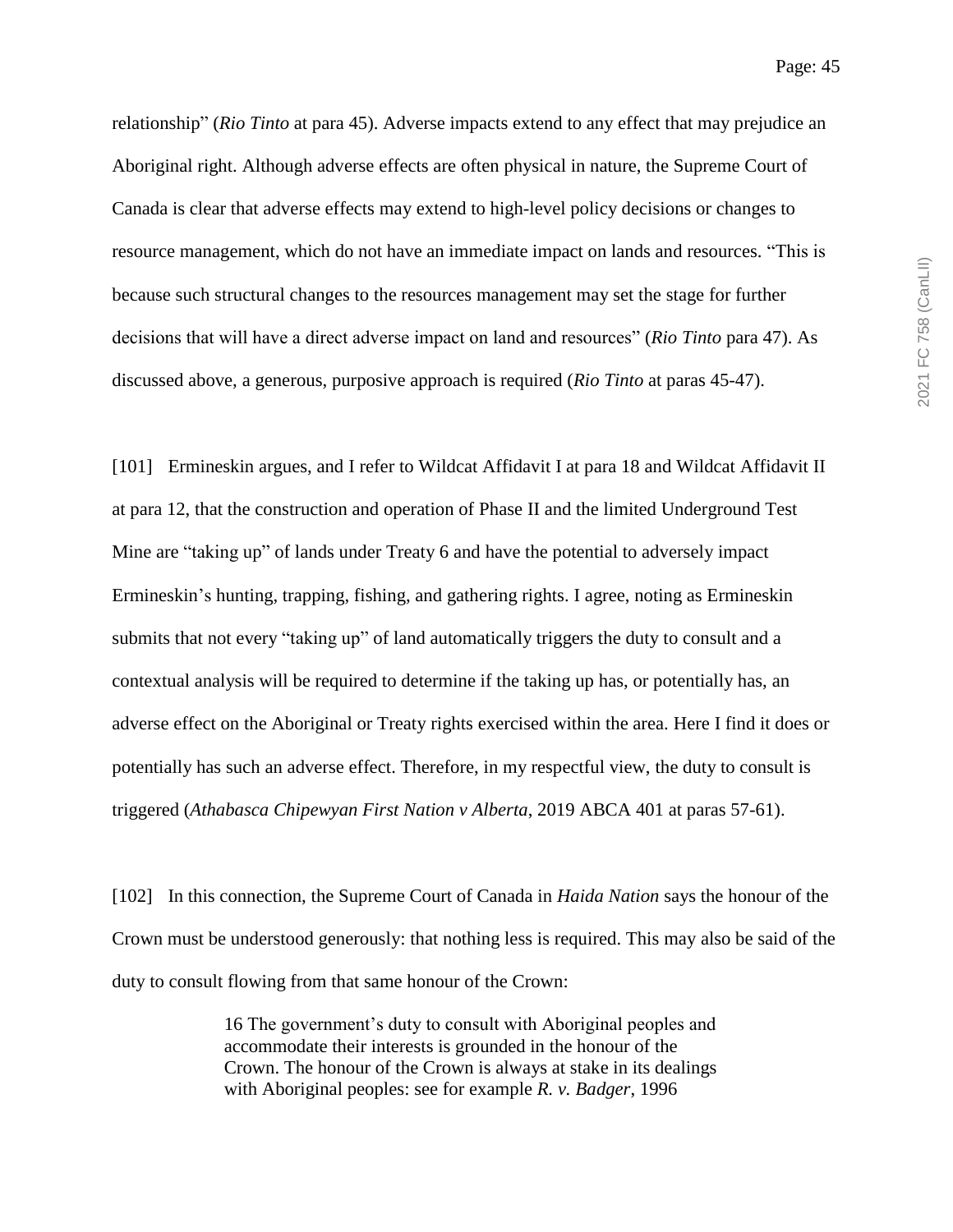CanLII 236 (SCC), [1996] 1 S.C.R. 771, at para. 41; *R. v. Marshall*, 1999 CanLII 665 (SCC), [1999] 3 S.C.R. 456. It is not a mere incantation, but rather a core precept that finds its application in concrete practices.

17 The historical roots of the principle of the honour of the Crown suggest that it must be understood generously in order to reflect the underlying realities from which it stems. In all its dealings with Aboriginal peoples, from the assertion of sovereignty to the resolution of claims and the implementation of treaties, the Crown must act honourably. Nothing less is required if we are to achieve "the reconciliation of the pre-existence of aboriginal societies with the sovereignty of the Crown": *Delgamuukw*, *supra*, at para. 186, quoting *Van der Peet*, *supra*, at para. 31.

[Emphasis added]

[103] While Canada argues the Designation Order does not have the potential to adversely affect the asserted or established Aboriginal or Treaty rights, Ermineskin submits otherwise. I agree with Ermineskin.

[104] In my view the third element is met because the contemplated Designation Order has the potential to adversely affect an Aboriginal right. In this case, Canada takes an ungenerous approach to the duty to consult; it is too narrow. In my view, the Minister's approach is contrary to the jurisprudence developed under section 35 concerning the duty to consult and the honour of the Crown.

[105] In my respectful view, the third element of the duty to consult is triggered for many reasons. First, jurisprudence says the duty to consult may be engaged when broader economic interests may be adversely impacted. I find that is the case in connection with the 2019 IBA which creates economic interest which I find are closely related to and derivative from the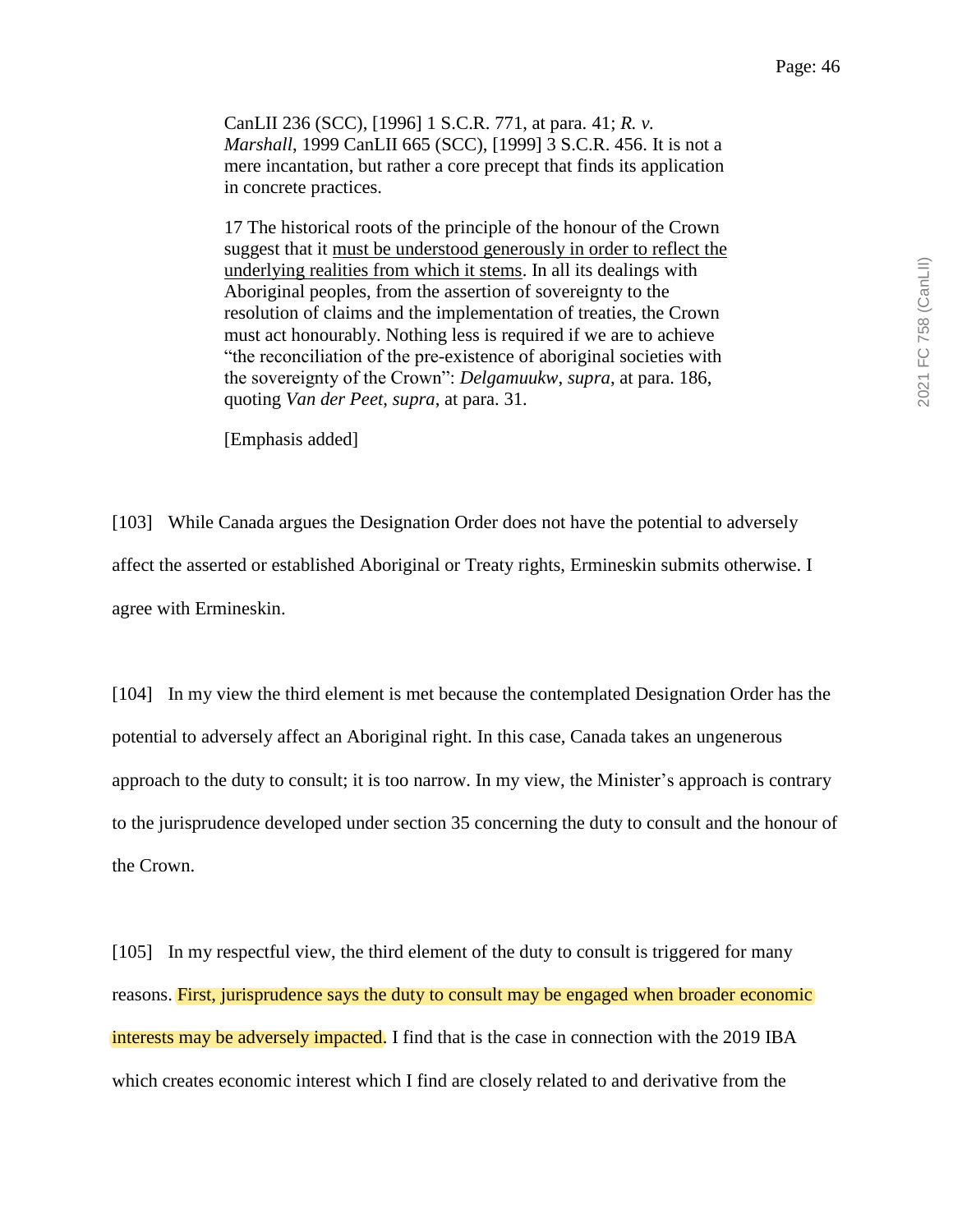Aboriginal right. In this case, the evidence is uncontroverted that 2019 IBA is designed "to

compensate" Ermineskin for the loss of its Aboriginal and Treaty rights including the taking up

of some of its land.

[106] Ermineskin has valuable rights under 2019 IBA and in my view not only may these right be adversely impacted, such adverse impact has already occurred through delay as discussed above. In my respectful view, this situation is analogous to that in *Ehattesaht* at paras 60, 61 and see *Rio Tinto* at para 47:

> 47 When the consultation process suggests amendment of Crown policy, we arrive at the stage of accommodation. Thus the effect of good faith consultation may be to reveal a duty to accommodate. Where a strong *prima facie* case exists for the claim, and the consequences of the government's proposed decision may adversely affect it in a significant way, addressing the Aboriginal concerns may require taking steps to avoid irreparable harm or to minimize the effects of infringement, pending final resolution of the underlying claim. Accommodation is achieved through consultation, as this Court recognized in *R. v. Marshall*, 1999 CanLII 666 (SCC), [1999] 3 S.C.R. 533, at para. 22: ". . . the process of accommodation of the treaty right may best be resolved by consultation and negotiation".

[107] In summary, the 2019 IBA is an economic interest that I find is closely related to and thus derivative from Aboriginal and Treaty rights. I rely in part on the unchallenged and accepted evidence of Ms. Wildcat, who makes the points in paragraphs 18, 20 and 23 of Wildcat Affidavit I cited above but repeated here for convenience:

> 18. The existing Vista Coal Mine, the proposed Phase II, and the proposed Underground Test Mine are all located entirely within Treaty 6 lands and within Ermineskin's Traditional Territory. The construction and operation of these projects is a "taking up" of lands under Treaty 6 and has the potential to adversely impact Ermineskin hunting, trapping, fishing, and gathering rights.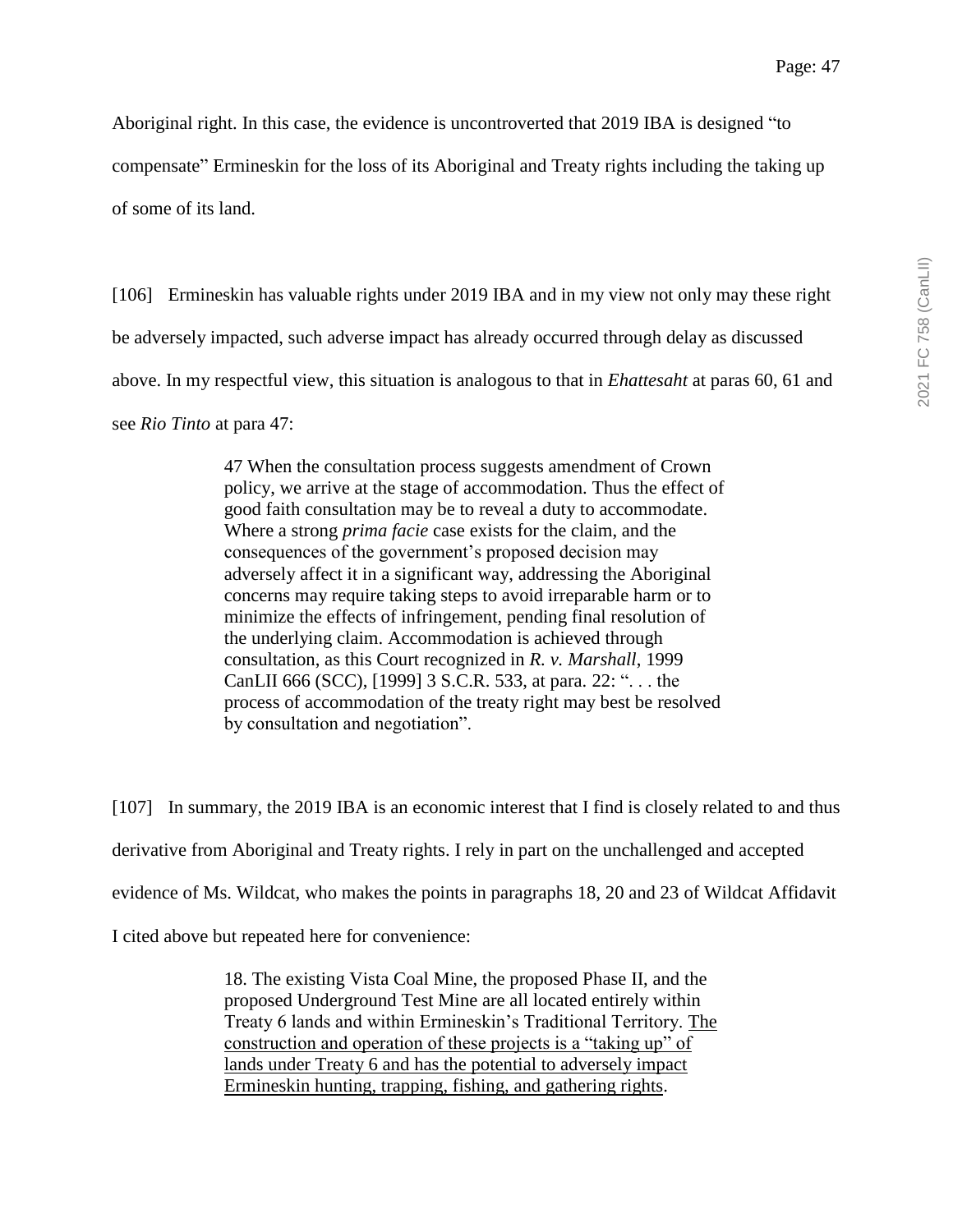20. The 2013 IBA and 2019 IBA were intended to compensate Ermineskin for the potential adverse impacts of Coalspur's operations on Ermineskin Aboriginal and Treaty rights, but those agreements do not derogate from Ermineskin's Aboriginal and Treaty rights and do not negate or replace the Crown's duty to consult Ermineskin.

…

…

23. The federal Crown is aware of Ermineskin's asserted Aboriginal and Treaty rights in the area encompassing the Vista Coal Mine, and is aware of Ermineskin's interest in the Vista Coal Mine. Among other things, Ermineskin sought information regarding a possible federal assessment of the mine in 2013. On or about May 23, 2013, the former Canadian Environmental Assessment Agency responded to this request. A copy of this correspondence is attached as Exhibit "B" to my affidavit.

[Emphasis added]

[108] See also *Da'naxda'xw/Awaetlala First Nation v British Columbia Hydro and Power* 

*Authority*, 2011 BCSC 620 [*Da'naxda'xw/Awaetlala*] at para 139 where the British Columbia

Supreme Court held an economic component to the claim respecting the benefits of the forest

resource triggered the duty to consult. That, with respect, is the case here with Ermineskin's

claim to land to be occupied by Phase II, in relation to and in compensation for which

Ermineskin negotiated the 2019 IBA:

[139] I accept that in some circumstances, decisions preserving lands or the *status quo* may not have an adverse impact on aboriginal claims. *Tsuu T'ina* is an example of this. However, I do not interpret *Haida Nation* as establishing a duty to consult only for the purpose of preserving land from development. I agree with Mr. Elwood's submission that there was an economic component to the Haida's claim to the lands and forests of their traditional territory, and another aspect of the Crown's conduct in issue was the exclusion of the Haida from the benefits of the forest resource. Proposed conservation measures could have an adverse affect on claimed aboriginal rights and title, as they may limit future uses of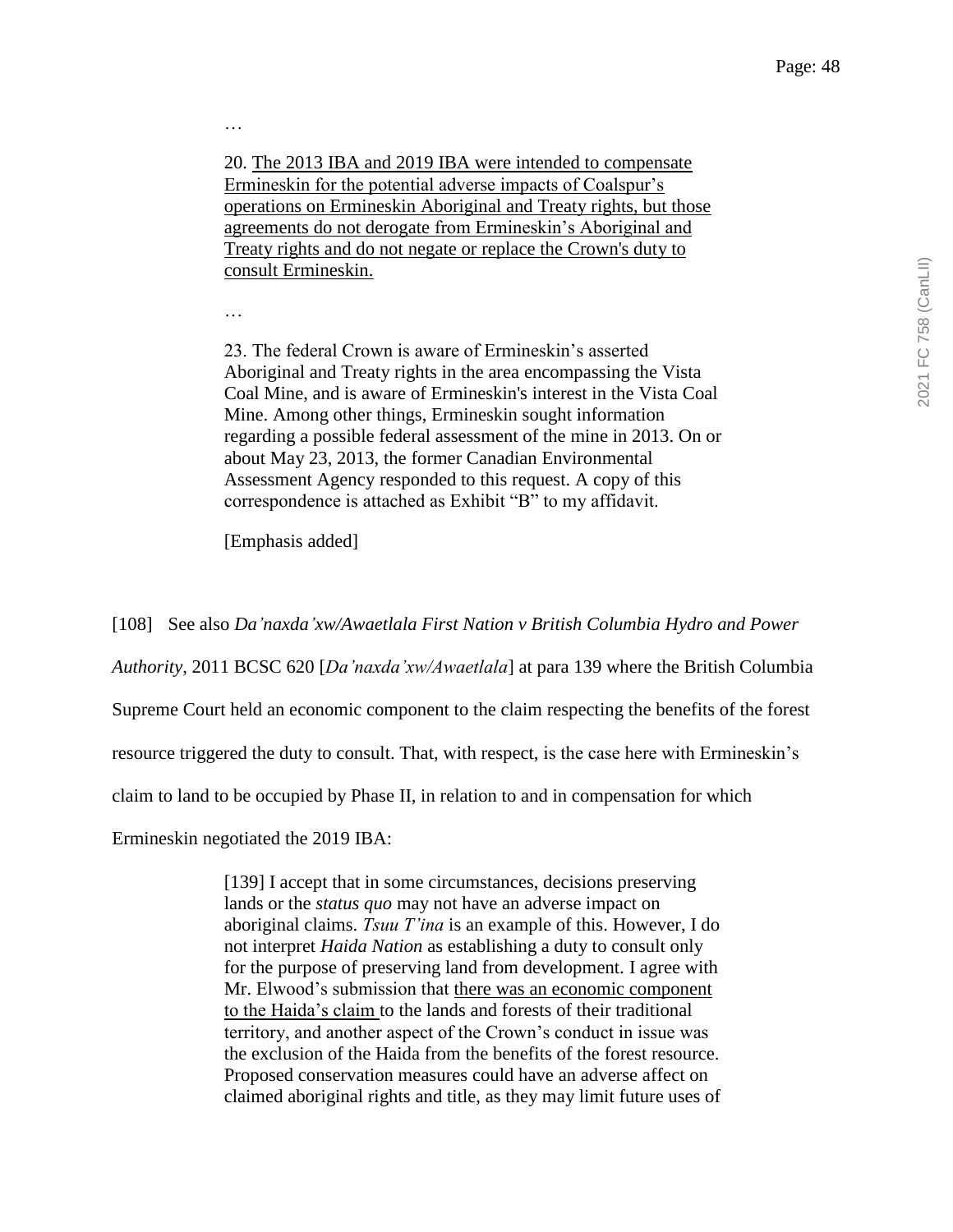land. The LRMP process and the government-to-government consultations regarding the Upper Klinaklini area clearly demonstrate this. In my opinion, limiting the duty to consult in the manner suggested by the government is inconsistent with the "generous, purposive approach" to this element of the duty to consult as described in *Rio Tinto* and inconsistent with the goal of achieving reconciliation.

[Emphasis added]

[109] *Council of the Innu of Ekuanitshit v Canada (Fisheries and Oceans)*, 2015 FC 1298 at paras 176-177 is also on point, emphasizing the duty to consult is engaged in relation to broader economic rights, as is the case here with the 2019 IBA, not just in connection with rights to hunt, fish, trap and gather. As noted at para 176, precedents where the Court have taken into account "economic interests" to establish a duty to consult have been established when these interests are closely related to and thus are derivative from an Aboriginal right or title or to an underlying territorial right (*Ehattesaht* at paras 59-62; *Da'naxda'xw/Awaetlala*; *Squamish Nation v British Columbia (Community, Sport and Cultural Development)*, 2014 BCSC 991 [*Squamish Nation*]). Thus, economic interests in aspects of land claimed and the economic use of land have been acknowledged as situations that may trigger the duty to consult.

[110] In my respectful view, the important and valuable economic and community benefits negotiated in compensation of Aboriginal and Treaty rights, as achieved by Ermineskin in 2019 IBA, are entitled to the protection through the honour of the Crown construed generously and purposefully, and through its concomitant duty to consult, because they are closely related to and derivative from the underlying Aboriginal or Treaty right:

> [176] The Court agrees with the Innu of Ekuanitshit that the duty to consult may exist even when broader economic interests, not only traditional Aboriginal rights, are at stake (*Ehattesaht First*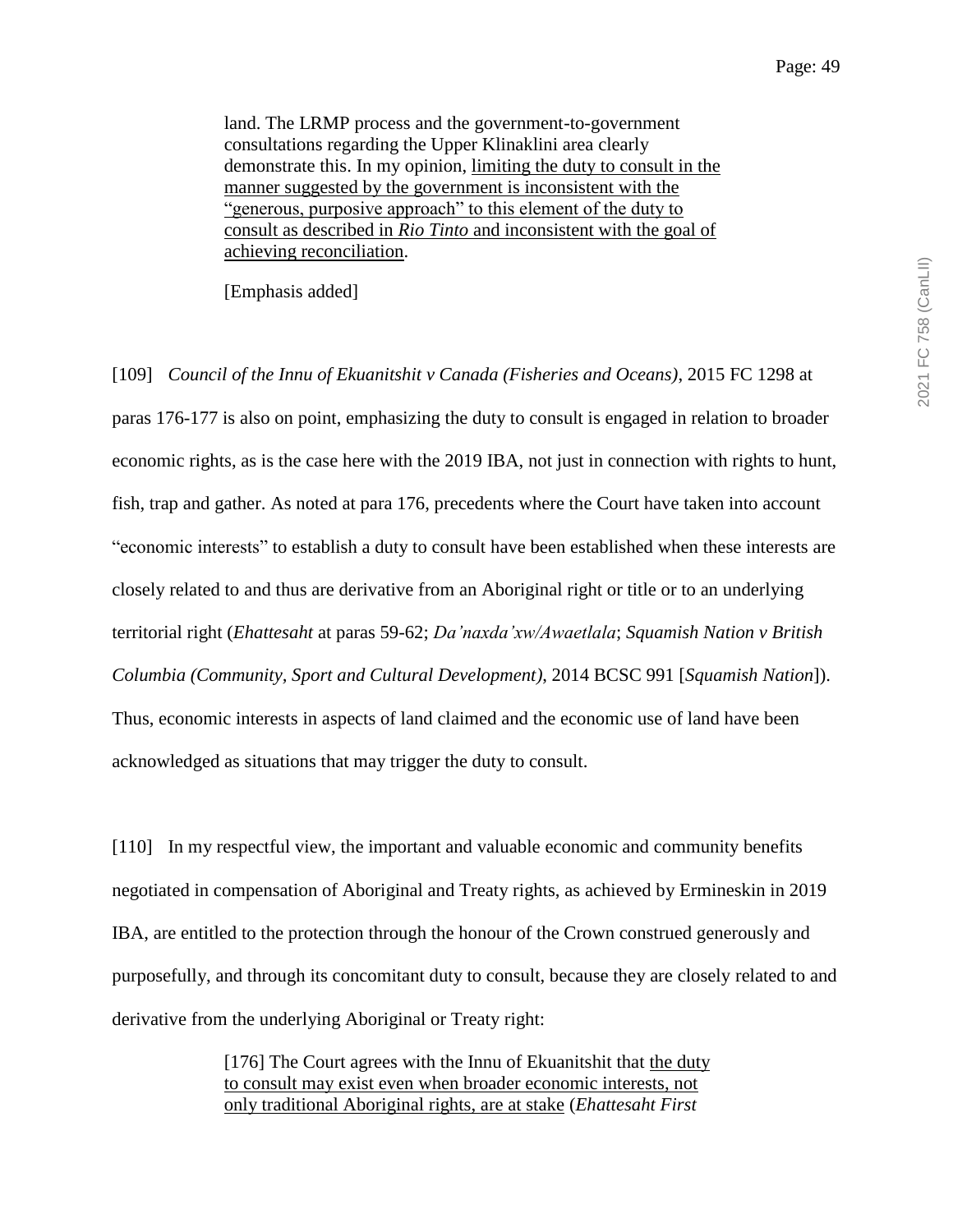*Nation v British Columbia (Forests, Lands and Natural Resource Operations)*, 2014 BCSC 849 [*Ehattesaht*] at para 61). The time when Aboriginal activities consisted only in hunting, fishing, trapping and selling artisanal products has passed. Aboriginal peoples' economic reality can no longer be reduced to only those traditional activities.

[177] However, precedents where these economic interests were taken into account to establish a duty to consult were established when these interests were closely related to an Aboriginal right or title or to an underlying territorial right (*Ehattesaht* at paras 59- 62; *Da'naxda'xw/Awaetlala First Nation v British Columbia Hydro and Power Authority*, 2015 BCSC 16; *Squamish Nation v British Columbia (Community, Sport and Cultural Development)*, 2014 BCSC 991). Thus, the economic aspects of land claimed and the economic use of land have been acknowledged as a situation that may trigger the duty to consult. In addition, the federal government's knowledge of the Aboriginal title claimed was generally never at issue in these matters and was admitted. For example, in *Ehattesaht*, an Aboriginal right to a part of the land on Vancouver Island was at issue and the government's conduct resulted in a lost economic opportunity with respect to stumpage fees from a part of this land. The Crown's knowledge about Aboriginal rights to the land involved was acknowledged and the conduct impacted the land and the resources to which the Aboriginal people were claiming an Aboriginal right.

[Emphasis added]

[111] The uncontroverted and accepted evidence before the Court is that Ermineskin has contractual commitments from Coalspur in the 2013 IBA and 2019 IBA. I emphasize these were intended to compensate for Aboriginal and Treaty rights.

[112] It is also important per Wildcat Affidavit II that the 2013 IBA and 2019 IBA are in part a

10. In Affidavit #1, I stated that "Ermineskin is considered to be

reason for the very considerable success and financial stability of Ermineskin:

one of the more economically stable First Nation communities in Canada. Ermineskin has engaged in a pattern of robust consultation and negotiation with proponents in its territory, and revenues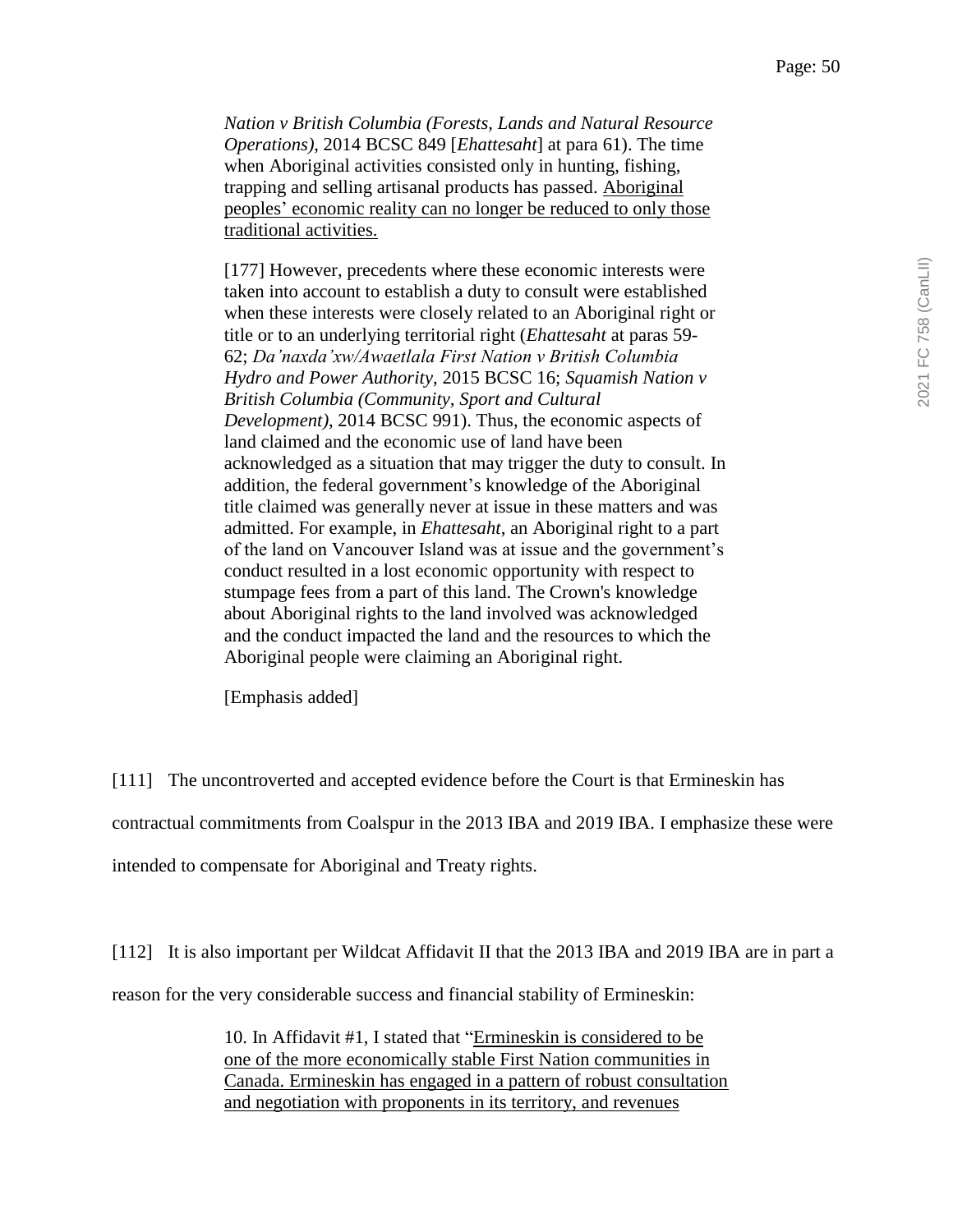generated from economic development on Treaty 6 lands have been used to support community business, retain outside expertise, and to further develop the nation's infrastructure."

11. These revenues have been generated from, among other things, impact benefit and other agreements with proponents. Such agreements provide financial compensation and other benefits to Ermineskin to compensate for potential impacts caused by natural resource development on the ability of Ermineskin members to exercise Aboriginal rights within their Traditional Territory, including the right to hunt, fish, trap, and harvest.

12. In entering into such agreements, Ermineskin has balanced its concern for the taking up of lands under Treaty 6 and the adverse impacts of natural resource development on Ermineskin Aboriginal rights, with a desire to promote the economic and social well-being of Ermineskin members within the Traditional Territory. These decisions are an exercise of Ermineskin's right of selfdetermination.

#### **Impact Benefit Agreements**

13. In Affidavit #1, I described the 2013 and 2019 impact benefit agreements which Ermineskin entered into with Coalspur in respect of its existing and proposed coal mine operations. The contents of those agreements are confidential.

14. By virtue of the 2013 IBA and the 2019 IBA, Ermineskin has chosen to support the Vista Coal Mine and the expansions in exchange for sharing in the economic benefits of these projects and, where applicable, minimizing potential adverse impacts. The agreements do not derogate from Ermineskin's Aboriginal and Treaty rights, including the right to participate in ongoing consultation and regulatory processes, and do not negate or replace the Crown's duty to consult Ermineskin.

[Emphasis added]

[113] The Minister says that direct impacts that may or may not happen and that can be fully addressed later in the process fall on the "speculative side" and do not trigger the duty to consult and submit if there was an indirect impact, it would be of the speculative type (footnote 58, para

59, Respondent Minister's Memorandum). I disagree for several reasons.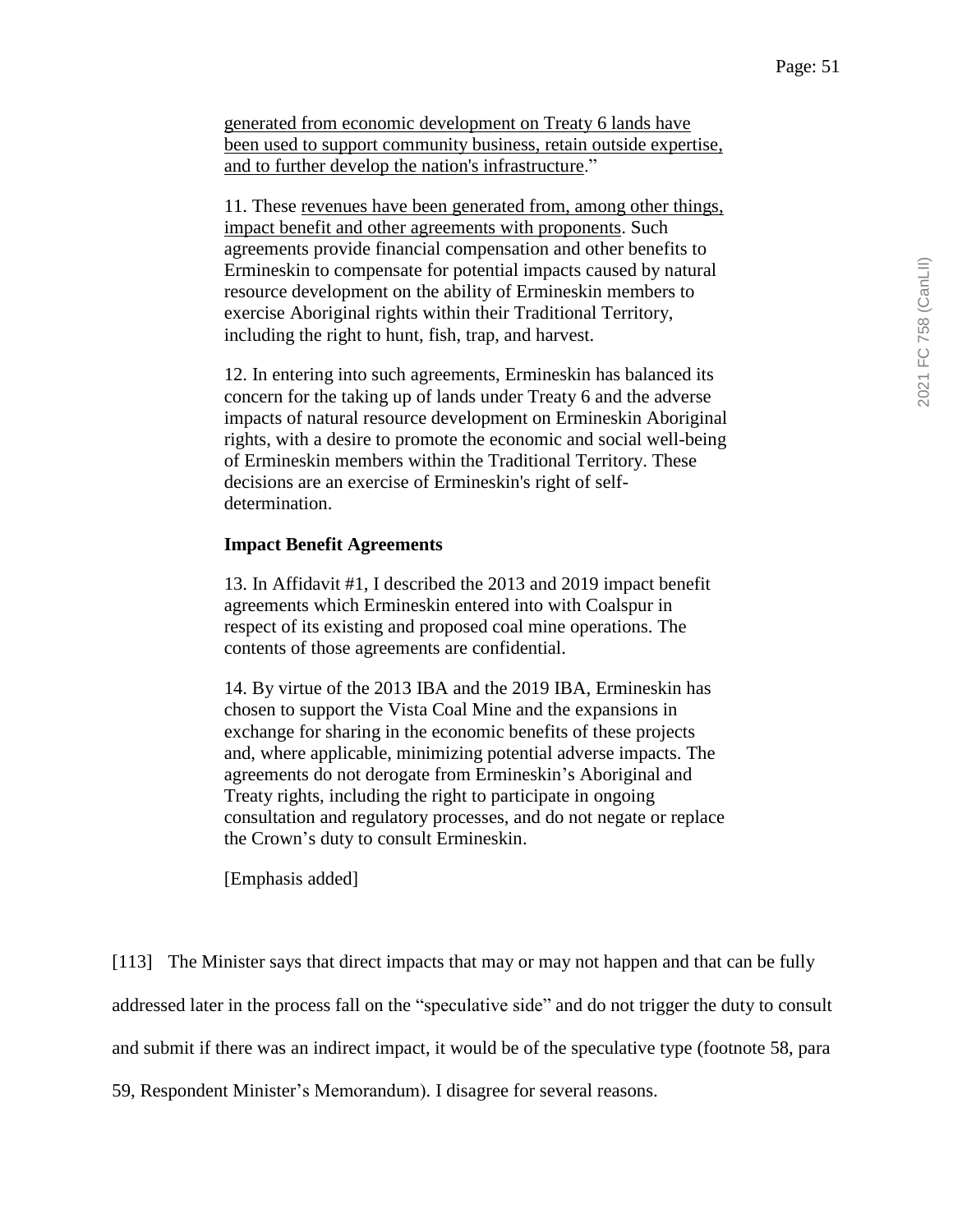[114] First, the jurisprudence establishes the contrary: an economic interest is sufficient to trigger the duty to consult and it be a potential economic interest that may or may not materialize in the future: see *Da'naxda'xw/Awaetlala* at para 136 "while the economic benefits the Da'naxda'xw hoped to receive from the Project may or may not have been realized, I do not see the adverse impact as speculative." In my respectful view, the 2019 IBA is such a potential interest. As was the case in *Da'naxda'xw/Awaetlala*, as a result of the Designation Order Ermineskin may "have lost a unique opportunity, which is significant to them, especially considering the remote location of their traditional territories" (*Da'naxda'xw/Awaetlala* at para 136). That is the very situation facing Ermineskin in relation to the 2013 IBA and 2019 IBA.

[115] Second, the Minister seems to disagree with *Rio Tinto's* ruling at para 35, which I consider binding that: "[t]he duty is *prospective*, fastening on rights yet to be proven" [emphasis in original]. With respect, I prefer to follow *Rio Tinto*.

[116] Even if the benefits of 2019 IBA may not have started to flow, that cannot negate 2019 IBA's value to Ermineskin. It also seems to me that the duty to consult regarding the loss of the 2019 IBA also results in value to the Crown in terms of its stated goals in relation to reconciliation. In addition, I find the fact obligations must be delivered in accordance with contractual terms, some of which may occur in the future, in no way diminishes the fact that the 2019 IBA was intended to benefit Ermineskin and its citizens.

[117] I find that the social, economic and community benefits secured under 2019 IBA are threatened with potential adverse impact by the Designation Order. I also find that losses have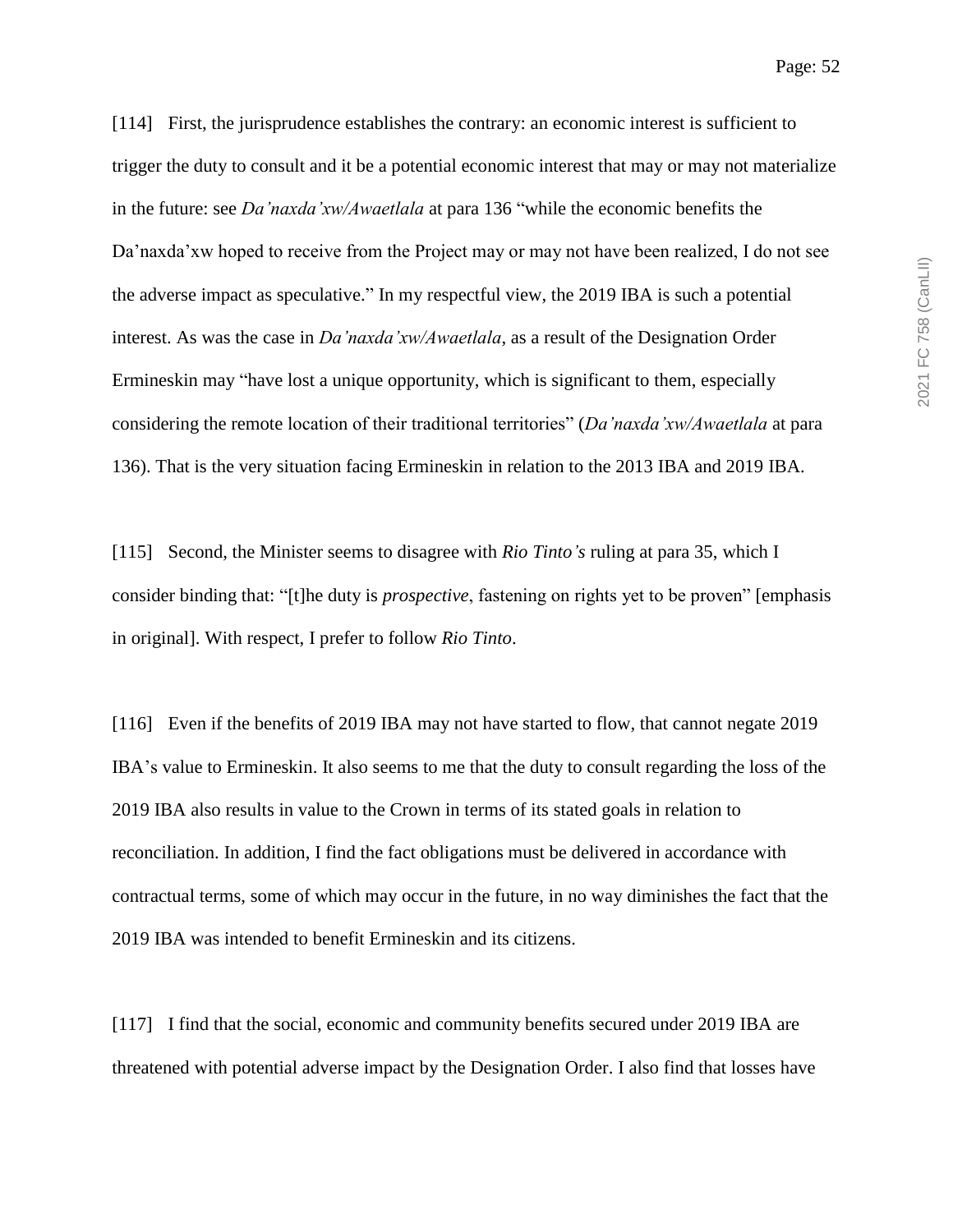already been incurred because the Designation Order was made over a year ago and has already delayed Phase II and the limited Underground Test Mine.

[118] I am unable to find such actual and potential adverse impacts are "speculative" as the Minister claims. With respect, there is nothing in the evidence to support the Minister's allegation the loss of 2019 IBA benefits being causally connected to Crown conduct is speculative. To allege otherwise is to advance the very tenuous argument that all executory contracts are speculative - which is simply not the case. To the contrary, in the absence of any evidence to the contrary, it seems to me this Court must give credit to the value of the 2013 IBA and 2019 IBA negotiated in good faith between this First Nation and this resource developer. I have already the 2013 IBA and 2019 IBA are closely related to and derivative from Aboriginal or Treaty rights; moreover, in my view and the actions of the Crown in making the Designation Order are directly and negatively related to what Ermineskin would receive under the 2013 IBA and 2019 IBA.

[119] To the same effect and by analogy see *Squamish Nation*; the Crown cannot avoid the duty to consult by unilaterally deciding Ermineskin's 2019 IBA is of no worth, or wishing it away. See paras 151-153:

> [151] I do not accept the Respondents' argument that because this OCP limits future development, and therefore preserves the status quo, there is no potential adverse impact on Aboriginal rights or title. The purpose of consultation is to listen to and consider the concerns of the First Nations whose rights and title may be adversely impacted by a decision. The Crown cannot avoid the duty to consult by unilaterally deciding that the land should be conserved in its current state.

[152] I adopt the following reasoning of Fisher J. in *Da'naxda'xw*, in which she considered whether the Crown had a duty to consult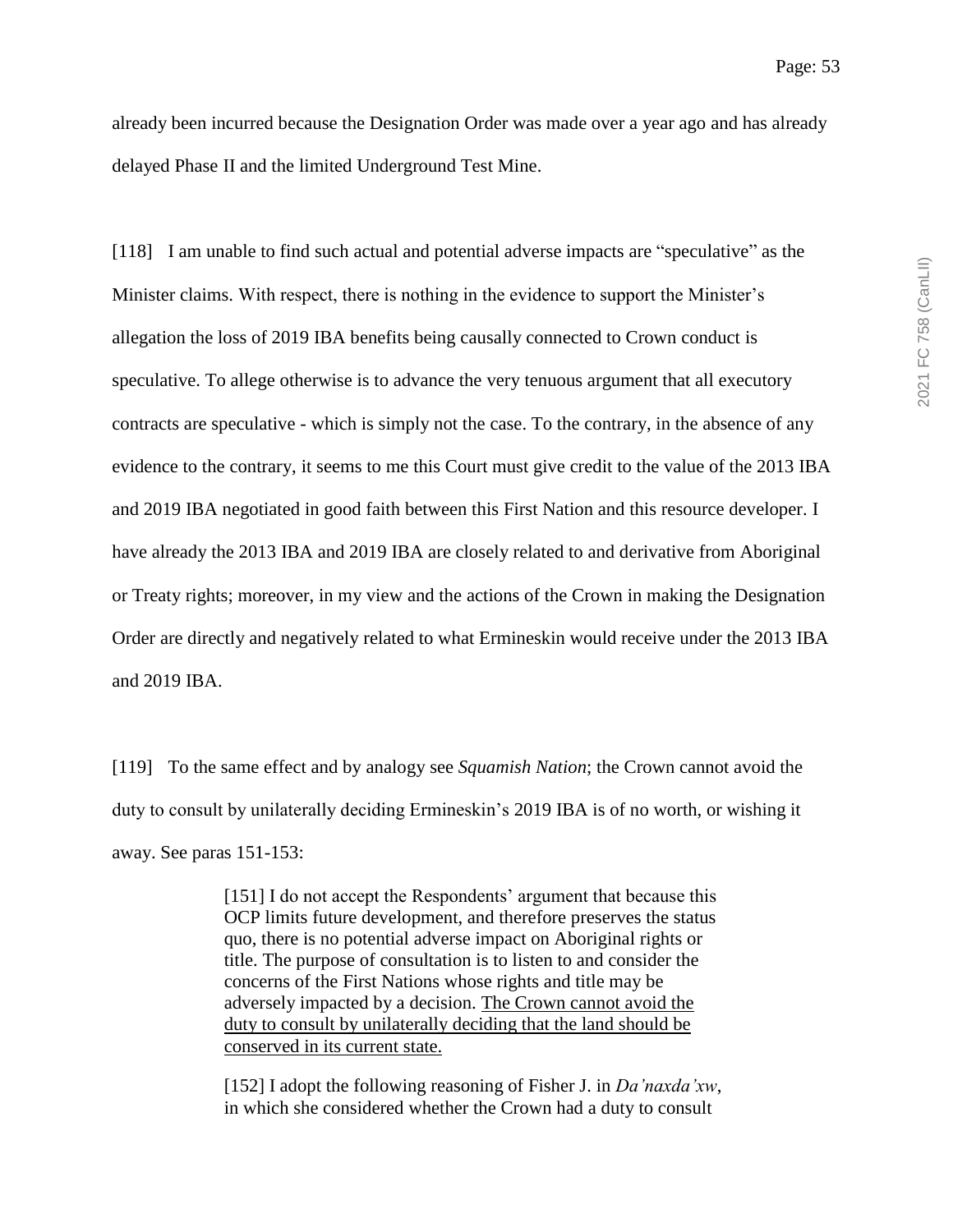before deciding against an amendment to the boundaries of a conservancy that effectively precluded a development project that the Da'naxda'xw Nation proposed:

> [130] ... I disagree with the government that conduct which contemplates conserving the *status quo* necessarily means that Aboriginal interests will not be adversely affected.

…

[139] I accept that in some circumstances, decisions preserving lands or the *status quo* may not have an adverse impact on Aboriginal claims. [*Tsuu T'ina Nation v. Alberta (Minister of Environment)*, 2010 ABCA 137] is an example of this. However, I do not interpret *Haida Nation* as establishing a duty to consult only for the purpose of preserving land from development. I agree with Mr. Elwood's submission that there was an economic component to the Haida's claim to the lands and forests of their traditional territory, and another aspect of the Crown's conduct in issue was the exclusion of the Haida from the benefits of the forest resource. Proposed conservation measures could have an adverse affect on claimed Aboriginal rights and title, as they may limit future uses of land. The LRMP process and the government-to-government consultations regarding the Upper Klinaklini area clearly demonstrate this. In my opinion, limiting the duty to consult in the manner suggested by the government is inconsistent with the "generous, purposive approach" to this element of the duty to consult as described in *Rio Tinto* and inconsistent with the goal of achieving reconciliation.

[153] The Petitioners have demonstrated a causal relationship between the approval of the OCP and a potential for adverse impacts on their pending Aboriginal title claims. As Lamer C.J.C. pointed out in *Delgamuukw v. British Columbia*, 1997 CanLII 302 (SCC), [1997] 3 S.C.R. 1010 at para. 166, "lands held pursuant to Aboriginal title have an inescapable economic component" (emphasis in original). The OCP has the potential to restrict the uses to which the Nations can put land they acquire in the future. Such a potential mandates the Province engage in consultation, and if necessary, accommodation.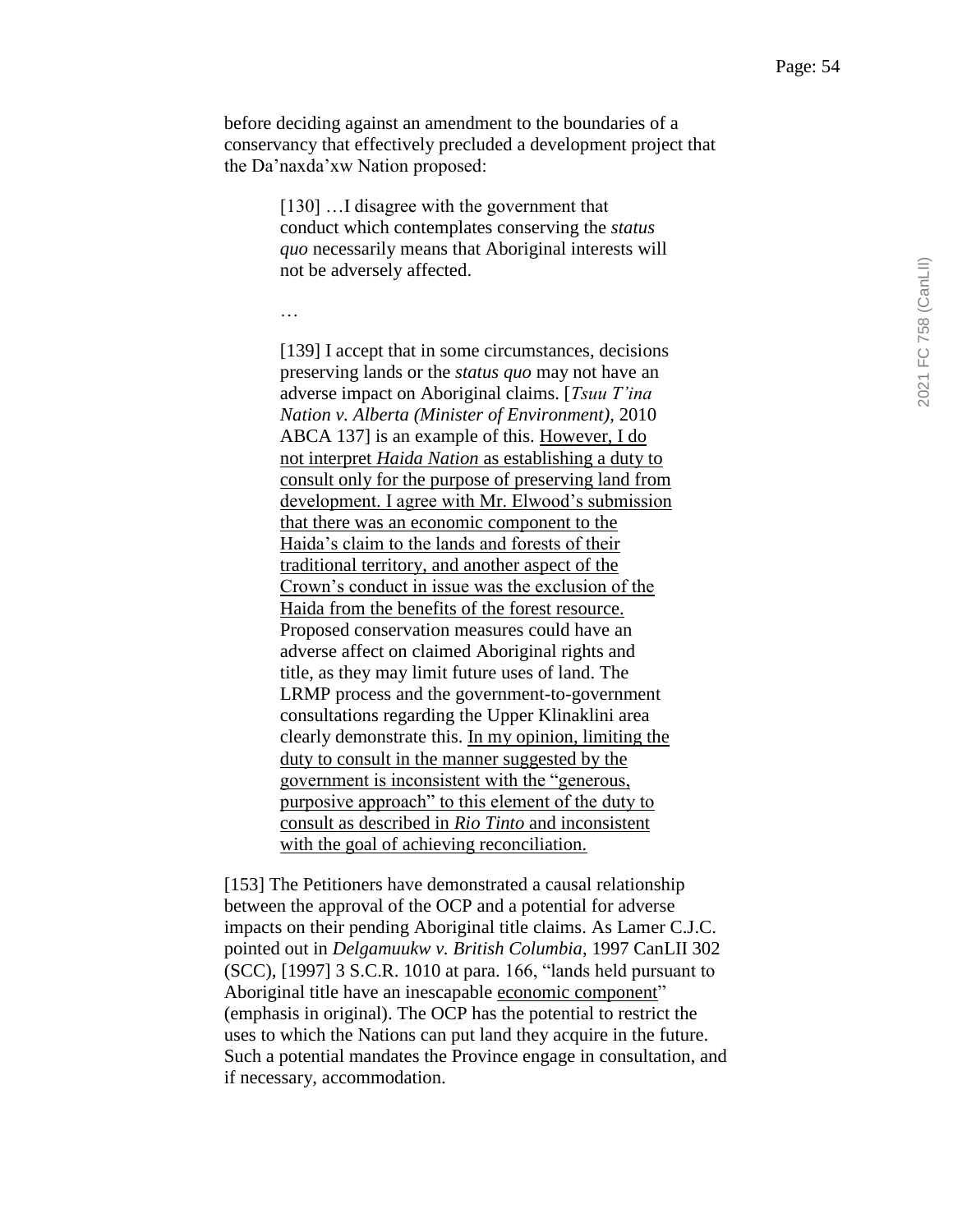[120] I share the view that limiting the duty to consult in the manner suggested by the Minister is inconsistent with the "generous, purposive approach" to the duty to consult described in *Rio Tinto* and highlighted above.

[121] Narrowing the duty to consult from that set out in established jurisprudence is also inconsistent with the goal of achieving reconciliation. With respect, it seems to me we are beyond the stage where government officials, even Ministers, may deprecate agreements entered into by First Nations (by describing then as "speculative") and thereby allow the Crown to limit or abrogate completely, as alleged here, the constitutionalized honour of the Crown and its related duty to consult.

[122] The Respondent Minister submits without the Designation Order, the *IAA* would not apply to Phase II and the limited Underground Test Mine, such that the Designation Order is an opportunity for further consideration of the proposed physical activities and serve to prevent any immediate adverse impacts.

[123] This submission is not maintainable for several reasons. First, the several Federal departments and agencies such as Fisheries and Oceans Canada, those responsible for the *Species at Risk Act*, SC 2002, c 29, and others retain their statutory powers to assess and prevent breaches in areas of federal jurisdiction. Likewise, First Nations on either side of this issue retain access to remedies from those entities and the Courts as needed. In addition, this submission is entirely speculative.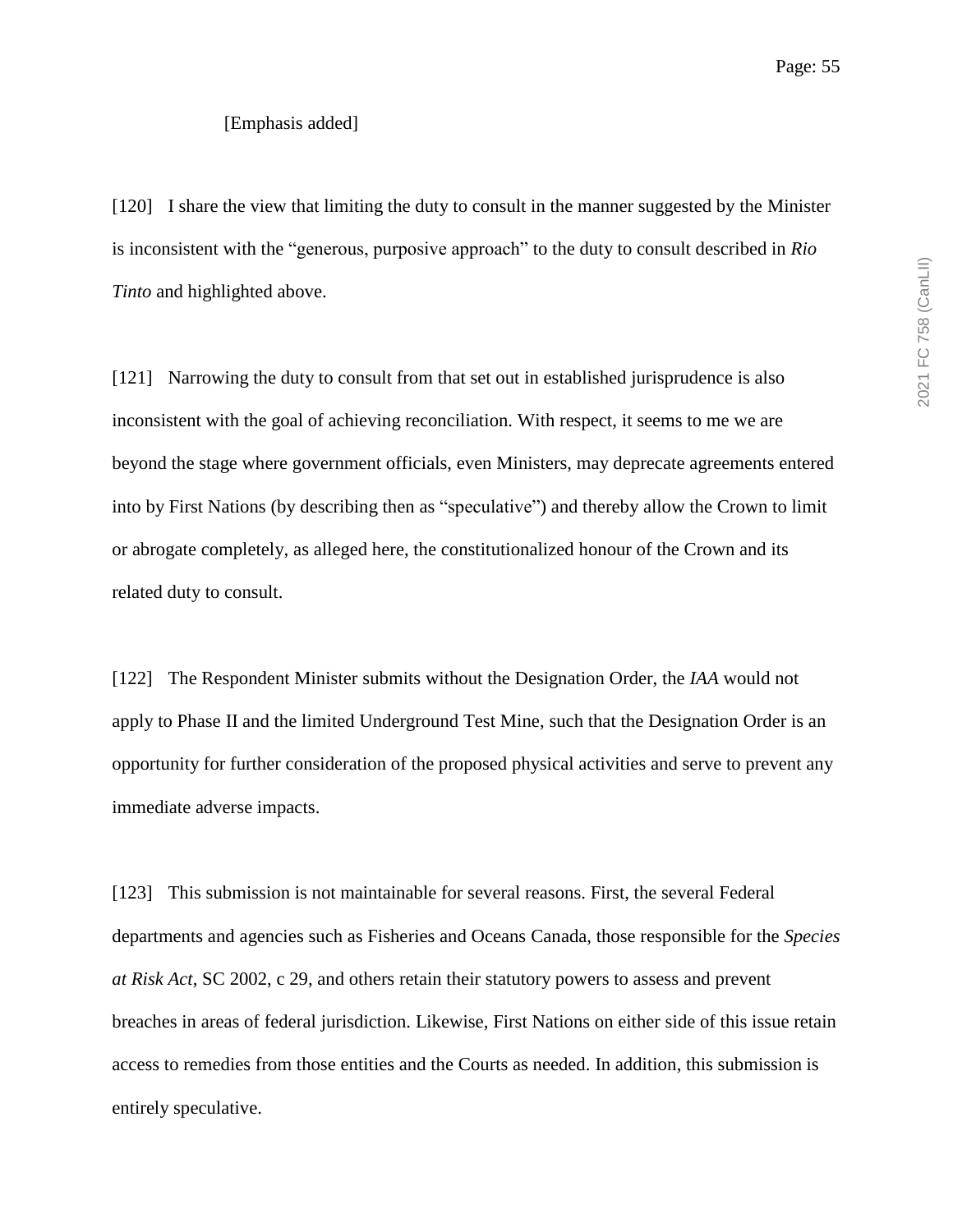[124] More importantly, this argument is a red herring. It does not point away from the duty to consult on potential Aboriginal and Treaty rights. This is an argument, one of many, to be discussed with First Nations in the course of the consultation, which should have, but have not yet taken place.

[125] The Respondent Minister then argues the *IAA* at section 12 incorporates an obligation to consult only once a project is designated whereas section 9 provides no legal requirement to allow the public or any particular group to participate. This argument is completely without merit. I am unable to see anything in section 12 to relieve Canada of its duty to consult which, as the Respondent Minister admits at para 50 of his memorandum, is grounded in the constitutionalized honour of the Crown (*Haida Nation* at para 16) and must take place before the Crown takes steps that might adversely affect Aboriginal or Treaty rights. In my view, the suggested abrogation of a constitutionalized duty to consult would take more than the enactment of section 12 of *IAA*:

## **Agency's obligation — offer to consult**

**12** For the purpose of preparing for a possible impact assessment of a designated project, the Agency must offer to consult with any jurisdiction that has powers, duties or functions in relation to an assessment of the environmental effects of the designated project and any Indigenous group that may be affected by the carrying out of the designated project.

## **Obligation de l'Agence offre de consulter**

**12** Afin de préparer l'évaluation d'impact éventuelle d'un projet désigné, l'Agence est tenue d'offrir de consulter toute instance qui a des attributions relatives à l'évaluation des effets environnementaux du projet et tout groupe autochtone qui peut être touché par la réalisation du projet.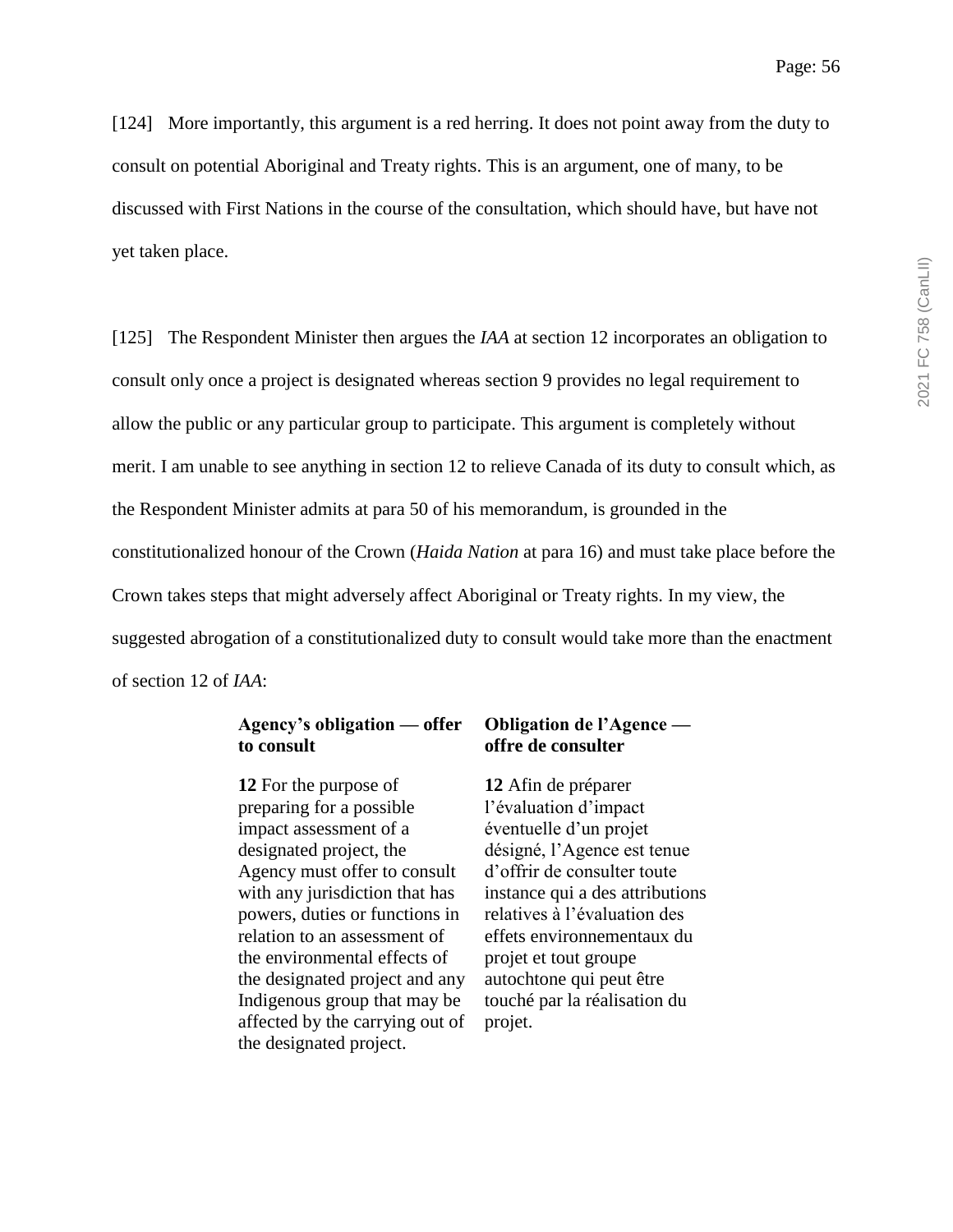2021 FC 758 (CanLII) 2021 FC 758 (CanLII)

[126] This argument also reflects an out dated view of what is embraced by Aboriginal and Treaty rights, a view not supported by the jurisprudence. As noted, the jurisprudence demands not only a generous and purposive approach to the duty to consult and the honour of the Crown underlying it. Moreover, the duty to consult also arises in connection with economic rights concerning the "reality" that often Aboriginal peoples are involved in exploiting the resource: "[i]t also accommodates the reality that often Aboriginal peoples are involved in exploiting the resource" said the Supreme Court of Canada in *Rio Tinto* at para 34.

[127] The Minister asserts the jurisprudence where adverse impacts to economic interests were recognized as engaging the duty to consult, involved economic interests closely related to an Aboriginal right or title. In this case he says the economic interests are through an agreement with Coalspur and are distinct from the substance of Aboriginal and Treaty rights and do not relate to the promise of section 35 of the *Constitution Act, 1982* or the principle of the honour of the Crown. I have already considered and rejected this narrow interpretation of Aboriginal and Treaty rights protected by section 35 in respect of economic rights which, as I have found here, are closely related to and are derivative from Aboriginal and Treaty rights.

[128] Ermineskin says if this Court finds there was a duty to consult, it was not fulfilled in this case because there was no consultation at all. I agree. Ermineskin was not notified the redesignation request was received, and was not informed by the Minister or Agency that the 2019 decision not to designate might be reversed. Ermineskin was not given any opportunity to meaningfully consult with the Agency or the Minister before the Minister made the Designation Order.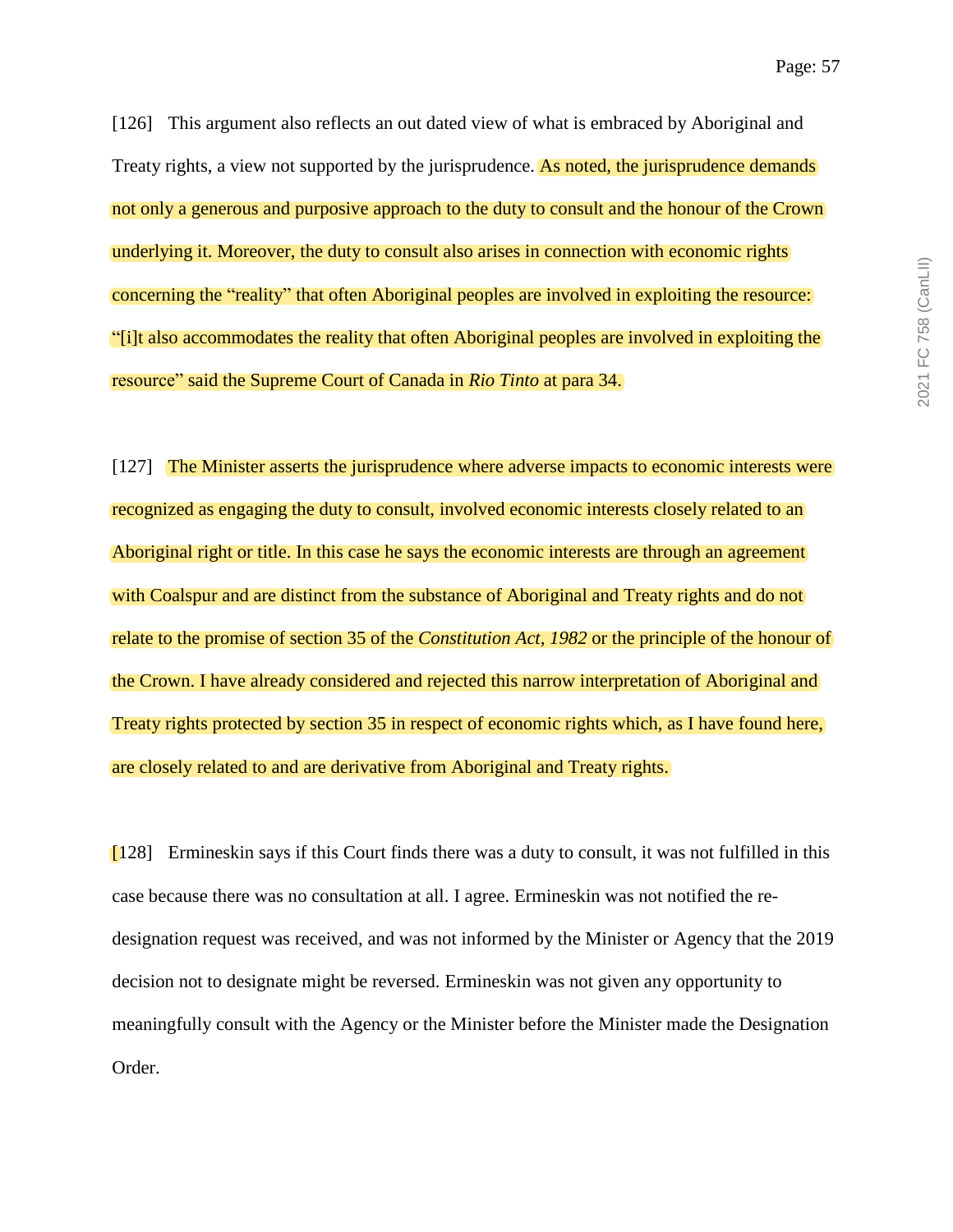[129] Not only was there no consultation at all, but I find Ermineskin was inexplicably frozen out of this very one-sided process. I say one-sided because for whatever reason the Agency and Minister, in relation to Aboriginal and Indigenous input, decided to hear only from Indigenous voices seeking the Designation Order. By contrast, in the case of the 2019 decision not to designate Phase II, the Agency notified 31 Indigenous communities, four of which responded, and their responses were considered by the Agency.

#### C. *Procedural Fairness*

[130] It is not necessary to determine this aspect of the case given my conclusion that judicial review must be ordered because of the Agency and Minister's breach of the duty to consult grounded in the constitutionalized Honour of the Crown.

#### D. *Reasonableness*

[131] Ermineskin relies on submissions made by Coalspur in its memorandum of fact and law in T-1008-20. I make no determination on this issue for the same reason I decline to deal with procedural fairness.

V. Conclusion

[132] In my respectful view, for the Reasons set out above, the duty to consult was triggered in this case. The duty to consult was breached because Ermineskin was not given notice of or had the benefit of any consultation whatsoever. Therefore, this application for judicial review will be granted.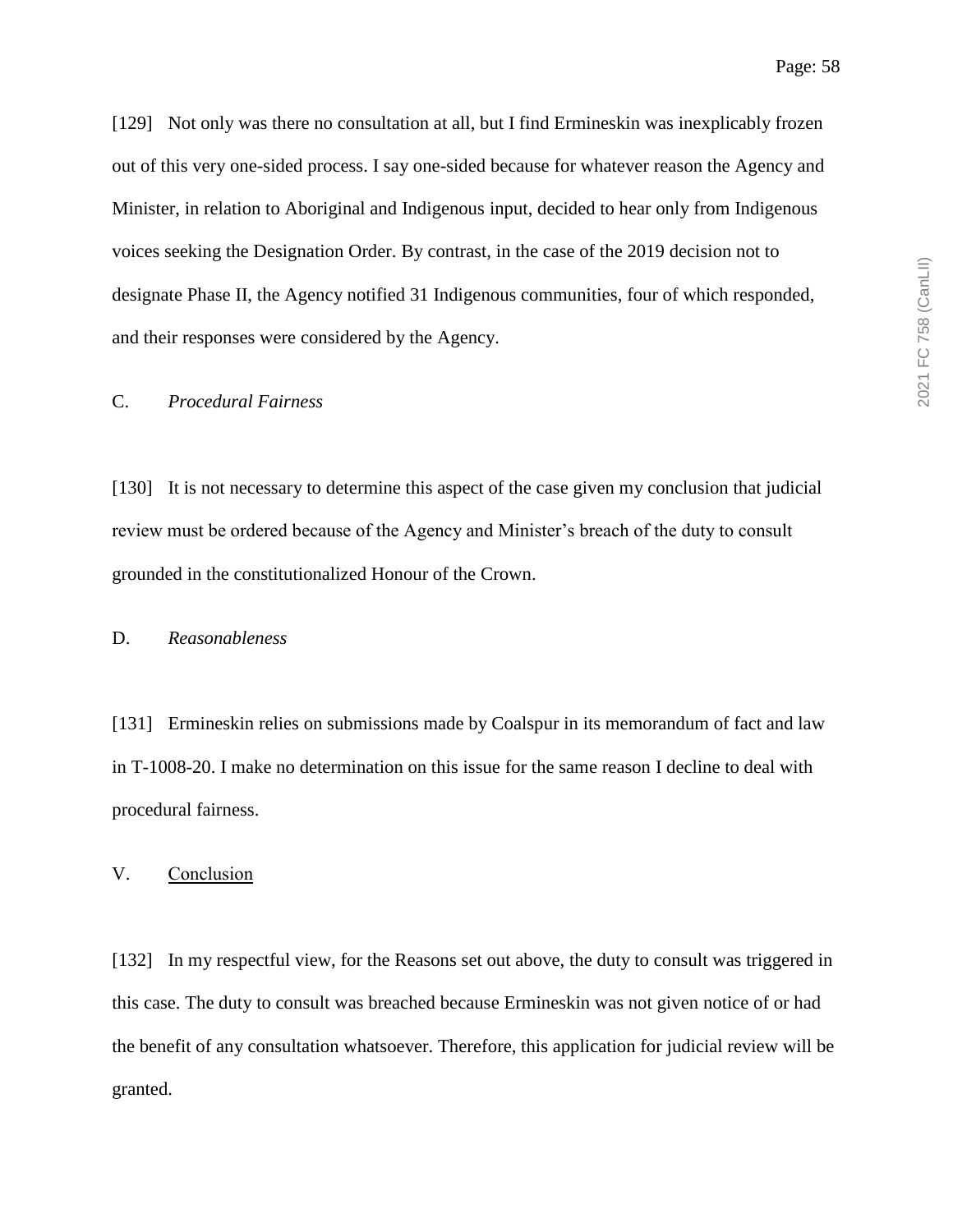# VI. Costs

[133] The parties agreed each party should bear their own costs, and I will so order.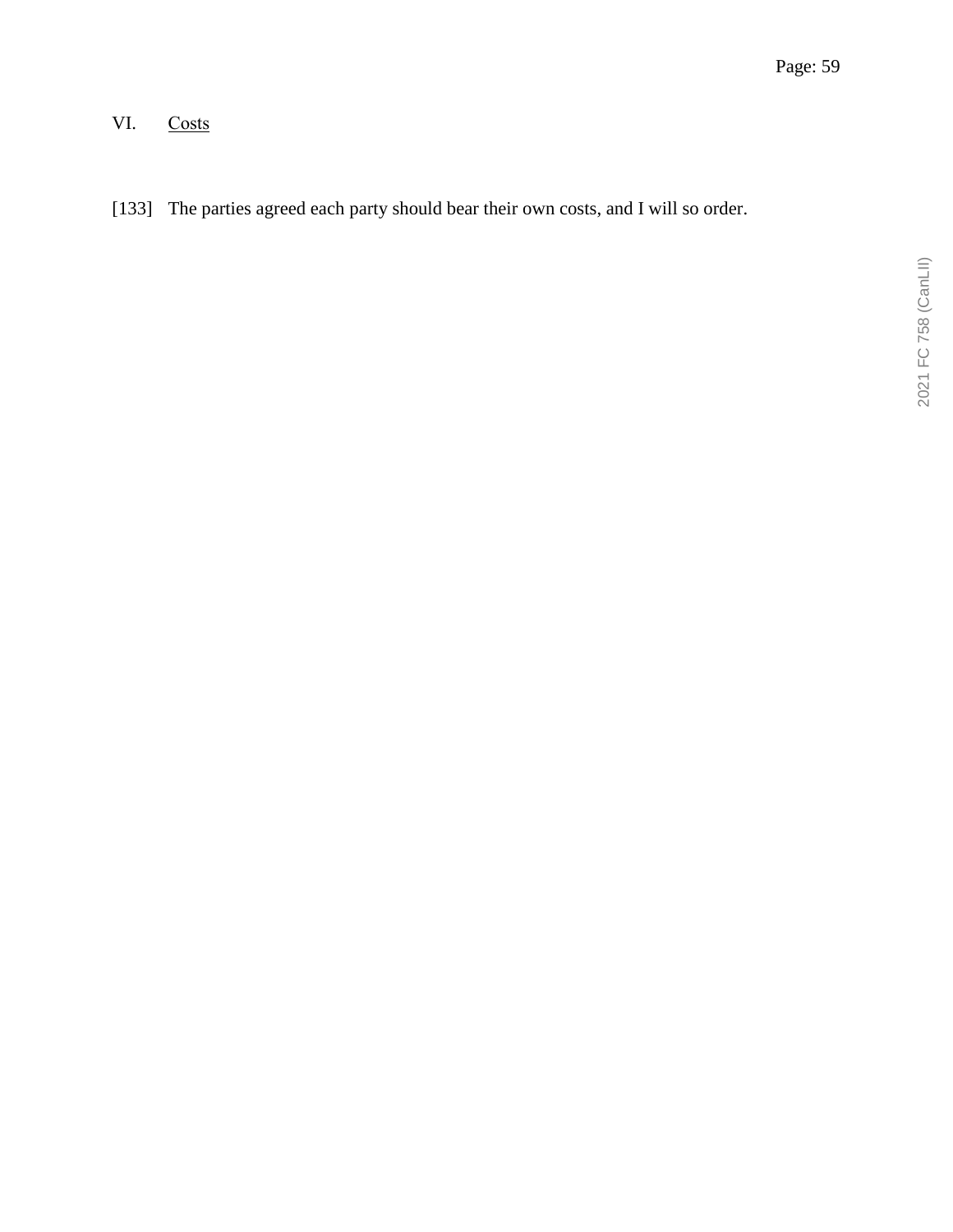## **JUDGMENT in T-1014-20**

## **THIS COURT'S JUDGMENT is that:**

1. This application for judicial review is granted, the Designation Order is set

aside and this matter is remanded for reconsideration.

2. No costs are awarded to or by any party.

"Henry S. Brown"

Judge